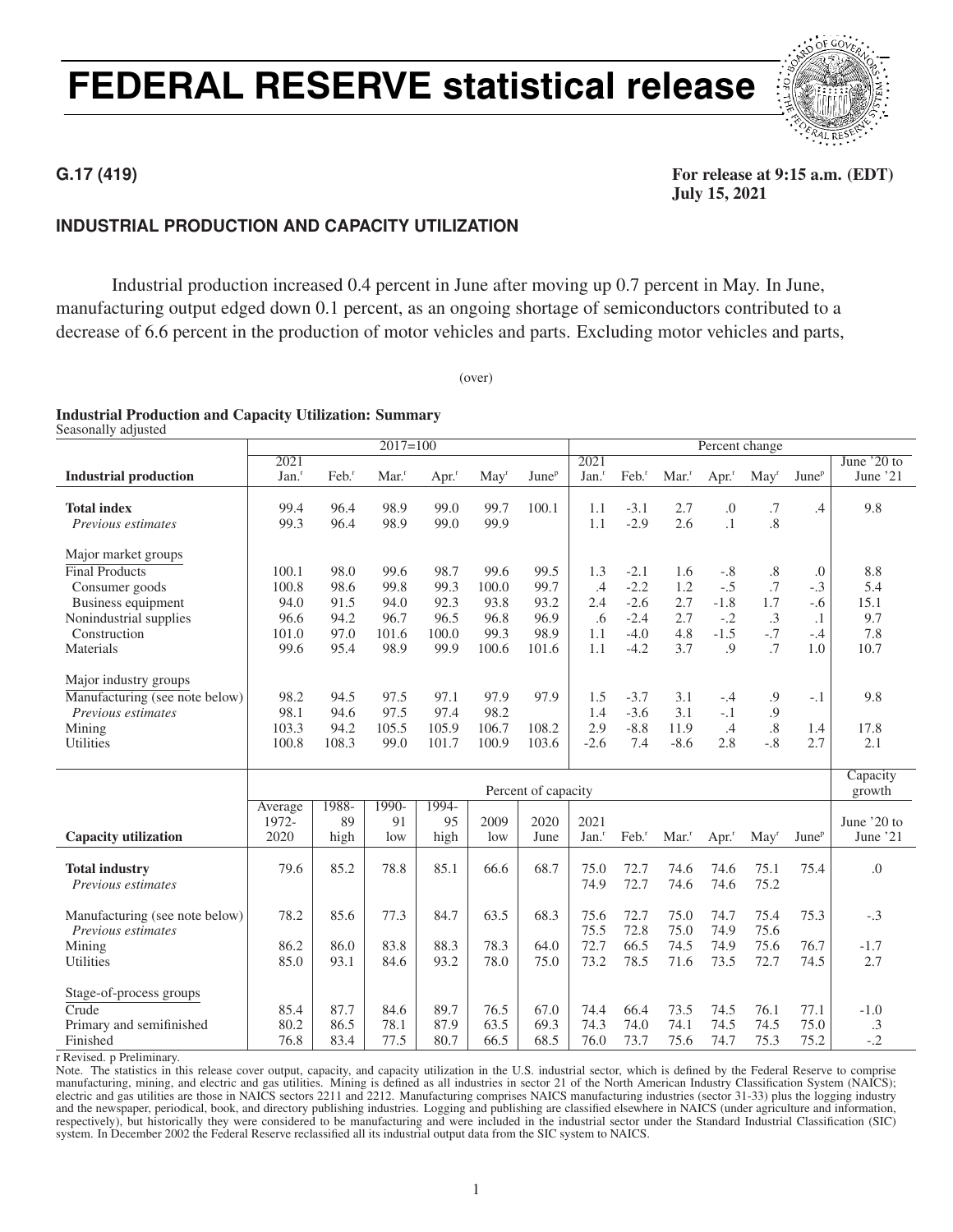factory output increased 0.4 percent. The output of utilities advanced 2.7 percent, reflecting heightened demand for air conditioning, as much of the country experienced a heat wave in June. The index for mining increased 1.4 percent.

For the second quarter as a whole, total industrial production rose at an annual rate of 5.5 percent. Manufacturing output increased at an annual rate of 3.7 percent despite a drop of 22.5 percent for motor vehicles and parts.

At 100.1 percent of its 2017 average, total industrial production in June was 9.8 percent above its year-earlier level but 1.2 percent below its pre-pandemic (February 2020) level. Capacity utilization for the industrial sector rose 0.3 percentage point in June to 75.4 percent, a rate that is 4.2 percentage points below its long-run (1972–2020) average.

### Market Groups

Market groups posted mixed results in June. The drop in motor vehicle output contributed to decreases in consumer goods and business equipment. Defense and space equipment posted the largest gain among market groups, advancing 4.4 percent. The index for materials advanced 1.0 percent as a result of a gain in energy materials.

### Industry Groups

In June, manufacturing output edged down 0.1 percent and was 0.8 percent below its pre-pandemic level. Production of durable goods slipped 0.2 percent; in addition to the drop for motor vehicles and parts, declines of more than 1.0 percent were recorded by nonmetallic mineral products and by electrical equipment, appliances, and components. The output of nondurable goods rose 0.2 percent. The largest increases were recorded by printing and support activities and by petroleum and coal products, while the largest decreases were recorded by paper and by apparel and leather. The output of other manufacturing (publishing and logging) declined 0.8 percent.

The index for mining gained 1.4 percent in June and expanded at an annual rate of 25.6 percent in the second quarter. In June, oil and gas extraction increased 2.1 percent, but the index remained 6.0 percent below its pre-pandemic level. The index for utilities rose 2.7 percent in June but fell 2.2 percent in the second quarter.

Capacity utilization for manufacturing declined 0.1 percentage point in June to 75.3 percent. The operating rate for mining increased 1.1 percentage points to 76.7 percent, while the operating rate for utilities rose 1.8 percentage points to 74.5 percent. The rates for all three sectors remained below their long-run averages.

Note: The Federal Reserve typically publishes revised estimates of industrial capacity concurrent with the July release of industrial production and capacity utilization. Revised estimates of industrial capacity will not be published this year because an annual revision to industrial production and capacity utilization was issued on May 28, 2021. The next update to capacity will occur early next year when the Federal Reserve issues preliminary estimates for 2022.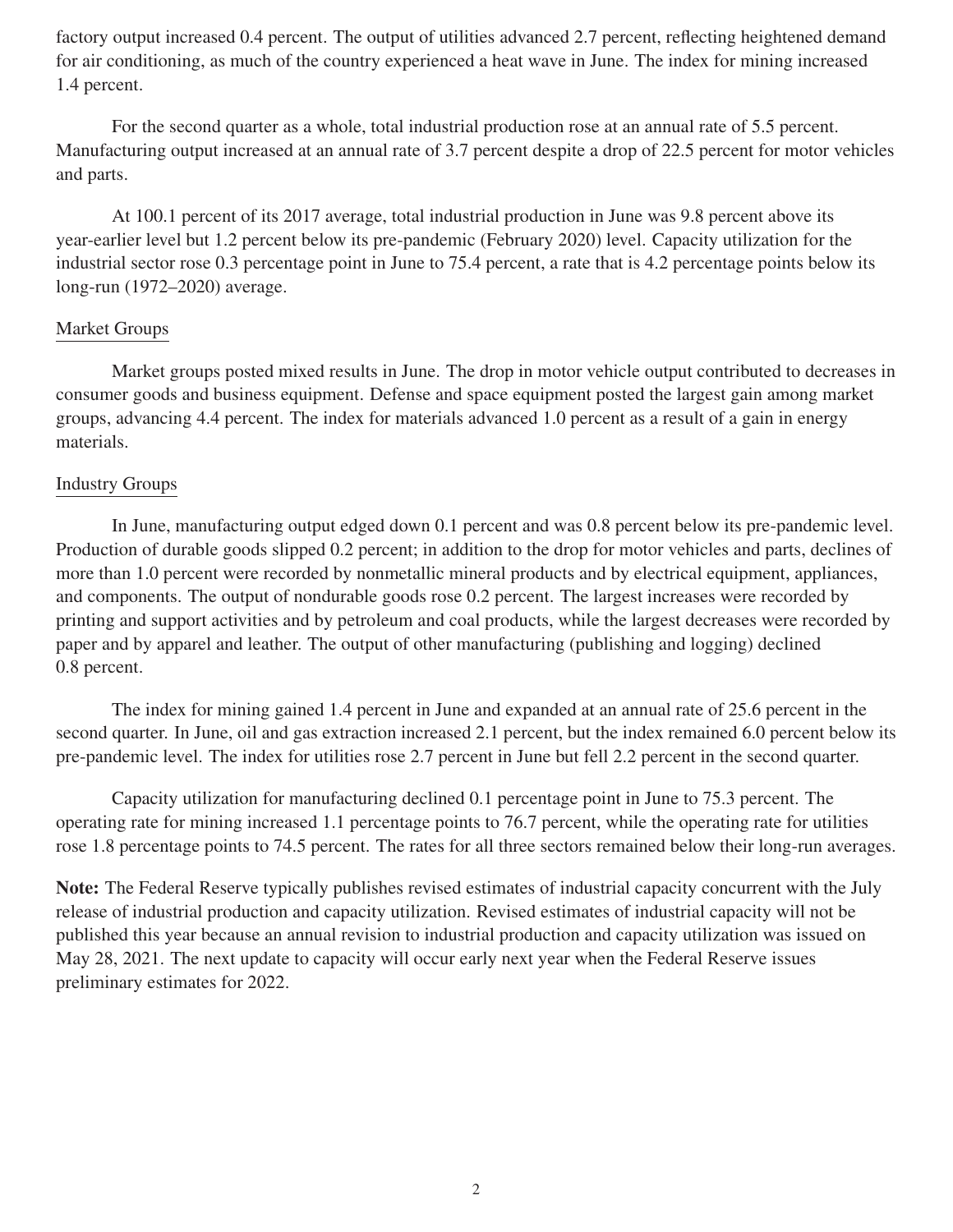### Tables

- 1. Industrial Production: Market and Industry Group Summary; percent change
- 2. Industrial Production: Special Aggregates and Selected Detail; percent change
- 3. Motor Vehicle Assemblies
- 4. Industrial Production: Market and Industry Group Summary; indexes
- 5. Industrial Production: Special Aggregates and Selected Detail; indexes
- 6. Diffusion Indexes of Industrial Production
- 7. Capacity Utilization
- 8. Industrial Capacity
- 9. Gross Value of Final Products and Nonindustrial Supplies
- 10. Gross-Value-Weighted Industrial Production: Stage-of-Process Groups
- 11. Historical Statistics: Total Industry
- 12. Historical Statistics: Manufacturing
- 13. Historical Statistics: Total Industry Excluding Selected High-Technology Industries
- 14. Historical Statistics: Manufacturing Excluding Selected High-Technology Industries
- 15. Industrial Production: Reliability Estimates

Further detail is available on the Board's website (www.federalreserve.gov/releases/G17/).

### Revision of Industrial Production and Capacity Utilization

The Federal Reserve Board issued its annual revision to the indexes of industrial production (IP) and the related measures of capacity utilization on May 28, 2021. The base year for the revised indexes is 2017. New annual benchmark data for manufacturing for 2017 through 2019 were incorporated, as well as other annual data, including information on the mining of metallic and nonmetallic minerals (except fuels). The weights for market-group splits of the industry-level indexes were updated with information from the 2012 benchmark input-output accounts from the U.S. Bureau of Economic Analysis. The updated IP indexes included revisions to the monthly production indicator (either product data or input data) and to seasonal factors for each industry. In addition, the estimation methods for some series were changed. Any modifications to the methods for estimating the output of an industry affected the index from 1972 to the present.

Capacity and capacity utilization were revised to incorporate data for manufacturing through the fourth quarter of 2020 from the U.S. Census Bureau's Quarterly Survey of Plant Capacity Utilization, along with new data on capacity from the U.S. Geological Survey, the U.S. Department of Energy, and other organizations.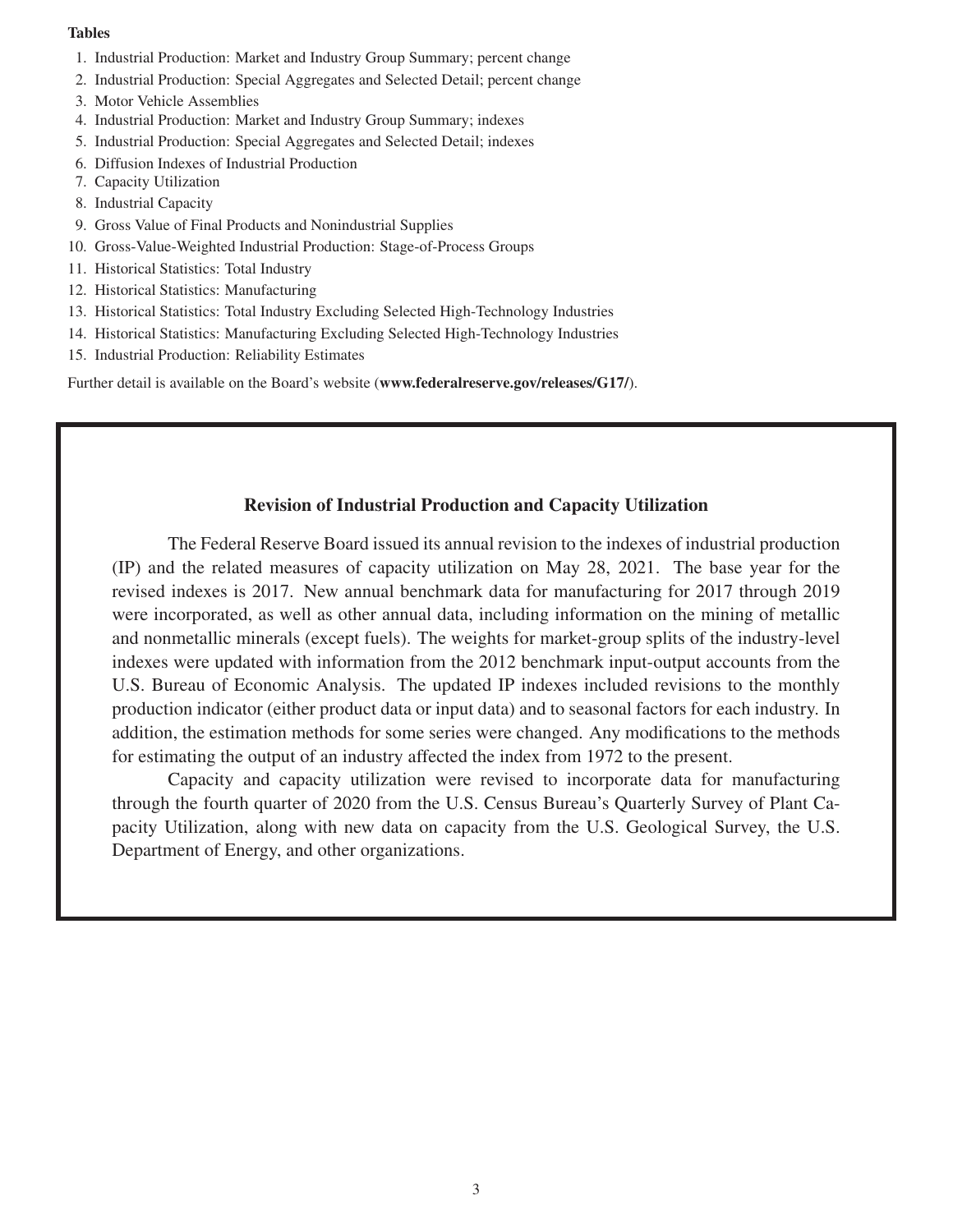1. Industrial production, capacity, and utilization



Note: The shaded areas are periods of business recession as defined by the National Bureau of Economic Research (NBER).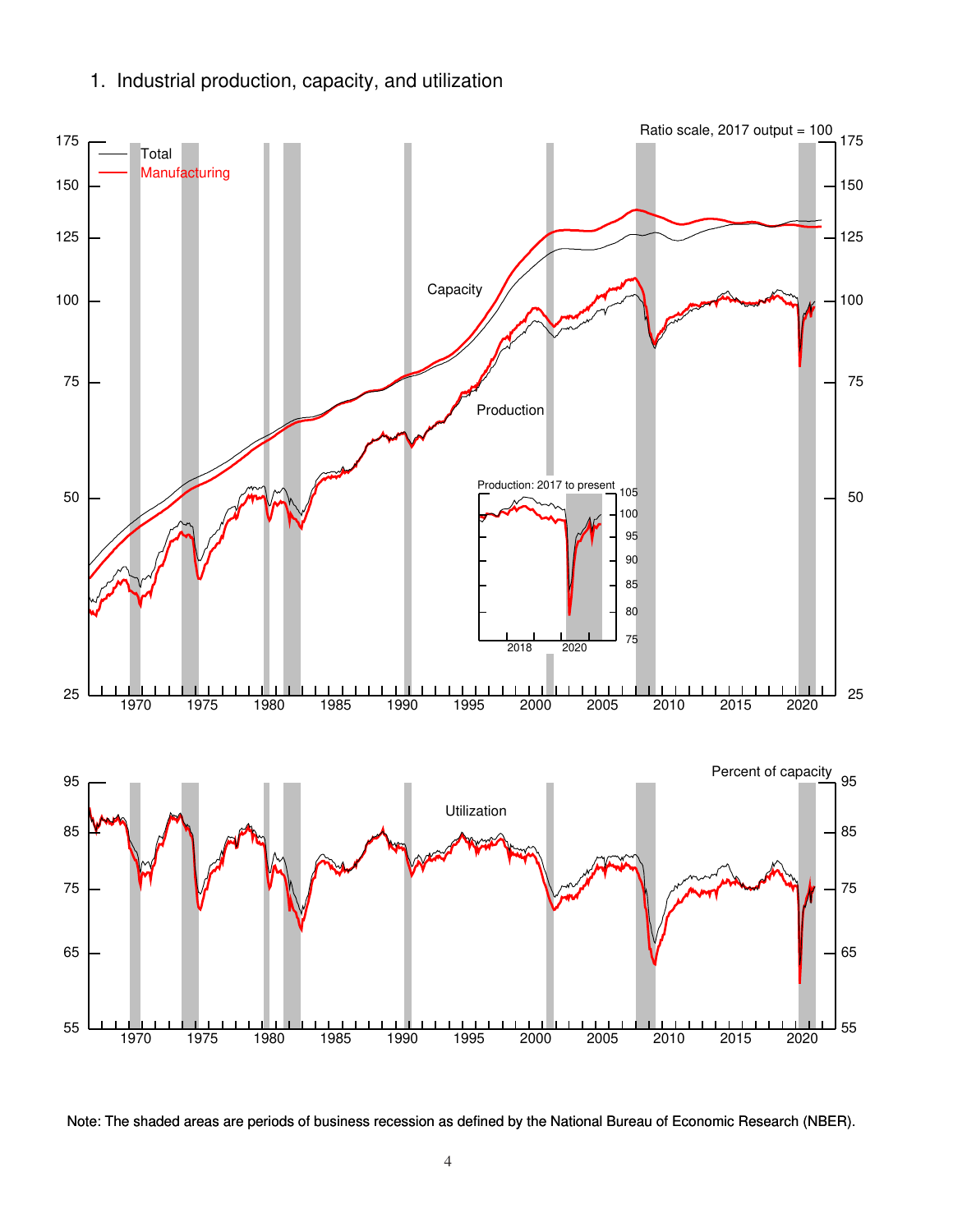### 2. Industrial production and capacity utilization



Note: The shaded areas are periods of business recession as defined by the National Bureau of Economic Research (NBER).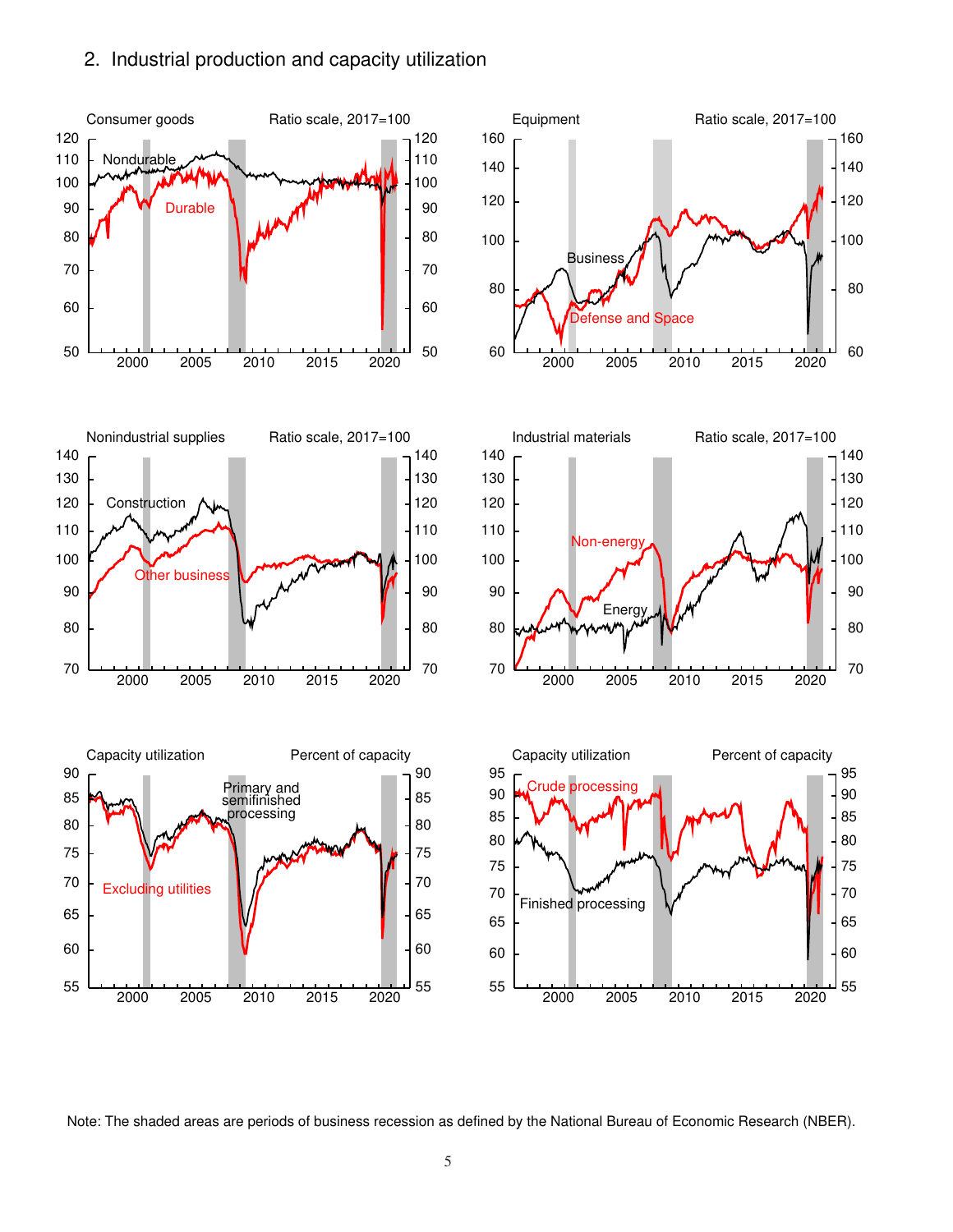### 3. Industrial production of selected industries



 Notes: High-technology industries are defined as semiconductors and related electronic components (NAICS 3344), computers (NAICS 3341), and communications equipment (NAICS 3342). The shaded areas represent periods of business recession as defined by the NBER.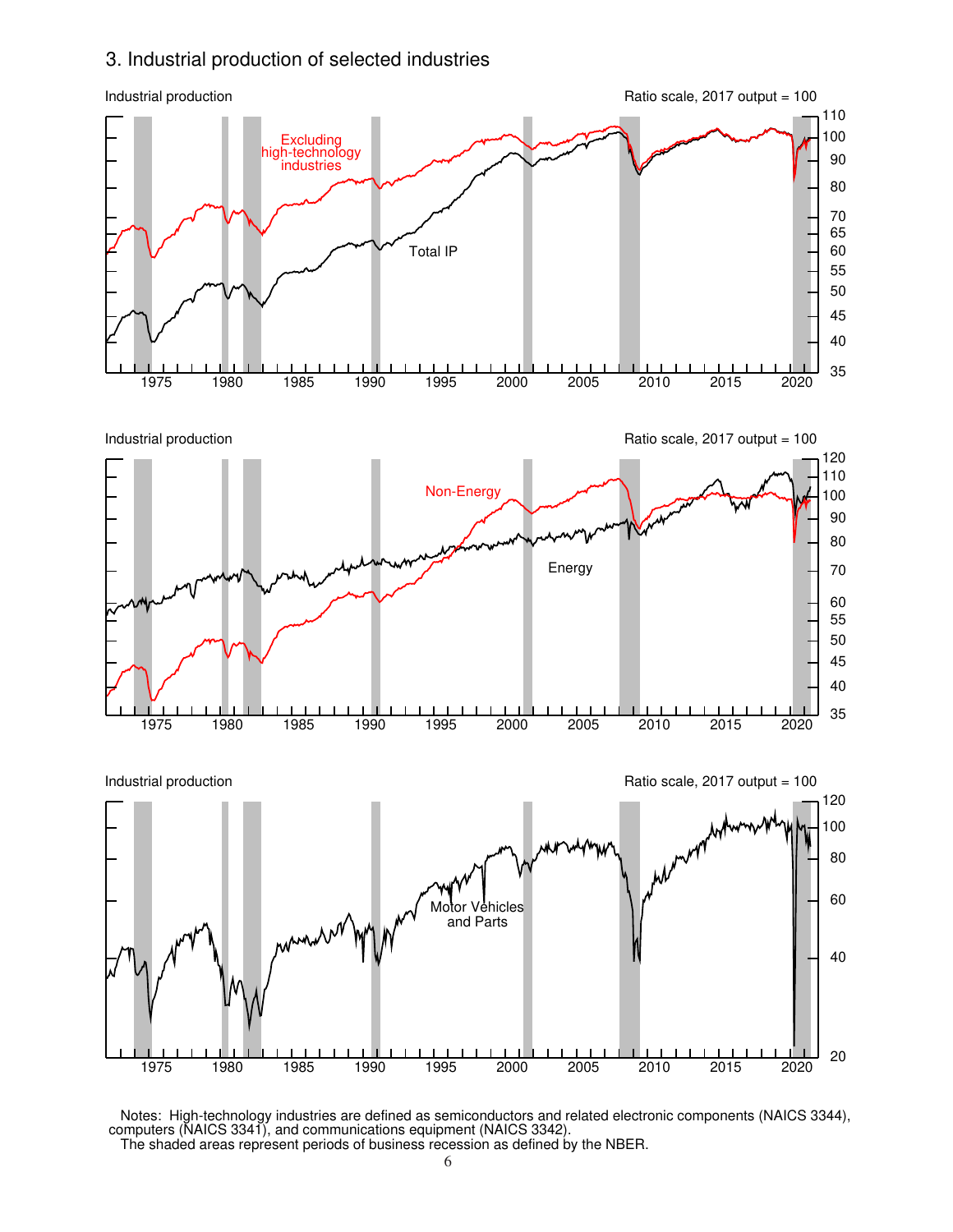### Table 1 INDUSTRIAL PRODUCTION: MARKET AND INDUSTRY GROUP SUMMARY

Percent change, seasonally adjusted

|                                                                    |            |               |                  | Fourth quarter to |                 |                        |                 |                 |                           |                      |                  |                     |                  |                   |                |
|--------------------------------------------------------------------|------------|---------------|------------------|-------------------|-----------------|------------------------|-----------------|-----------------|---------------------------|----------------------|------------------|---------------------|------------------|-------------------|----------------|
|                                                                    |            |               |                  | fourth quarter    |                 |                        | Annual rate     |                 |                           |                      |                  | Monthly rate        |                  |                   | June $20$      |
| Item                                                               |            | 2020          |                  | 2019              | 2020            | 2020<br>Q <sub>4</sub> | 2021            | $Q2^p$          | 2021<br>Jan. <sup>r</sup> | $Feb.$ <sup>r</sup>  |                  |                     |                  | June <sup>p</sup> | to<br>June '21 |
|                                                                    |            | proportion    | 2018             |                   |                 |                        | Q1 <sup>r</sup> |                 |                           |                      | Mar <sup>r</sup> | $Apr.$ <sup>r</sup> | May              |                   |                |
| <b>Total IP</b>                                                    |            | 100.00        | 2.7              | $-2.1$            | $-4.3$          | 8.2                    | 3.6             | 5.5             | 1.1                       | $-3.1$               | 2.7              | $\boldsymbol{0}$    | .7               | .4                | 9.8            |
|                                                                    |            |               |                  |                   |                 |                        |                 |                 |                           |                      |                  |                     |                  |                   |                |
| <b>MARKET GROUPS</b>                                               |            |               |                  |                   |                 |                        |                 |                 |                           |                      |                  |                     |                  |                   |                |
| Final products and nonindustrial supplies                          |            | 56.60         | 1.3              | $-1.9$            | $-3.4$          | 7.6                    | 5.6             | 1.3             | 1.1                       | $-2.2$               | 1.9              | $-.7$               | .7               | .0                | 9.1            |
| Consumer goods<br><b>Durable</b>                                   |            | 28.38<br>6.01 | .7<br>4.4        | $-1.3$<br>$-4.2$  | $-.8$<br>4.2    | 1.4<br>3.1             | 3.2<br>$-4.6$   | $-.2$<br>$-9.8$ | $.4\,$<br>2.4             | $-2.2$<br>$-7.2$     | 1.2<br>2.0       | $-.5$<br>$-2.8$     | .7<br>3.5        | $-.3$<br>$-2.6$   | 5.4<br>10.9    |
| Automotive products                                                |            | 3.24          | 5.0              | $-5.2$            | 5.1             | $-5.7$                 | $-16.5$         | $-18.7$         | 1.0                       | $-10.3$              | 2.8              | $-5.6$              | 6.6              | $-5.4$            | 9.4            |
| Home electronics                                                   |            | .16           | 19.7             | 3.4               | 16.1            | 28.5                   | 12.0            | 27.2            | $.4\,$                    | .9                   | 1.1              | 3.2                 | 1.5              | 2.5               | 25.0           |
| Appliances, furniture, carpeting                                   |            | .94           | $-1.7$           | $-2.9$            | 5.2             | 8.4                    | 14.2            | $-15.7$         | 8.3                       | $-5.8$               | $-3.0$           | $-.5$               | $.8\,$           | $-.7$             | 6.1            |
| Miscellaneous goods                                                |            | 1.67          | 5.4              | $-3.9$            | .7              | 19.4                   | 12.0            | 10.5            | 2.1                       | $-2.0$               | 3.3              | .9                  | $-.5$            | 1.2               | 15.2           |
| Nondurable                                                         |            | 22.37         | $-.3$            | $-.4$             | $-2.2$          | .9                     | 5.6             | 2.7             | $-.2$                     | $-.7$                | .9               | $\cdot$             | $-.1$            | $.4\,$            | 3.9            |
| Non-energy                                                         |            | 16.87         | $-1.4$           | $\cdot$ 3         | $-.8$           | 7.1                    | 4.1             | .6              | .8                        | $-2.6$               | 2.3              | $-.5$               | $\cdot$ 1        | $-.3$             | 4.2            |
| Foods and tobacco<br>Clothing                                      |            | 9.94<br>.20   | $-1.7$<br>$-2.7$ | 1.3<br>1.9        | $-.4$<br>$-1.3$ | 8.5<br>29.6            | 4.2<br>10.3     | $-3.9$<br>7.6   | 1.3<br>2.9                | $-4.1$<br>$-1.5$     | 3.2<br>1.2       | $-1.5$<br>$-.2$     | $\cdot$ 1<br>3.3 | $-.7$<br>$-1.3$   | 1.8<br>16.4    |
| Chemical products                                                  |            | 5.33          | $-1.1$           | $\cdot$           | $-.8$           | 4.1                    | 4.1             | 9.4             | $-.2$                     | $-.9$                | .8               | 1.9                 | $-.2$            | $.8\,$            | 7.7            |
| Paper products                                                     |            | .97           | $-2.8$           | $-6.0$            | $-4.3$          | 4.8                    | $-.2$           | $-.4$           | $-.1$                     | 2.3                  | 1.1              | $-1.6$              | .7               | $-1.4$            | 2.9            |
| Energy                                                             |            | 5.50          | 2.8              | $-2.5$            | $-6.6$          | $-17.3$                | 10.2            | 9.0             | $-3.1$                    | 5.3                  | $-2.9$           | 2.1                 | $-.6$            | 2.1               | 2.6            |
|                                                                    |            |               |                  |                   |                 |                        |                 |                 |                           |                      |                  |                     |                  |                   |                |
| <b>Business equipment</b>                                          |            | 9.20          | 1.4              | $-4.2$            | $-8.4$          | 10.7                   | 9.7             | $-.2$           | 2.4                       | $-2.6$               | 2.7              | $-1.8$              | 1.7              | $-.6$             | 15.1           |
| Transit                                                            |            | 2.12          | $-4.0$           | $-6.1$            | $-23.7$         | 28.4                   | 4.4             | $-26.3$         | 3.2                       | $-5.2$               | 1.0              | $-7.1$              | 2.4              | $-2.3$            | 28.1           |
| Information processing                                             |            | 2.09          | 4.1              | 1.5               | 3.6             | $-6.6$                 | 6.6             | 17.0            | .7                        | $-.9$                | 2.8              | .6                  | 2.6              | $.4\,$            | 6.3            |
| Industrial and other<br>Defense and space equipment                |            | 4.99<br>2.80  | 3.6<br>5.0       | $-5.3$<br>10.9    | $-4.5$<br>1.9   | 10.8<br>15.5           | 13.7<br>24.3    | 8.0<br>.7       | 2.7<br>5.9                | $-1.9$<br>$\cdot$ .2 | 3.5<br>2.4       | $-.2$<br>$-2.0$     | 1.0<br>$-1.3$    | $-.3$<br>4.4      | 14.4<br>16.5   |
|                                                                    |            |               |                  |                   |                 |                        |                 |                 |                           |                      |                  |                     |                  |                   |                |
| <b>Construction supplies</b>                                       |            | 4.98          | .7               | $-2.4$            | $-.4$           | 19.0                   | 3.8             | $-1.8$          | 1.1                       | $-4.0$               | 4.8              | $-1.5$              | $-.7$            | $-.4$             | 7.8            |
| <b>Business supplies</b>                                           |            | 10.67         | .9               | $-3.0$            | $-5.0$          | 13.0                   | 1.4             | 6.8             | .4                        | $-1.7$               | 1.7              | .5                  | .8               | .3                | 10.6           |
|                                                                    |            |               |                  |                   |                 |                        |                 |                 |                           |                      |                  |                     |                  |                   |                |
| <b>Materials</b>                                                   |            | 43.40         | 4.4              | $-2.5$            | $-5.5$          | 9.1                    | 1.1             | 11.3            | 1.1                       | $-4.2$               | 3.7              | .9                  | .7               | 1.0               | 10.7           |
| Non-energy                                                         |            | 27.45         | .7               | $-4.3$            | $-1.7$          | 14.0                   | $-.9$           | 7.7             | 1.1                       | $-4.3$               | 3.5              | $.5\,$              | .9               | .0                | 10.5           |
| <b>Durable</b>                                                     |            | 16.71<br>2.46 | 2.0              | $-5.1$<br>$-10.7$ | $-2.8$          | 12.1<br>9.7            | 6.9             | .7              | 1.6<br>2.7                | $-1.9$<br>$-6.2$     | 2.3<br>1.5       | $-1.1$              | .6<br>2.6        | .0                | 11.9<br>14.9   |
| Consumer parts<br>Equipment parts                                  |            | 4.86          | 2.5<br>2.0       | $-1.6$            | 1.1<br>$-1.6$   | 10.3                   | 2.7<br>12.7     | $-18.6$<br>5.7  | 2.5                       | $-.7$                | 2.4              | $-4.5$<br>$-.7$     | 1.1              | $-3.1$<br>.0      | 10.4           |
| Other                                                              |            | 9.39          | 1.9              | $-5.2$            | $-4.7$          | 13.7                   | 5.3             | 4.2             | .8                        | $-1.2$               | 2.5              | $-.4$               | $-.1$            | .8                | 11.8           |
| <b>Nondurable</b>                                                  |            | 10.74         | $-1.3$           | $-3.0$            | $\cdot$ .2      | 17.1                   | $-12.3$         | 20.0            | .3                        | $-8.2$               | 5.5              | 3.1                 | 1.2              | $\cdot$ 1         | 8.4            |
| Textile                                                            |            | .35           | .5               | $-3.8$            | $-4.8$          | 5.6                    | 9.3             | 23.2            | $-.8$                     | .5                   | 4.4              | 2.3                 | .0               | $-.4$             | 19.1           |
| Paper                                                              |            | 1.63          | 1.4              | $-1.3$            | $-7.5$          | 21.9                   | $-4.5$          | 1.7             | $-1.3$                    | $-2.0$               | 5.1              | $-1.5$              | $-.8$            | $-.7$             | 4.4            |
| Chemical                                                           |            | 5.27          | $-3.4$           | $-5.6$            | 3.0             | 22.6                   | $-24.6$         | 42.4            | .6                        | $-15.2$              | 8.4              | 7.3                 | 2.8              | .7                | 11.2           |
| <b>Energy</b>                                                      |            | 15.95         | 10.4             | .6                | $-12.3$         | $-.4$                  | 4.8             | 17.5            | 1.2                       | $-4.1$               | 4.0              | 1.7                 | .4               | 2.5               | 10.2           |
| <b>INDUSTRY GROUPS</b>                                             |            |               |                  |                   |                 |                        |                 |                 |                           |                      |                  |                     |                  |                   |                |
| <b>Manufacturing</b>                                               |            | 75.90         | .7               | $-2.6$            | $-2.5$          | 11.1                   | 2.3             | 3.7             | 1.5                       | $-3.7$               | 3.1              | $-.4$               | .9               | $-.1$             | 9.8            |
| <b>Manufacturing (NAICS)</b>                                       | $31 - 33$  | 73.88         | .8               | $-2.4$            | $-2.4$          | 11.0                   | 2.4             | 3.8             | 1.5                       | $-3.9$               | 3.2              | $-.4$               | .9               | .0                | 9.9            |
| Durable manufacturing                                              |            | 38.14         | 2.4              | $-3.3$            | $-2.6$          | 11.0                   | 6.3             | $-1.4$          | 2.2                       | $-3.1$               | 2.6              | $-1.6$              | 1.0              | $-.2$             | 12.1           |
| Wood products                                                      | 321        | 1.71          | $-3.4$           | $-1.1$            | $\cdot$ .2      | 16.4                   | 3.6             | $.5\,$          | $-.3$                     | $-4.1$               | 4.0              | $-1.0$              | $\cdot$ .2       | $-.7$             | 8.4            |
| Nonmetallic mineral products                                       | 327        | 2.29          | $-.9$            | $-2.2$            | .9              | 17.0                   | $-5.2$          | $-13.8$         | $-1.2$                    | $-5.0$               | 2.5              | $-1.6$              | $-2.5$           | $-1.1$            | $-1.1$         |
| Primary metals                                                     | 331        | 2.28          | 4.1              | $-7.5$            | $-6.7$          | 37.8                   | 9.4             | 22.8            | 1.5                       | $-.1$                | 2.4              | 3.5                 | $-1.8$           | 4.0               | 31.7           |
| Fabricated metal products                                          | 332        | 5.95          | 3.5              | $-3.9$            | $-5.9$          | 9.3                    | 7.4             | 2.3             | 2.0                       | $-2.6$               | 3.9              | $-1.6$              | .8               | .0                | 6.6            |
| Machinery                                                          | 333        | 5.40          | 3.8              | $-6.7$            | $-.2$           | 13.1                   | 15.4            | 4.1             | 4.6                       | $-2.5$               | 2.2              | $-.1$               | 1.0              | $-.5$             | 15.8           |
| Computer and electronic products<br>Electrical equip., appliances, | 334        | 4.96          | 2.2              | 2.3               | 4.1             | 3.3                    | 7.2             | 15.1            | .7                        | $-.4$                | 2.4              | .5                  | 2.3              | $.4\,$            | 9.1            |
| and components                                                     | 335        | 1.85          | 3.9              | $-3.3$            | $-2.0$          | 13.7                   | 13.6            | 1.2             | 3.5                       | $-2.4$               | 2.5              | $.5\,$              | $-.5$            | $-2.2$            | 8.1            |
| Motor vehicles and parts                                           | $3361 - 3$ | 4.89          | 5.9              | $-8.4$            | 2.8             | $-5.4$                 | $-17.6$         | $-22.5$         | .6                        | $-10.7$              | 3.9              | $-7.3$              | 7.3              | $-6.6$            | 7.9            |
| Aerospace and miscellaneous                                        |            |               |                  |                   |                 |                        |                 |                 |                           |                      |                  |                     |                  |                   |                |
| transportation equipment                                           | 3364-9     | 4.76          | $-2.8$           | 3.8               | $-13.4$         | 25.8                   | 25.3            | $-10.3$         | 5.6                       | $\cdot$ 1            | .6               | $-3.2$              | $-1.7$           | 3.7               | 23.9           |
| Furniture and related products                                     | 337        | 1.23          | $-.2$            | $-3.9$            | $-5.5$          | $-.5$                  | 1.0             | $-5.0$          | 2.1                       | $-3.1$               | $-.9$            | $-1.0$              | 1.8              | .6                | 2.3            |
| Miscellaneous                                                      | 339        | 2.82          | 4.5              | $-4.7$            | $-1.4$          | 13.4                   | 12.3            | 4.4             | 2.3                       | $-2.1$               | 3.0              | $-.8$               | $.4\phantom{0}$  | 1.2               | 16.4           |
| Nondurable manufacturing                                           |            | 35.75         | $-1.0$           | $-1.5$            | $-2.2$          | 10.9                   | $-1.7$          | 9.9             | .7                        | $-4.7$               | 3.8              | .9                  | .8               | $.2\,$            | 7.4            |
| Food, beverage, and tobacco products                               | 311,2      | 12.42         | $-1.1$           | 1.4               | $-.3$           | 7.9                    | 3.2             | $-2.9$          | 1.1                       | $-3.6$               | 3.2              | $-1.3$              | $\cdot$ 1        | $-.7$             | 1.7            |
| Textile and product mills                                          | 313,4      | .63           | 1.4              | $-3.8$            | $-5.6$          | 10.1                   | 14.3            | 17.9            | .8                        | $\cdot$ 1            | 3.9              | 1.9                 | $-.5$            | $-.1$             | 16.5           |
| Apparel and leather                                                | 315,6      | .22           | $-2.9$           | 1.5               | $-.9$           | 28.1                   | 11.8            | 7.6             | 3.3                       | $-1.5$               | 1.1              | .0                  | 3.1              | $-1.4$            | 16.1           |
| Paper                                                              | 322        | 2.40          | 1.9              | $-1.4$            | $-3.6$          | 20.1                   | $-4.1$          | $-.4$           | $-1.8$                    | $-.8$                | 4.0              | $-1.7$              | $-.6$            | $-.9$             | 3.6            |
| Printing and support                                               | 323        | 1.34          | $-.3$            | $-3.7$            | $-8.3$          | 24.9                   | $-4.8$          | 18.0            | $-1.4$                    | $-1.7$               | 2.9              | .5                  | 2.7              | 1.7               | 17.3           |
| Petroleum and coal products                                        | 324        | 3.34          | $-1.1$           | $-1.2$            | $-12.1$         | 13.6                   | 19.3            | 26.0            | 3.6                       | $-6.9$               | 11.0             | 1.5                 | $-1.0$           | 1.4               | 21.3           |
| Chemicals                                                          | 325        | 11.85         | $-2.7$           | $-3.1$            | .0              | 10.1                   | $-13.7$         | 25.8            | $-.2$                     | $-7.9$               | 4.1              | 4.2                 | 2.3              | .6                | 8.3            |
| Plastics and rubber products                                       | 326        | 3.53          | 2.3              | $-5.1$            | $-2.2$          | 10.5                   | 5.1             | $-3.5$          | 1.8                       | $-.7$                | $-1.1$           | $-.7$               | .8               | $.6\,$            | 10.1           |
| Other manufacturing (non-NAICS)                                    | 1133,5111  | 2.01          | $-3.9$           | $-7.6$            | $-9.1$          | 15.2                   | $-1.4$          | $-1.3$          | 0.                        | 2.2                  | 2.2              | $-2.2$              | $\cdot$ 1        | $-.8$             | 9.2            |
|                                                                    |            |               |                  |                   |                 |                        |                 |                 |                           |                      |                  |                     |                  |                   |                |
| <b>Mining</b>                                                      | 21         | 12.17         | 14.1             | .5                | $-16.6$         | 8.8                    | 7.5             | 25.6            | 2.9                       | $-8.8$               | 11.9             | $\cdot$             | $.8\,$           | 1.4               | 17.8           |
| <b>Utilities</b>                                                   | 2211,2     | 11.94         | 3.0              | $-1.7$            | $-3.2$          | $-9.1$                 | 8.7             | $-2.2$          | $-2.6$                    | 7.4                  | $-8.6$           | 2.8                 | $-.8$            | 2.7               | 2.1            |
| Electric                                                           | 2211       | 10.29         | 1.5              | $-1.3$            | $-2.1$          | $-6.7$                 | 9.6             | $-3.9$          | $-2.0$                    | 6.0                  | $-6.4$           | .9                  | $-.8$            | 3.3               | 3.2            |
| Natural gas                                                        | 2212       | 1.64          | 12.9             | $-4.1$            | $-9.9$          | $-22.7$                | 3.3             | 8.5             | $-6.6$                    | 16.5                 | $-21.1$          | 15.3                | $-0.9$           | $-1.2$            | $-4.1$         |

r Revised. p Preliminary.

1. The proportion data are the relative weights for the rates of change for each series in the computation of the change in total industrial production in the following year.

Note. Under the industry groups, the figures to the right of the series descriptions are 2017 North American Industry Classification System (NAICS) codes. The abbreviation pt denotes part of a NAICS code. Additional industry detail is available on the Board's website (www.federalreserve.gov/releases/G17/20210715/default sup.htm). Under market groups, in the products category, miscellaneous consumer nondurables, oil and gas well drilling, and manufactured homes are not shown separately; in the nondurable materials category, containers and miscellaneous nondurable materials are not shown separately.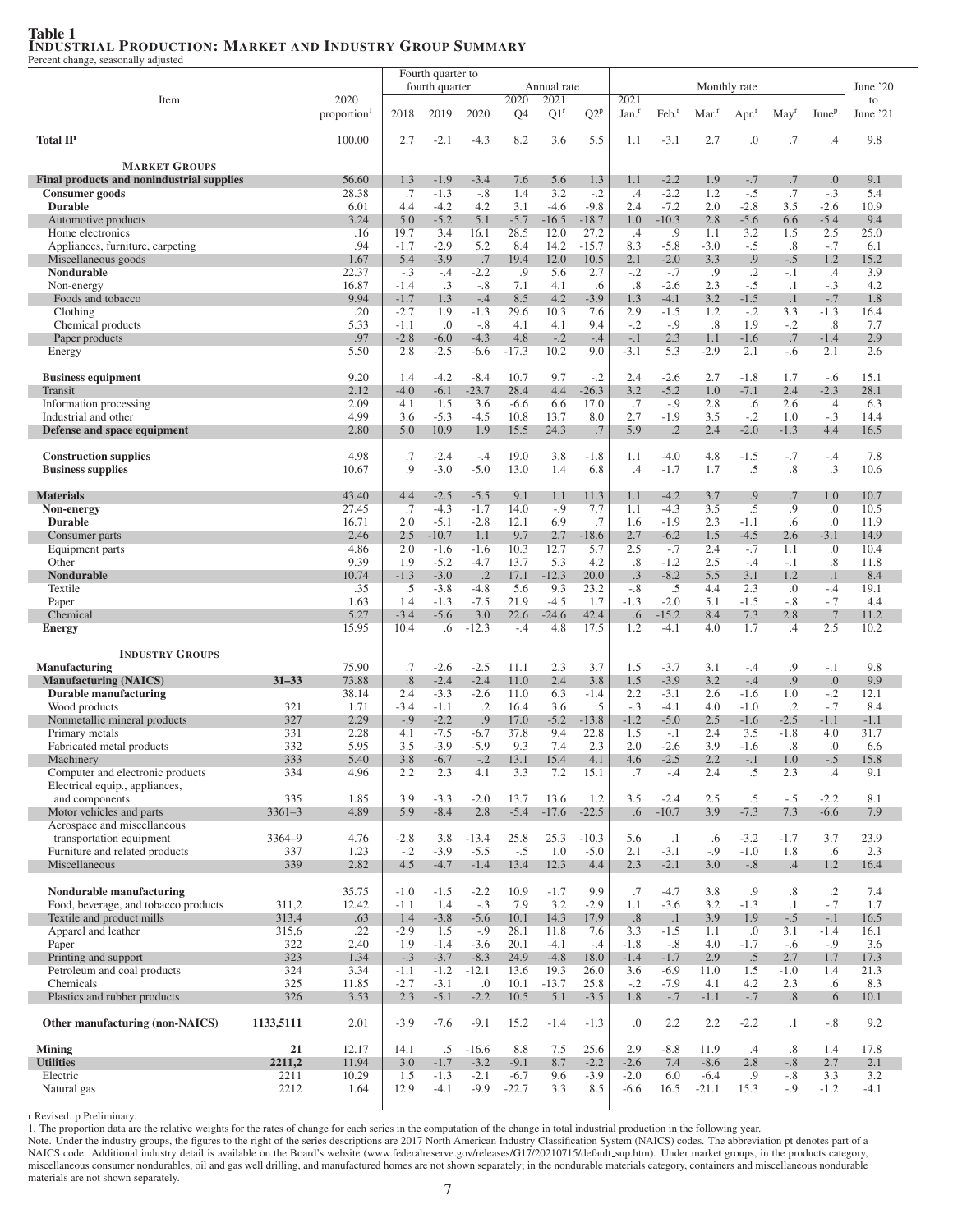### Table 2 INDUSTRIAL PRODUCTION: SPECIAL AGGREGATES AND SELECTED DETAIL

Percent change, seasonally adjusted

|                                           |            |               |            | Fourth quarter to |                  |                |                 |            |                   |                     |                  |                     |                  |                      |          |
|-------------------------------------------|------------|---------------|------------|-------------------|------------------|----------------|-----------------|------------|-------------------|---------------------|------------------|---------------------|------------------|----------------------|----------|
|                                           |            |               |            | fourth quarter    |                  |                | Annual rate     |            |                   |                     | Monthly rate     |                     |                  |                      | June '20 |
| Item                                      |            | 2020          |            |                   |                  | 2020           | 2021            |            | 2021              |                     |                  |                     |                  |                      | to       |
|                                           |            | proportion    | 2018       | 2019              | 2020             | Q <sub>4</sub> | Q1 <sup>r</sup> | $Q2^p$     | Jan. <sup>r</sup> | $Feb.$ <sup>r</sup> | Mar <sup>r</sup> | $Apr.$ <sup>r</sup> | May <sup>r</sup> | June <sup>p</sup>    | June '21 |
| <b>Total industry</b>                     |            | 100.00        | 2.7        | $-2.1$            | $-4.3$           | 8.2            | 3.6             | 5.5        | 1.1               | $-3.1$              | 2.7              | .0                  | .7               | .4                   | 9.8      |
|                                           |            |               |            |                   |                  |                |                 |            |                   |                     |                  |                     |                  |                      |          |
| <b>Energy</b>                             |            | 24.65         | 8.4        | $-.4$             | $-11.8$          | $-2.8$         | 8.3             | 15.1       | .4                | $-1.5$              | 1.8              | 2.0                 | $\cdot$          | 2.3                  | 9.4      |
| Consumer products                         |            | 5.50          | 2.8        | $-2.5$            | $-6.6$           | $-17.3$        | 10.2            | 9.0        | $-3.1$            | 5.3                 | $-2.9$           | 2.1                 | $-.6$            | 2.1                  | 2.6      |
| Commercial products                       |            | 2.69          | 2.5        | $.3\phantom{0}$   | $-9.5$           | 6.8            | 11.7            | 9.8        | 1.2               | $-.6$               | $-.7$            | 3.0                 | $-.6$            | 1.4                  | 12.1     |
| Oil and gas well drilling                 | 213111     | .50           | 27.8       | $-11.1$           | $-48.3$          | 104.9          | 135.4           | 41.5       | 9.8               | 5.2                 | 1.2              | 2.8                 | 4.3              | 1.9                  | 63.5     |
| Converted fuel                            |            | 5.11          | 4.8        | $-2.7$            | $-4.5$           | $-8.8$         | 7.8             | 9.2        | $-.1$             | 4.4                 | $-8.6$           | 6.3                 | $-.5$            | 3.0                  | 7.1      |
| Primary energy                            |            | 10.84         | 12.7       | 2.1               | $-15.9$          | 5.0            | 3.2             | 21.6       | 1.9               | $-8.2$              | 10.7             | $-.3$               | .9               | 2.3                  | 12.0     |
|                                           |            |               |            |                   |                  |                |                 |            |                   |                     |                  |                     |                  |                      |          |
| Non-energy                                |            | 75.35         | .7         | $-2.7$            | $-1.9$           | 11.5           | 2.3             | 2.5        | 1.4               | $-3.6$              | 2.9              | $-.6$               | .9               | $-.2$                | 9.7      |
|                                           |            |               |            |                   |                  |                |                 |            |                   |                     |                  |                     |                  |                      |          |
| Selected high-technology industries       |            | 2.17          | 5.0        | 6.1               | 9.2              | 19.6           | 14.8            | 15.7       | 1.3               | 1.3                 | 1.7              | 1.0                 | 1.3              | .6                   | 16.0     |
| Computers and peripheral equipment        | 3341       | .28           | 29.0       | 12.2              | 19.0             | 30.3           | 10.4            | 40.6       | $-.3$             | .9                  | 2.7              | 4.1                 | 2.2              | 3.1                  | 29.6     |
| Communications equipment                  | 3342       | .60           | 12.2       | 4.3               | 13.0             | 18.0           | 26.6            | 13.9       | 2.6               | 2.1                 | 1.6              | .7                  | .7               | 1.2                  | 14.6     |
| Semiconductors and related                |            |               |            |                   |                  |                |                 |            |                   |                     |                  |                     |                  |                      |          |
| electronic components                     | 3344       | 1.29          | $-.7$      | 5.6               | 5.9              | 18.1           | 10.8            | 11.4       | 1.0               | 1.1                 | 1.6              | $.4\,$              | 1.5              | $-.3$                | 13.7     |
|                                           |            |               |            |                   |                  |                |                 |            |                   |                     |                  |                     |                  |                      |          |
| <b>Excluding selected high-technology</b> |            |               |            |                   |                  |                |                 |            |                   |                     |                  |                     |                  |                      |          |
| industries                                |            | 73.18         | .6         | $-3.0$            | $-2.3$           | 11.2           | 1.9             | 2.1        | 1.4               | $-3.7$              | 3.0              | $-.7$               | .9               | $-.2$                | 9.5      |
|                                           |            |               |            |                   |                  |                |                 |            |                   |                     |                  |                     |                  |                      |          |
| Motor vehicles and parts                  | $3361 - 3$ | 4.89          | 5.9        | $-8.4$            | 2.8              | $-5.4$         | $-17.6$         | $-22.5$    | .6                | $-10.7$             | 3.9              | $-7.3$              | 7.3              | $-6.6$               | 7.9      |
| Motor vehicles                            | 3361       | 2.46          | 11.0       | $-8.5$            | 3.3              | $-14.1$        | $-31.7$         | $-27.8$    | -.6               | $-16.2$             | 7.1              | $-9.7$              | 10.9             | $-9.8$               | 5.1      |
| Motor vehicle parts                       | 3363       | 2.00          | 2.9        | $-8.1$            | .6               | .7             | $-5.6$          | $-13.4$    | .4                | $-5.0$              | 2.3              | $-4.8$              | 4.0              | $-3.3$               | 7.7      |
| <b>Excluding motor vehicles and parts</b> |            | 68.29         | $\cdot$    | $-2.5$            | $-2.6$           | 12.8           | 3.6             | 4.2        | 1.4               | $-3.1$              | 2.9              | $-.2$               | $\cdot$ 4        | $\cdot$ .2           | 9.5      |
| Consumer goods                            |            | 20.00         | $-.8$      | $-.4$             | $-.3$            | 8.7            | 5.3             | $.5\,$     | 1.3               | $-2.7$              | 2.1              | $-.4$               | $\cdot$          | $-.2$                | 5.8      |
| Business equipment                        |            | 7.79          | $-.8$      | $-4.0$            | $-10.8$          | 11.3           | 13.6            | 2.0        | 2.7               | $-1.6$              | 2.2              | $-1.1$              | .7               | .3                   | 15.6     |
| Construction supplies                     |            | 4.96          | .7         | $-2.4$            |                  | 19.0           | 3.8             | $-1.8$     | 1.1               | $-4.0$              | 4.8              | $-1.5$              |                  |                      | 7.8      |
|                                           |            |               |            |                   | $-.4$            |                |                 |            |                   |                     |                  |                     | $-.7$            | $-.4$                | 9.9      |
| Business supplies<br>Materials            |            | 7.58<br>25.14 | .4<br>.6   | $-4.7$<br>$-4.2$  | $-4.1$<br>$-2.1$ | 14.8<br>14.6   | $-2.5$<br>$-.9$ | 5.6<br>9.4 | .0<br>1.1         | $-2.3$<br>$-4.4$    | 2.6<br>3.6       | $-.5$<br>.9         | 1.4<br>.6        | $\cdot$<br>$\cdot$ 3 | 10.2     |
|                                           |            |               |            |                   |                  |                |                 |            |                   |                     |                  |                     |                  |                      |          |
|                                           |            |               |            |                   |                  |                |                 |            |                   |                     |                  |                     |                  |                      |          |
| <b>Measures excluding selected</b>        |            |               |            |                   |                  |                |                 |            |                   |                     |                  |                     |                  |                      |          |
| high-technology industries                |            |               |            |                   |                  |                |                 |            |                   |                     |                  |                     |                  |                      |          |
| Total industry                            |            | 97.83         | 2.6        | $-2.3$            | $-4.6$           | 7.9            | 3.4             | 5.3        | 1.1               | $-3.2$              | 2.7              | 0.                  | .7               | $.4\,$               | 9.7      |
| Manufacturing                             |            | 73.72         | $.5\,$     | $-2.8$            | $-2.9$           | 10.8           | 2.0             | 3.4        | 1.5               | $-3.9$              | 3.2              | $-.5$               | .9               | $-.1$                | 9.7      |
| Durable                                   |            | 36.12         | 2.2        | $-3.8$            | $-3.4$           | 10.5           | 5.8             | $-2.4$     | 2.3               | $-3.4$              | 2.6              | $-1.7$              | 1.0              | $-.3$                | 11.9     |
|                                           |            |               |            |                   |                  |                |                 |            |                   |                     |                  |                     |                  |                      |          |
| <b>Measures excluding motor vehicles</b>  |            |               |            |                   |                  |                |                 |            |                   |                     |                  |                     |                  |                      |          |
| and parts                                 |            |               |            |                   |                  |                |                 |            |                   |                     |                  |                     |                  |                      |          |
| Total industry                            |            | 95.11         | 2.5        | $-1.8$            | $-4.7$           | 9.2            | 5.0             | 7.3        | 1.2               | $-2.6$              | 2.6              | $.4\,$              | .4               | .8                   | 9.8      |
| Manufacturing                             |            | 71.00         | $\cdot$ .2 | $-2.1$            | $-2.9$           | 12.6           | 4.1             | 5.9        | 1.5               | $-3.2$              | 3.1              | $\cdot$ 1           | $.5\,$           | $\cdot$              | 9.9      |
| Durable                                   |            | 33.41         | 1.8        | $-2.4$            | $-3.4$           | 14.2           | 10.7            | 2.1        | 2.5               | $-1.9$              | 2.4              | $-.7$               | $\cdot$ 1        | .7                   | 12.7     |
| <b>Measures excluding selected</b>        |            |               |            |                   |                  |                |                 |            |                   |                     |                  |                     |                  |                      |          |
| high-technology industries                |            |               |            |                   |                  |                |                 |            |                   |                     |                  |                     |                  |                      |          |
| and motor vehicles and parts              |            |               |            |                   |                  |                |                 |            |                   |                     |                  |                     |                  |                      |          |
| Total industry                            |            | 92.93         | 2.4        | $-2.0$            | $-5.0$           | 8.9            | 4.8             | 7.1        | 1.2               | $-2.7$              | 2.6              | .4                  | .3               | 8.                   | 9.7      |
| Manufacturing <sup>1</sup>                |            |               |            | $-2.4$            | $-3.3$           |                | 3.7             |            | 1.5               | $-3.3$              |                  | 0.                  | $\mathcal{A}$    |                      |          |
|                                           |            | 68.83         | $\cdot$    |                   |                  | 12.3           |                 | 5.6        |                   |                     | 3.1              |                     |                  | .4                   | 9.7      |
|                                           |            |               |            |                   |                  |                |                 |            |                   |                     |                  |                     |                  |                      |          |
| <b>Stage-of-process components</b>        |            |               |            |                   |                  |                |                 |            |                   |                     |                  |                     |                  |                      |          |
| of non-energy materials,                  |            |               |            |                   |                  |                |                 |            |                   |                     |                  |                     |                  |                      |          |
| measures of the input to                  |            |               |            |                   |                  |                |                 |            |                   |                     |                  |                     |                  |                      |          |
| Finished processors                       |            | 9.29          | 2.0        | $-4.4$            | $-1.9$           | 11.8           | 6.6             | $-1.8$     | 1.8               | $-2.5$              | 2.7              | $-1.8$              | 1.2              | $-1.0$               | 10.8     |
| Primary and semifinished processors       |            | 18.15         | 0.         | $-4.3$            | $-1.5$           | 15.1           | $-4.6$          | 12.9       | .7                | $-5.3$              | 3.9              | 1.6                 | .7               | $.5\,$               | 10.3     |
|                                           |            |               |            |                   |                  |                |                 |            |                   |                     |                  |                     |                  |                      |          |

r Revised. p Preliminary. 1. The composition of manufacturing is specified in a note for the summary table.

## Table 3 MOTOR VEHICLE ASSEMBLIES Millions of units, seasonally adjusted annual rate

|                        | 2020    | 2020           |       | 2021           |                | 2021  |      |      |      |      |      |
|------------------------|---------|----------------|-------|----------------|----------------|-------|------|------|------|------|------|
| Item                   | average | Q <sub>3</sub> | Q4    | Q <sub>1</sub> | Q <sub>2</sub> | Jan.  | Feb. | Mar. | Apr. | May  | June |
|                        |         |                |       |                |                |       |      |      |      |      |      |
| <b>Total</b>           | 8.82    | 11.25          | 10.79 | 9.71           | 9.08           | 10.72 | 8.89 | 9.53 | 8.60 | 9.75 | 8.91 |
| Autos                  | 1.92    | 2.44           | 2.23  | 1.77           | 1.56           | 2.17  | 1.68 | 1.45 | 1.59 | 1.67 | 1.41 |
| Trucks                 | 6.90    | 8.81           | 8.56  | 7.95           | 7.53           | 8.55  | 7.21 | 8.08 | 7.01 | 8.08 | 7.49 |
| Light                  | 6.66    | 8.53           | 8.25  | 7.66           | 7.26           | 8.26  | 6.95 | 7.77 | 6.76 | 7.77 | 7.26 |
| Medium and heavy       | .24     | .28            | .30   | .29            | .27            | .29   | .26  | .31  | .25  | .31  | .24  |
|                        |         |                |       |                |                |       |      |      |      |      |      |
| Memo                   |         |                |       |                |                |       |      |      |      |      |      |
| Autos and light trucks | 8.58    | 10.97          | 10.49 | 9.43           | 8.82           | 10.43 | 8.63 | 9.22 | 8.34 | 9.44 | 8.67 |
|                        |         |                |       |                |                |       |      |      |      |      |      |

Note. Seasonal factors and underlying data for auto, light truck, and medium and heavy truck production are available on the Board's website, www.federalreserve.gov/releases/G17/mvsf.htm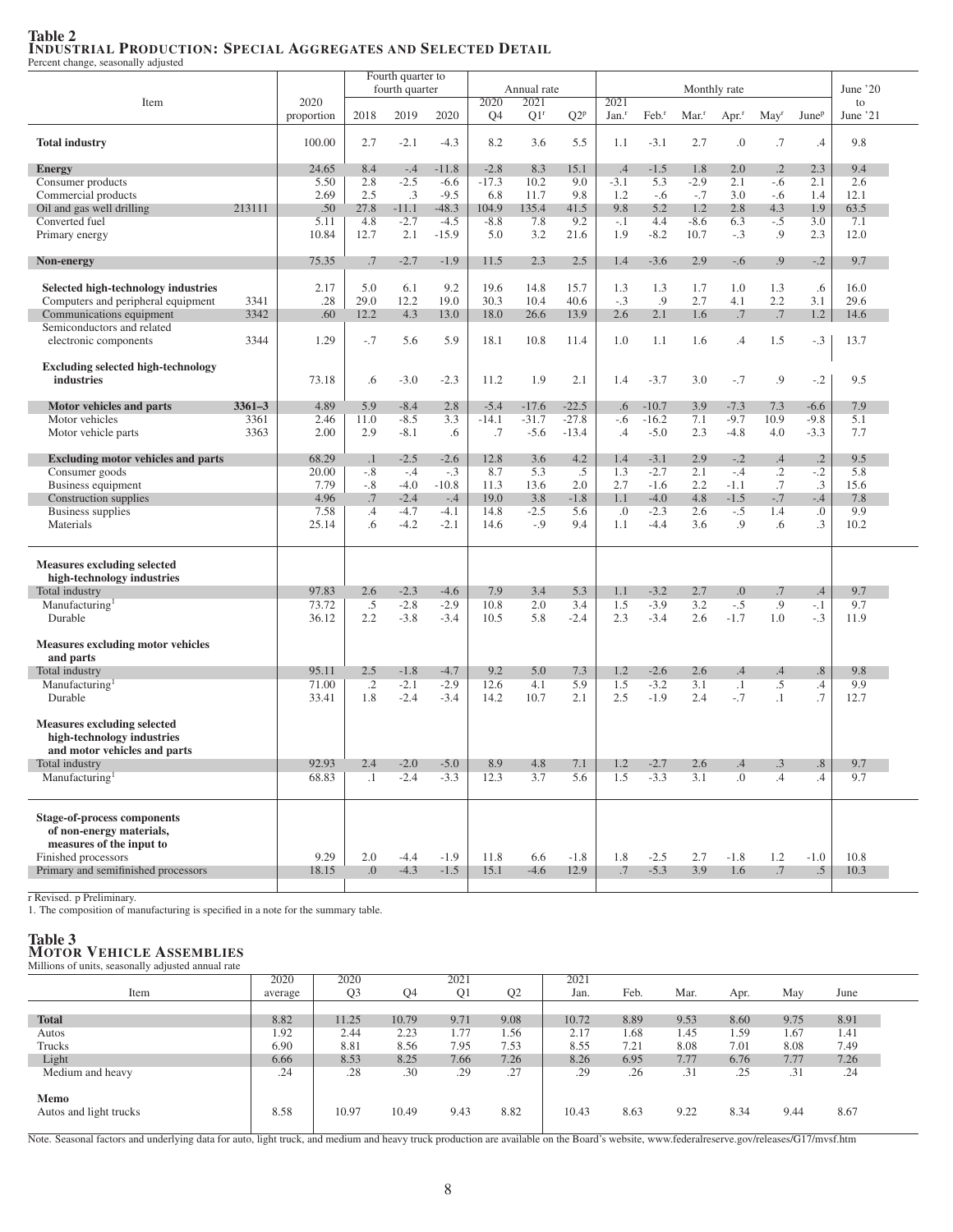## Table 4 INDUSTRIAL PRODUCTION INDEXES: MARKET AND INDUSTRY GROUP SUMMARY 2017 = 100, seasonally adjusted

| 100, seasonary aujustee                                           |                |                    |               |               |                |                           |                          |                  |                     |                  |                   |
|-------------------------------------------------------------------|----------------|--------------------|---------------|---------------|----------------|---------------------------|--------------------------|------------------|---------------------|------------------|-------------------|
| Item                                                              |                | 2020<br>proportion | 2020<br>Oct.  | Nov.          | Dec.           | 2021<br>Jan. <sup>r</sup> | $\text{Feb.}^{\text{r}}$ | Mar <sup>r</sup> | $Apr.$ <sup>r</sup> | May <sup>r</sup> | June <sup>p</sup> |
|                                                                   |                |                    |               |               |                |                           |                          |                  |                     |                  |                   |
| <b>Total IP</b>                                                   |                | 100.00             | 96.6          | 97.2          | 98.3           | 99.4                      | 96.4                     | 98.9             | 99.0                | 99.7             | 100.1             |
|                                                                   |                |                    |               |               |                |                           |                          |                  |                     |                  |                   |
| <b>MARKET GROUPS</b>                                              |                |                    |               |               |                |                           |                          |                  |                     |                  |                   |
| Final products and nonindustrial supplies<br>Consumer goods       |                | 56.60<br>28.38     | 96.3<br>98.2  | 96.6<br>98.3  | 98.0<br>100.4  | 99.1<br>100.8             | 97.0<br>98.6             | 98.8<br>99.8     | 98.1<br>99.3        | 98.8<br>100.0    | 98.8<br>99.7      |
| <b>Durable</b>                                                    |                | 6.01               | 103.4         | 104.9         | 105.3          | 107.8                     | 100.0                    | 102.1            | 99.2                | 102.7            | 100.0             |
| Automotive products                                               |                | 3.24               | 104.1         | 107.1         | 106.8          | 107.9                     | 96.7                     | 99.4             | 93.9                | 100.1            | 94.7              |
| Home electronics                                                  |                | .16                | 150.6         | 153.6         | 155.5          | 156.1                     | 157.5                    | 159.2            | 164.4               | 166.8            | 171.0             |
| Appliances, furniture, carpeting                                  |                | .94                | 101.0         | 98.4          | 100.1          | 108.4                     | 102.1                    | 99.1             | 98.6                | 99.4             | 98.7              |
| Miscellaneous goods                                               |                | 1.67               | 99.4          | 100.1         | 101.3          | 103.4                     | 101.3                    | 104.7            | 105.7               | 105.2            | 106.4             |
| Nondurable                                                        |                | 22.37              | 96.7          | 96.4<br>97.5  | 99.0           | 98.8                      | 98.1<br>97.1             | 99.1             | 99.3                | 99.2             | 99.6              |
| Non-energy<br>Foods and tobacco                                   |                | 16.87<br>9.94      | 96.7<br>97.4  | 98.8          | 98.9<br>100.2  | 99.7<br>101.5             | 97.4                     | 99.3<br>100.6    | 98.9<br>99.0        | 99.0<br>99.1     | 98.7<br>98.4      |
| Clothing                                                          |                | .20                | 96.1          | 94.3          | 95.5           | 98.2                      | 96.7                     | 97.9             | 97.7                | 100.9            | 99.6              |
| Chemical products                                                 |                | 5.33               | 97.1          | 97.3          | 99.4           | 99.2                      | 98.3                     | 99.2             | 101.0               | 100.8            | 101.6             |
| Paper products                                                    |                | .97                | 88.0          | 86.1          | 84.6           | 84.6                      | 86.5                     | 87.5             | 86.1                | 86.7             | 85.5              |
| Energy                                                            |                | 5.50               | 96.2          | 92.6          | 99.0           | 95.9                      | 100.9                    | 98.0             | 100.1               | 99.5             | 101.6             |
|                                                                   |                |                    |               |               |                |                           |                          |                  |                     |                  |                   |
| <b>Business equipment</b>                                         |                | 9.20               | 90.2          | 91.2          | 91.7           | 94.0                      | 91.5                     | 94.0             | 92.3                | 93.8             | 93.2              |
| Transit<br>Information processing                                 |                | 2.12<br>2.09       | 69.1<br>110.7 | 71.2<br>112.4 | 71.4<br>112.5  | 73.6<br>113.3             | 69.8<br>112.2            | 70.5<br>115.4    | 65.5<br>116.1       | 67.1<br>119.1    | 65.6<br>119.5     |
| Industrial and other                                              |                | 4.99               | 95.5          | 95.6          | 96.5           | 99.1                      | 97.2                     | 100.6            | 100.3               | 101.3            | 101.0             |
| Defense and space equipment                                       |                | 2.80               | 119.0         | 120.0         | 117.4          | 124.3                     | 124.5                    | 127.5            | 124.9               | 123.3            | 128.7             |
|                                                                   |                |                    |               |               |                |                           |                          |                  |                     |                  |                   |
| <b>Construction supplies</b>                                      |                | 4.98               | 98.2          | 98.7          | 99.9           | 101.0                     | 97.0                     | 101.6            | 100.0               | 99.3             | 98.9              |
| <b>Business supplies</b>                                          |                | 10.67              | 93.5          | 93.5          | 94.3           | 94.6                      | 93.0                     | 94.6             | 95.0                | 95.8             | 96.1              |
|                                                                   |                |                    |               |               |                |                           |                          |                  |                     |                  |                   |
| <b>Materials</b><br>Non-energy                                    |                | 43.40<br>27.45     | 97.0<br>94.9  | 97.7<br>95.5  | 98.5<br>95.9   | 99.6<br>96.9              | 95.4<br>92.8             | 98.9<br>96.0     | 99.9<br>96.4        | 100.6<br>97.3    | 101.6<br>97.3     |
| <b>Durable</b>                                                    |                | 16.71              | 94.4          | 95.1          | 95.6           | 97.2                      | 95.3                     | 97.5             | 96.4                | 97.0             | 97.0              |
| Consumer parts                                                    |                | 2.46               | 90.6          | 91.2          | 93.4           | 95.9                      | 89.9                     | 91.2             | 87.1                | 89.4             | 86.6              |
| Equipment parts                                                   |                | 4.86               | 100.0         | 100.5         | 100.6          | 103.1                     | 102.3                    | 104.8            | 104.1               | 105.2            | 105.2             |
| Other                                                             |                | 9.39               | 92.8          | 93.5          | 93.8           | 94.5                      | 93.4                     | 95.7             | 95.3                | 95.2             | 96.0              |
| Nondurable                                                        |                | 10.74              | 95.6          | 96.1          | 96.3           | 96.6                      | 88.6                     | 93.5             | 96.4                | 97.6             | 97.7              |
| Textile                                                           |                | .35                | 91.1          | 88.0          | 91.1           | 90.4                      | 90.9                     | 94.9             | 97.1                | 97.1             | 96.7              |
| Paper<br>Chemical                                                 |                | 1.63<br>5.27       | 89.4<br>94.2  | 89.9<br>94.9  | 89.3<br>95.2   | 88.2<br>95.7              | 86.5<br>81.2             | 90.9<br>88.0     | 89.5<br>94.4        | 88.9<br>97.1     | 88.2<br>97.8      |
| <b>Energy</b>                                                     |                | 15.95              | 99.4          | 100.4         | 102.0          | 103.3                     | 99.1                     | 103.0            | 104.8               | 105.3            | 107.9             |
|                                                                   |                |                    |               |               |                |                           |                          |                  |                     |                  |                   |
| <b>INDUSTRY GROUPS</b>                                            |                |                    |               |               |                |                           |                          |                  |                     |                  |                   |
| <b>Manufacturing</b>                                              |                | 75.90              | 95.6          | 96.2          | 96.8           | 98.2                      | 94.5                     | 97.5             | 97.1                | 97.9             | 97.9              |
| <b>Manufacturing (NAICS)</b>                                      | $31 - 33$      | 73.88              | 96.0          | 96.7          | 97.3           | 98.8                      | 95.0                     | 98.0             | 97.6                | 98.5             | 98.4              |
| <b>Durable manufacturing</b>                                      |                | 38.14              | 96.9          | 97.9<br>95.9  | 98.3<br>99.4   | 100.5                     | 97.3<br>95.1             | 99.8             | 98.3                | 99.3             | 99.0              |
| Wood products<br>Nonmetallic mineral products                     | 321<br>327     | 1.71<br>2.29       | 95.1<br>96.6  | 97.8          | 100.9          | 99.1<br>99.7              | 94.6                     | 98.9<br>97.1     | 97.9<br>95.5        | 98.1<br>93.1     | 97.4<br>92.1      |
| Primary metals                                                    | 331            | 2.28               | 89.1          | 91.5          | 90.3           | 91.6                      | 91.6                     | 93.8             | 97.1                | 95.3             | 99.2              |
| Fabricated metal products                                         | 332            | 5.95               | 94.7          | 95.5          | 95.4           | 97.4                      | 94.8                     | 98.6             | 97.0                | 97.7             | 97.7              |
| Machinery                                                         | 333            | 5.40               | 99.8          | 98.5          | 99.1           | 103.7                     | 101.1                    | 103.4            | 103.3               | 104.3            | 103.7             |
| Computer and electronic products                                  | 334            | 4.96               | 110.8         | 112.1         | 112.3          | 113.1                     | 112.7                    | 115.3            | 115.8               | 118.5            | 119.0             |
| Electrical equip., appliances,                                    |                |                    |               |               |                |                           |                          |                  |                     |                  |                   |
| and components                                                    | 335            | 1.85               | 97.4          | 97.2          | 98.1           | 101.5                     | 99.1                     | 101.6            | 102.1               | 101.6            | 99.3              |
| Motor vehicles and parts<br>Aerospace and miscellaneous           | $3361 - 3$     | 4.89               | 98.5          | 101.2         | 100.8          | 101.5                     | 90.6                     | 94.2             | 87.4                | 93.8             | 87.6              |
| transportation equipment                                          | 3364-9         | 4.76               | 87.9          | 88.7          | 88.2           | 93.1                      | 93.2                     | 93.8             | 90.8                | 89.2             | 92.6              |
| Furniture and related products                                    | 337            | 1.23               | 91.0          | 90.1          | 91.4           | 93.3                      | 90.4                     | 89.5             | 88.6                | 90.3             | 90.8              |
| Miscellaneous                                                     | 339            | 2.82               | 96.5          | 98.2          | 99.0           | 101.2                     | 99.1                     | 102.0            | 101.2               | 101.6            | 102.8             |
|                                                                   |                |                    |               |               |                |                           |                          |                  |                     |                  |                   |
| Nondurable manufacturing                                          |                | 35.75              | 94.9          | 95.2          | 96.3           | 96.9                      | 92.4                     | 95.9             | 96.8                | 97.5             | 97.7              |
| Food, beverage, and tobacco products<br>Textile and product mills | 311,2          | 12.42              | 98.6<br>90.0  | 99.9          | 101.0          | 102.1                     | 98.4                     | 101.5            | 100.1               | 100.2            | 99.4              |
| Apparel and leather                                               | 313,4<br>315,6 | .63<br>.22         | 96.0          | 88.3<br>94.5  | 90.7<br>95.5   | 91.4<br>98.7              | 91.5<br>97.2             | 95.1<br>98.3     | 96.9<br>98.3        | 96.5<br>101.3    | 96.4<br>99.9      |
| Paper                                                             | 322            | 2.40               | 94.6          | 95.4          | 94.9           | 93.2                      | 92.5                     | 96.2             | 94.5                | 94.0             | 93.1              |
| Printing and support                                              | 323            | 1.34               | 88.0          | 87.6          | 88.2           | 87.0                      | 85.6                     | 88.0             | 88.4                | 90.8             | 92.3              |
| Petroleum and coal products                                       | 324            | 3.34               | 85.8          | 85.7          | 88.5           | 91.7                      | 85.3                     | 94.7             | 96.2                | 95.2             | 96.5              |
| Chemicals                                                         | 325            | 11.85              | 94.4          | 94.5          | 95.2           | 95.1                      | 87.6                     | 91.2             | 95.0                | 97.2             | 97.8              |
| Plastics and rubber products                                      | 326            | 3.53               | 96.5          | 95.7          | 96.6           | 98.3                      | 97.6                     | 96.5             | 95.9                | 96.7             | 97.3              |
| Other manufacturing (non-NAICS)                                   | 1133,5111      | 2.01               | 82.5          | 80.3          | 78.4           | 78.4                      | 80.1                     | 81.8             | 80.0                | 80.0             | 79.4              |
|                                                                   |                |                    |               |               |                |                           |                          |                  |                     |                  |                   |
| <b>Mining</b><br><b>Utilities</b>                                 | 21<br>2211,2   | 12.17<br>11.94     | 96.9<br>100.4 | 100.3<br>97.8 | 100.4<br>103.5 | 103.3<br>100.8            | 94.2<br>108.3            | 105.5<br>99.0    | 105.9<br>101.7      | 106.7<br>100.9   | 108.2<br>103.6    |
| Electric                                                          | 2211           | 10.29              | 99.3          | 98.2          | 102.7          | 100.6                     | 106.6                    | 99.9             | 100.8               | 100.0            | 103.3             |
| Natural gas                                                       | 2212           | 1.64               | 106.6         | 94.9          | 108.4          | 101.3                     | 118.0                    | 93.1             | 107.4               | 106.4            | 105.2             |
|                                                                   |                |                    |               |               |                |                           |                          |                  |                     |                  |                   |

r Revised. p Preliminary. Note. Refer to the notes for table 1.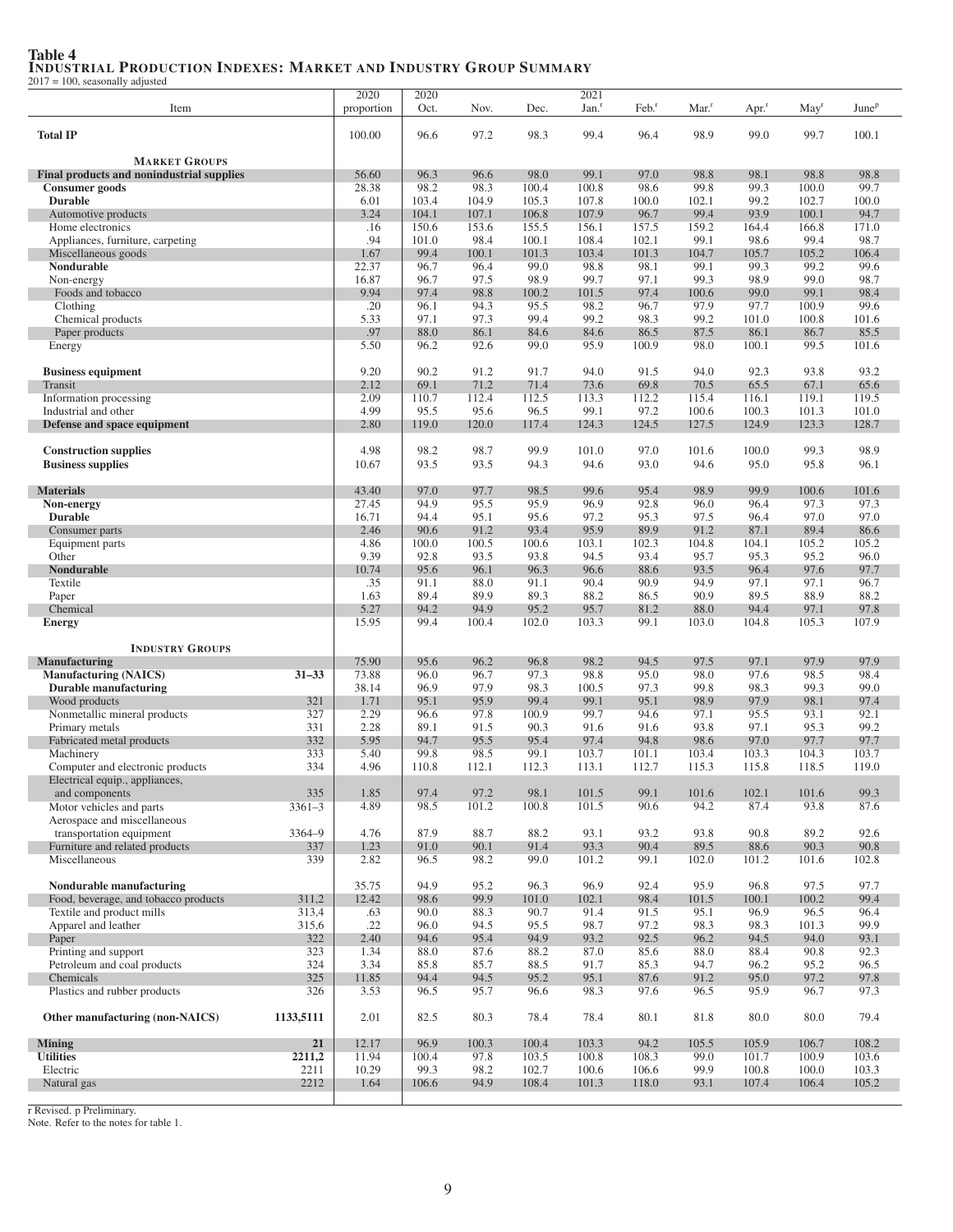#### Table 5 INDUSTRIAL PRODUCTION INDEXES: SPECIAL AGGREGATES 2017 = 100, seasonally adjusted

2020 2020 2021 Item **proportion** Oct. Nov. Dec. Jan.<sup>r</sup> Feb.<sup>r</sup> Mar.<sup>r</sup> Apr.<sup>r</sup> May<sup>r</sup> June<sup>p</sup> **Total industry** 100.10 100.00 1 00.00 1 96.6 97.2 98.3 99.4 96.4 98.9 99.0 99.7 100.1 **Energy** 24.65 97.0 96.9 99.9 100.3 98.9 100.6 102.6 102.8 105.1 Consumer products<br>
Commercial products<br>
Commercial products<br>  $2.69$   $92.8$   $93.4$   $96.2$   $97.4$   $96.8$   $96.8$   $96.1$   $99.0$   $98.4$   $99.8$   $99.8$   $99.8$   $99.8$   $99.8$   $99.8$   $99.8$   $99.8$   $99.8$   $99.8$   $99.8$   $99.8$   $99.8$  Commercial products<br>
2.69 02.8 93.4 96.2 97.4 96.8 96.1 99.0 98.4 99.8<br>
2.13111 5.50 5.8.0 60.5 67.2 73.8 77.6 78.6 80.7 84.2 85.8 Oil and gas well drilling 213111 .50 58.0 60.5 67.2 73.8 77.6 78.6 80.7 84.2 85.8<br>Converted fuel 5.11 100.8 97.1 102.1 102.0 106.4 97.3 103.5 103.0 106.1 Converted fuel 5.11 100.8 97.1 102.1 102.0 106.4 97.3 103.5 103.0 106.1 Primary energy 10.84 10.84 98.0 101.4 101.4 103.3 94.8 105.0 104.7 105.6 108.0 Non-energy 75.35 96.2 96.8 97.4 98.7 95.2 98.0 97.4 98.3 98.1 Selected high-technology industries 2.17 126.0 127.2 128.0 129.6 131.3 133.6 134.9 136.7 137.5 Computers and peripheral equipment 3341 28 165.9 169.8 171.1 170.5 172.1 176.7 183.9 187.9 193.8<br>
Communications equipment 3342 60 140.7 142.7 144.7 148.5 151.6 154.1 155.1 156.1 158.0 Communications equipment Semiconductors and related electronic components 3344 1.29 115.1 115.6 115.9 117.1 118.3 120.2 120.7 122.5 122.1 Excluding selected high-technology **industries** 73.18 | 95.3 96.0 96.5 97.9 94.2 97.1 96.4 97.2 97.0 Motor vehicles and parts 3361–3 4.89 98.5 101.2 100.8 101.5 90.6 94.2 87.4 93.8 87.6 Motor vehicles 3361 2.46 102.4 106.3 104.8 104.2 87.3 93.5 84.5 93.7 84.5 Motor vehicle parts **3363** 3363 2.00 94.6 95.4 96.2 96.5 91.7 93.9 89.4 92.9 89.8 Excluding motor vehicles and parts 68.29 95.0 95.6 96.2 97.6 94.5 97.3 97.1 97.5 97.7<br>Consumer goods 20.00 97.2 97.9 99.2 100.6 97.8 99.8 99.4 99.7 99.5 Consumer goods 20.00 97.2 97.9 99.2 100.6 97.8 99.8 99.4 99.7 99.5 Business equipment 7.79 86.4 86.9 87.8 90.1 88.7 90.7 89.7 90.4 90.7 Construction supplies **1.96** 98.1 98.5 99.7 100.9 96.8 101.4 99.9 99.2 98.7<br>
Business supplies 7.58 92.5 92.2 92.4 92.4 90.3 92.6 92.2 93.5 93.4 Business supplies<br>
Materials Materials 198.5 92.14 94.5 95.1 95.4 96.5 92.3 92.6 92.2 93.5 93.4<br>
Materials 194.5 95.1 95.4 96.5 92.3 95.6 96.4 97.0 97.3 Materials 25.14 94.5 95.1 95.4 96.5 92.3 95.6 96.4 97.0 97.3 Measures excluding selected high-technology industries<br>Total industry Total industry 97.83 96.0 96.5 97.7 98.8 95.7 98.2 98.2 98.9 99.3 Manufacturing<br>Durable 73.72 94.7 95.3 95.9 97.3 93.5 96.5 96.0 96.9 96.8 Durable 36.12 95.3 96.2 96.5 98.8 95.4 97.9 96.2 97.2 96.9 Measures excluding motor vehicles and parts Total industry 95.11 96.5 96.9 98.1 99.3 96.7 99.2 99.6 100.0 100.8 Manufacturing<br>Durable 71.00 95.4 95.8 96.4 97.9 94.8 97.7 97.8 98.2 98.6 Durable 33.41 96.6 97.3 97.8 100.2 98.3 100.7 99.9 100.1 100.8 Measures excluding selected high-technology industries and motor vehicles and parts Total industry 92.93 95.8 96.2 97.4 98.6 95.9 98.4 98.8 99.2 100.0 Manufacturing<sup>1</sup> 68.83 94.4 94.8 95.5 97.0 93.7 96.7 96.7 97.1 97.5 Stage-of-process components of non-energy materials, measures of the input to Finished processors<br>
Primary and semifinished processors<br>
18.15 94.8 95.5 95.8 96.4 91.4 95.0 96.5 97.2 97.8 Primary and semifinished processors 18.15 94.8 95.5 95.8 96.4 91.4 95.0 96.5 97.2

r Revised. p Preliminary.

1. The composition of manufacturing is specified in a note for the summary table.

#### Table 6 DIFFUSION INDEXES OF INDUSTRIAL PRODUCTION

| Jan. | Feb. | Mar. | Apr. | May  | June | July | Aug. | Sept. | Oct. | Nov. | Dec. |
|------|------|------|------|------|------|------|------|-------|------|------|------|
|      |      |      |      |      |      |      |      |       |      |      |      |
|      |      |      |      |      |      |      |      |       |      |      |      |
| 43.6 | 42.2 | 48.6 | 43.2 | 55.4 | 52.0 | 42.9 | 57.4 | 43.6  | 35.1 | 57.8 | 53.0 |
| 59.8 | 56.1 | 25.3 | 11.8 | 57.8 | 72.6 | 73.6 | 65.9 | 60.5  | 69.3 | 62.3 | 60.0 |
| 65.9 | 32.6 | 75.7 | 49.5 | 59.5 |      |      |      |       |      |      |      |
|      |      |      |      |      |      |      |      |       |      |      |      |
| 39.9 | 32.8 | 41.6 | 38.9 | 45.6 | 49.0 | 46.3 | 47.0 | 41.6  | 44.6 | 41.9 | 45.9 |
| 63.9 | 57.4 | 33.1 | 13.2 | 13.2 | 29.1 | 75.3 | 83.1 | 80.4  | 74.7 | 68.6 | 69.3 |
| 70.6 | 49.3 | 59.1 | 54.1 | 71.3 |      |      |      |       |      |      |      |
|      |      |      |      |      |      |      |      |       |      |      |      |
| 40.2 | 34.5 | 34.1 | 30.1 | 40.5 | 41.6 | 36.8 | 45.6 | 43.6  | 39.9 | 42.9 | 45.3 |
| 55.1 | 53.7 | 34.8 | 15.5 | 17.2 | 23.3 | 30.7 | 33.8 | 46.3  | 83.1 | 87.2 | 82.4 |
| 77.0 | 60.8 | 72.0 | 64.5 | 63.9 |      |      |      |       |      |      |      |
|      |      |      |      |      |      |      |      |       |      |      |      |

Note. The diffusion indexes are calculated as the percentage of series that increased over the indicated span (one, three, or six months) plus one-half the percentage that were unchanged.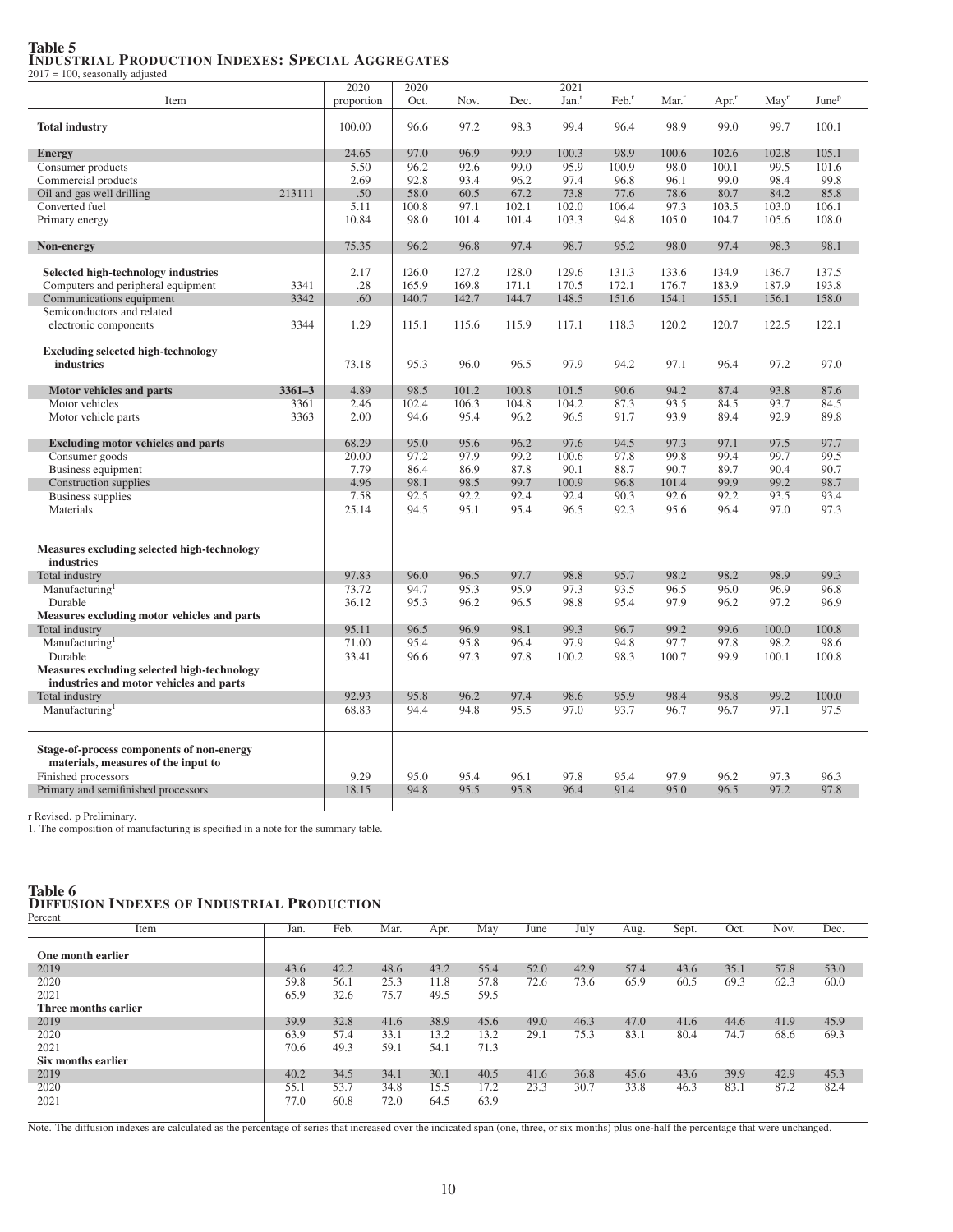| Item                                                             |            | 2020         | 1972-<br>2020 | 1994-<br>95  | 2009         | 2020         | 2021            |              | 2021              |                   |                   |                     |                     |                   |
|------------------------------------------------------------------|------------|--------------|---------------|--------------|--------------|--------------|-----------------|--------------|-------------------|-------------------|-------------------|---------------------|---------------------|-------------------|
|                                                                  |            | proportion   | ave.          | high         | low          | <b>O4</b>    | O1 <sup>r</sup> | $Q2^p$       | Jan. <sup>r</sup> | Feb. <sup>r</sup> | Mar. <sup>r</sup> | $Apr.$ <sup>r</sup> | $M$ ay <sup>r</sup> | June <sup>p</sup> |
|                                                                  |            |              |               |              |              |              |                 |              |                   |                   |                   |                     |                     |                   |
| <b>Total industry</b>                                            |            | 100.00       | 79.6          | 85.1         | 66.6         | 73.4         | 74.1            | 75.0         | 75.0              | 72.7              | 74.6              | 74.6                | 75.1                | 75.4              |
| Manufacturing <sup>1</sup>                                       |            | 77.93        | 78.2          | 84.7         | 63.5         | 74.0         | 74.4            | 75.1         | 75.6              | 72.7              | 75.0              | 74.7                | 75.4                | 75.3              |
| <b>Manufacturing (NAICS)</b>                                     | $31 - 33$  | 75.66        | 78.1          | 84.8         | 63.4         | 74.2         | 74.6            | 75.3         | 75.8              | 72.9              | 75.2              | 74.9                | 75.6                | 75.5              |
|                                                                  |            |              |               |              |              |              |                 |              |                   |                   |                   |                     |                     |                   |
| <b>Durable manufacturing</b>                                     |            | 40.62        | 76.8          | 83.8         | 58.3         | 73.0         | 74.2            | 73.9         | 75.1              | 72.8              | 74.6              | 73.5                | 74.2                | 74.0              |
| Wood products                                                    | 321        | 1.49         | 76.7          | 86.5         | 48.0         | 78.8         | 79.4            | 79.5         | 80.6              | 77.3              | 80.4              | 79.6                | 79.7                | 79.1              |
| Nonmetallic mineral products<br>Primary metals                   | 327<br>331 | 2.42<br>2.61 | 73.4<br>77.7  | 82.5<br>94.4 | 44.5<br>49.6 | 72.1<br>65.4 | 71.5<br>67.1    | 69.2<br>70.8 | 73.3<br>66.5      | 69.7<br>66.5      | 71.6<br>68.2      | 70.5<br>70.6        | 68.8<br>69.4        | 68.1<br>72.2      |
| Fabricated metal products                                        | 332        | 5.94         | 77.6          | 84.7         | 62.2         | 74.0         | 75.5            | 76.0         | 75.8              | 73.9              | 76.8              | 75.6                | 76.2                | 76.2              |
| Machinery                                                        | 333        | 5.52         | 77.6          | 87.4         | 59.0         | 76.2         | 79.2            | 80.2         | 79.9              | 78.0              | 79.7              | 79.7                | 80.6                | 80.2              |
| Computer and electronic products                                 | 334        | 5.29         | 77.4          | 84.5         | 70.2         | 73.5         | 74.2            | 76.1         | 74.1              | 73.6              | 75.1              | 75.1                | 76.6                | 76.6              |
| Electrical equip., appliances,                                   |            |              |               |              |              |              |                 |              |                   |                   |                   |                     |                     |                   |
| and components                                                   | 335        | 1.89         | 81.6          | 92.7         | 66.9         | 74.5         | 77.3            | 77.9         | 77.8              | 76.1              | 78.1              | 78.7                | 78.4                | 76.7              |
| Motor vehicles and parts                                         | $3361 - 3$ | 5.80         | 75.1          | 87.7         | 33.1         | 73.6         | 70.1            | 65.8         | 74.5              | 66.6              | 69.2              | 64.2                | 68.9                | 64.4              |
| Aerospace and miscellaneous                                      |            |              |               |              |              |              |                 |              |                   |                   |                   |                     |                     |                   |
| transportation equipment                                         | 3364-9     | 5.67         | 74.2          | 71.3         | 72.4         | 66.2         | 70.1            | 68.3         | 69.9              | 70.0              | 70.4              | 68.2                | 67.1                | 69.6              |
| Furniture and related products                                   | 337        | 1.17         | 77.1          | 82.7         | 56.2         | 79.6         | 80.2            | 79.3         | 82.0              | 79.6              | 78.9              | 78.2                | 79.6                | 80.2              |
| Miscellaneous                                                    | 339        | 2.83         | 76.7          | 81.0         | 68.2         | 77.4         | 79.4            | 79.6         | 79.9              | 78.0              | 80.2              | 79.3                | 79.4                | 80.1              |
|                                                                  |            |              |               |              |              |              |                 |              |                   |                   |                   |                     |                     |                   |
| Nondurable manufacturing                                         |            | 35.04        | 79.9          | 86.1         | 68.8         | 75.5         | 75.2            | 77.0         | 76.7              | 73.1              | 75.8              | 76.5                | 77.1                | 77.2              |
| Food, beverage, and tobacco products                             | 311,2      | 12.20        | 80.3          | 85.3         | 75.3         | 76.5         | 76.9            | 76.2         | 78.1              | 75.2              | 77.5              | 76.4                | 76.4                | 75.7              |
| Textile and product mills                                        | 313,4      | .73          | 78.3          | 91.7         | 54.3         | 65.3         | 67.6            | 70.5         | 66.6              | 66.7              | 69.4              | 70.8                | 70.4                | 70.4              |
| Apparel and leather                                              | 315,6      | .24          | 76.2          | 87.8         | 59.5         | 74.6         | 77.1            | 79.0         | 77.5              | 76.5              | 77.5              | 77.7                | 80.2                | 79.2              |
| Paper<br>Printing and support                                    | 322<br>323 | 2.14<br>1.43 | 86.7<br>79.4  | 92.6<br>85.4 | 72.7<br>58.7 | 84.0<br>71.5 | 83.1<br>70.7    | 82.9<br>73.8 | 82.5<br>70.8      | 81.8<br>69.7      | 85.0<br>71.7      | 83.5<br>72.1        | 82.9<br>74.0        | 82.1<br>75.3      |
| Petroleum and coal products                                      | 324        | 3.08         | 84.7          | 91.2         | 76.1         | 70.1         | 73.5            | 77.9         | 74.3              | 69.3              | 76.9              | 78.1                | 77.3                | 78.3              |
| Chemicals                                                        | 325        | 11.91        | 76.6          | 82.1         | 64.8         | 73.9         | 71.4            | 75.8         | 74.3              | 68.5              | 71.3              | 74.4                | 76.2                | 76.7              |
| Plastics and rubber products                                     | 326        | 3.32         | 82.0          | 93.2         | 57.1         | 81.4         | 82.2            | 81.2         | 83.0              | 82.3              | 81.4              | 80.7                | 81.3                | 81.6              |
|                                                                  |            |              |               |              |              |              |                 |              |                   |                   |                   |                     |                     |                   |
| Other manufacturing (non-NAICS)                                  | 1133.5111  | 2.27         | 79.5          | 83.2         | 65.4         | 66.7         | 67.4            | 68.1         | 65.7              | 67.4              | 69.2              | 68.0                | 68.4                | 68.1              |
| <b>Mining</b>                                                    | 21         | 10.52        | 86.2          | 88.3         | 78.3         | 69.6         | 71.2            | 75.7         | 72.7              | 66.5              | 74.5              | 74.9                | 75.6                | 76.7              |
| <b>Utilities</b>                                                 | 2211,2     | 11.54        | 85.0          | 93.2         | 78.0         | 73.4         | 74.5            | 73.6         | 73.2              | 78.5              | 71.6              | 73.5                | 72.7                | 74.5              |
|                                                                  |            |              |               |              |              |              |                 |              |                   |                   |                   |                     |                     |                   |
| Selected high-technology industries                              |            | 2.28         | 77.4          | 86.4         | 71.6         | 77.9         | 79.5            | 80.9         | 78.8              | 79.4              | 80.3              | 80.6                | 81.1                | 81.0              |
| Computers and peripheral equipment                               | 3341       | .29          | 78.0          | 87.5         | 84.3         | 81.8         | 84.2            | 91.6         | 82.9              | 83.7              | 86.0              | 89.4                | 91.3                | 94.0              |
| Communications equipment                                         | 3342       | .71          | 75.5          | 86.2         | 76.6         | 64.9         | 67.8            | 69.2         | 66.8              | 67.9              | 68.7              | 68.9                | 69.1                | 69.6              |
| Semiconductors and related                                       |            |              |               |              |              |              |                 |              |                   |                   |                   |                     |                     |                   |
| electronic components                                            | 3344       | 1.28         | 78.9          | 92.0         | 63.5         | 84.5         | 85.1            | 85.0         | 84.7              | 85.0              | 85.6              | 85.2                | 85.5                | 84.3              |
| <b>Measures excluding selected</b><br>high-technology industries |            |              |               |              |              |              |                 |              |                   |                   |                   |                     |                     |                   |
| Total industry                                                   |            | 97.72        | 79.7          | 85.0         | 66.3         | 73.3         | 73.9            | 74.9         | 74.9              | 72.5              | 74.4              | 74.4                | 74.9                | 75.2              |
| Manufacturing <sup>1</sup>                                       |            | 75.65        | 78.2          | 84.6         | 63.0         | 73.8         | 74.3            | 74.9         | 75.4              | 72.5              | 74.9              | 74.5                | 75.2                | 75.1              |
|                                                                  |            |              |               |              |              |              |                 |              |                   |                   |                   |                     |                     |                   |
| STAGE-OF-PROCESS GROUPS                                          |            |              |               |              |              |              |                 |              |                   |                   |                   |                     |                     |                   |
| Crude                                                            |            | 13.84        | 85.4          | 89.7         | 76.5         | 72.4         | 71.4            | 75.9         | 74.4              | 66.4              | 73.5              | 74.5                | 76.1                | 77.1              |
| Primary and semifinished                                         |            | 45.82        | 80.2          | 87.9         | 63.5         | 73.3         | 74.1            | 74.7         | 74.3              | 74.0              | 74.1              | 74.5                | 74.5                | 75.0              |
| Finished                                                         |            | 40.34        | 76.8          | 80.7         | 66.5         | 73.9         | 75.1            | 75.0         | 76.0              | 73.7              | 75.6              | 74.7                | 75.3                | 75.2              |
|                                                                  |            |              |               |              |              |              |                 |              |                   |                   |                   |                     |                     |                   |
|                                                                  |            |              |               |              |              |              |                 |              |                   |                   |                   |                     |                     |                   |

# Table 7 CAPACITY UTILIZATION Percent of capacity, seasonally adjusted

r Revised. p Preliminary. 1. The composition of manufacturing is specified in a note for the summary table.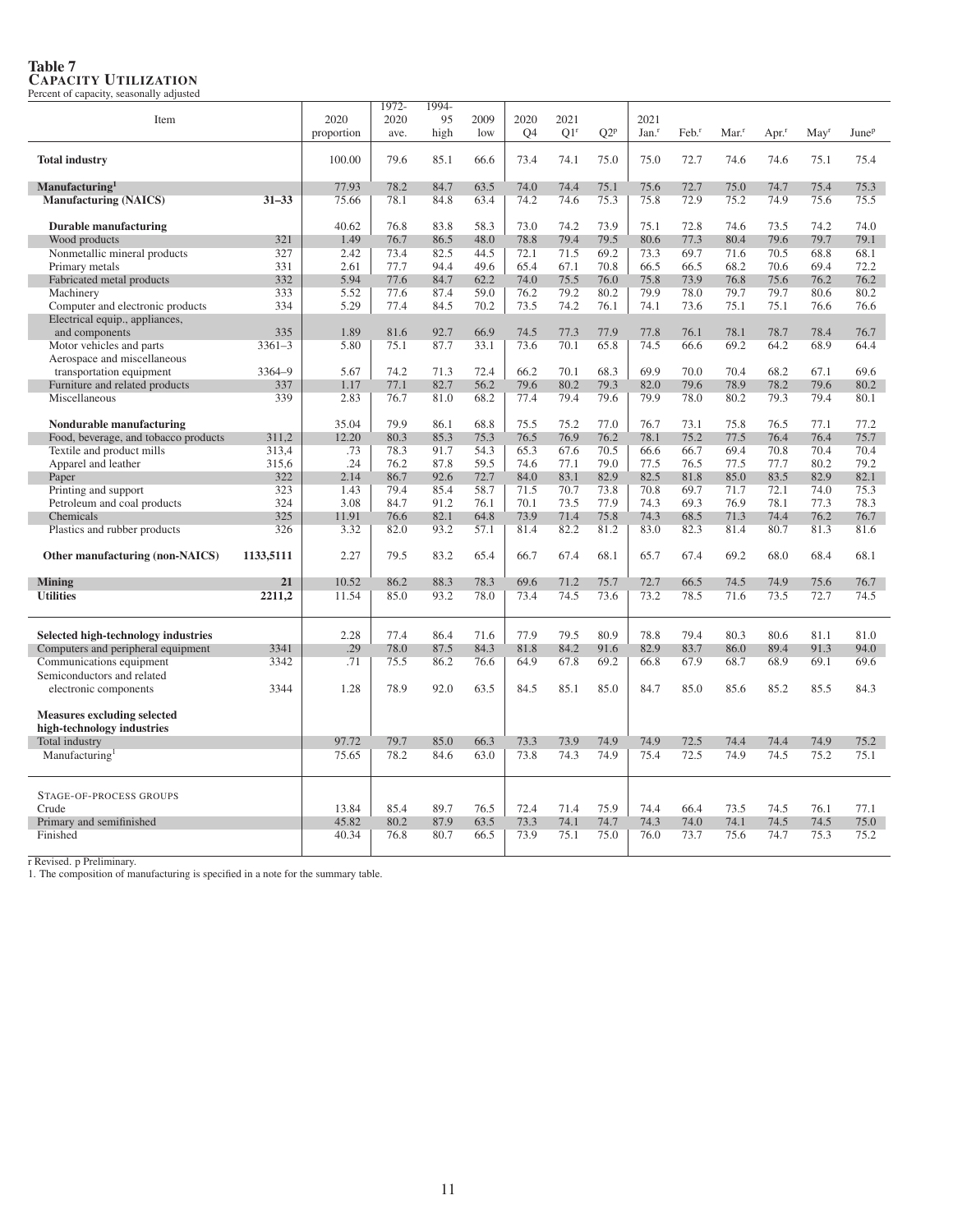### Table 8 INDUSTRIAL CAPACITY Percent change

|                                                                       |           |                     |              |            |           |                 |                                  |               |                |                |               |                  | Monthly     |
|-----------------------------------------------------------------------|-----------|---------------------|--------------|------------|-----------|-----------------|----------------------------------|---------------|----------------|----------------|---------------|------------------|-------------|
|                                                                       |           | Average annual rate |              |            |           |                 | Fourth quarter to fourth quarter |               |                | Annual rate    |               |                  | rate        |
| Item                                                                  | 1972-     | 1980-               | 1989-        | $1995-$    |           |                 |                                  |               | 2020           |                | 2021          |                  | 2021        |
|                                                                       | 79        | 88                  | 94           | 2021       | 2018      | 2019            | 2020                             | 2021          | Q <sub>3</sub> | Q <sub>4</sub> | Q1            | Q2               | June        |
| <b>Total industry</b>                                                 | 3.1       | 1.9                 | 2.3          | 1.7        | .5        | 1.4             | $-.1$                            | .4            | $-.2$          | $-.2$          | 0.            | $\cdot$ 3        | .0          |
| Manufacturing <sup>1</sup>                                            | 3.2       | 2.2                 | 2.6          | 1.6        | $\cdot$ 1 | $\cdot$ 2       | $-.7$                            | $\cdot$ 1     | $-.7$          | $-.5$          | $-.3$         | $\overline{0}$ . | 0.0         |
| Mining<br>Utilities                                                   | .7<br>4.4 | $\cdot$<br>2.2      | $-.6$<br>1.8 | 1.3<br>1.7 | 2.9<br>.6 | 7.4<br>1.7      | $\cdot$ 3<br>2.9                 | $-1.1$<br>2.6 | $-1.0$<br>3.0  | $-2.0$<br>2.9  | $-2.0$<br>2.7 | $-1.5$<br>2.5    | $-.1$<br>.2 |
| Selected high-technology industries                                   | 18.6      | 16.6                | 16.1         | 16.6       | 6.4       | 10.4            | 3.1                              | 8.2           | 2.1            | 3.3            | 5.6           | 8.0              | .7          |
| Manufacturing <sup>1</sup> ex. selected<br>high-technology industries | 2.6       | 1.3                 | 1.6          | $.5\,$     | $-1$      | $-.2$           | $-.8$                            | $-.1$         | $-.8$          | $-.7$          | $-.4$         | $-.2$            | .0          |
| STAGE-OF-PROCESS GROUPS                                               |           |                     |              |            |           |                 |                                  |               |                |                |               |                  |             |
| Crude                                                                 | 1.5       | .5                  | $-.4$        | 1.1        | 1.3       | 5.2             | $\cdot$ 1                        | $-.5$         | $-.8$          | $-1.3$         | $-1.3$        | $-.8$            | .0          |
| Primary and semifinished                                              | 3.0       | 1.3                 | 2.5          | 1.8        | $-.3$     | $.3\phantom{0}$ | $-.1$                            | .6            | $-.1$          | $\cdot$ 1      | .4            | .6               | $\cdot$ 1   |
| Finished                                                              | 3.9       | 3.2                 | 2.8          | 1.5        | 1.2       | .5              | $-.4$                            | $\cdot$ 1     | $-.5$          | $-.5$          | $-.2$         | 0.               | .0          |

1. The composition of manufacturing is specified in a note for the summary table.

## Table 9 GROSS VALUE OF FINAL PRODUCTS AND NONINDUSTRIAL SUPPLIES Billions of 2012 dollars at annual rate, seasonally adjusted

|                                              |         |         | 2020      | 2021            |         | 2021              |                     |                     |                     |                |                          |
|----------------------------------------------|---------|---------|-----------|-----------------|---------|-------------------|---------------------|---------------------|---------------------|----------------|--------------------------|
| Item                                         | 2012    | 2020    | <b>O4</b> | Q1 <sup>r</sup> | $Q2^p$  | Jan. <sup>r</sup> | $Feb.$ <sup>r</sup> | $Mar.$ <sup>r</sup> | $Apr.$ <sup>r</sup> | $\text{May}^r$ | <b>June</b> <sup>p</sup> |
| Final products and nonindustrial<br>supplies | 4,006.0 | 3,811.0 | 3,963.9   | 3,990.1         | 4,006.1 | 4,048.5           | 3,911.7             | 4,010.1             | 3,983.5             | 4,021.2        | 4,013.6                  |
| <b>Final products</b>                        | 2,985.7 | 2,831.8 | 2,962.0   | 2,980.1         | 2,979.7 | 3,024.8           | 2,922.1             | 2,993.3             | 2,959.9             | 2,994.7        | 2,984.4                  |
| Consumer goods                               | 2,176.0 | 2,151.9 | 2,236.9   | 2,237.0         | 2,242.8 | 2,272.8           | 2,192.8             | 2,245.5             | 2,229.1             | 2,254.8        | 2,244.4                  |
| Durable                                      | 415.6   | 450.5   | 518.3     | 493.1           | 469.2   | 529.6             | 468.5               | 481.1               | 460.1               | 486.5          | 461.1                    |
| Automotive products                          | 269.2   | 302.9   | 359.6     | 331.9           | 310.5   | 362.4             | 311.1               | 322.0               | 302.0               | 326.6          | 303.0                    |
| Other durable goods                          | 146.4   | 150.0   | 158.0     | 163.7           | 162.7   | 168.0             | 161.1               | 162.0               | 162.8               | 162.6          | 162.8                    |
| Nondurable                                   | 1,760.4 | 1,703.5 | 1,707.6   | 1,737.1         | 1,770.6 | 1,731.5           | 1,720.0             | 1,759.9             | 1,767.0             | 1,763.5        | 1,781.3                  |
|                                              |         |         |           |                 |         |                   |                     |                     |                     |                |                          |
| Equipment, total                             | 809.8   | 683.4   | 728.2     | 746.4           | 739.9   | 755.3             | 732.7               | 751.3               | 733.7               | 743.0          | 743.2                    |
| Business and defense                         | 774.5   | 666.9   | 716.5     | 730.3           | 721.7   | 740.0             | 716.4               | 734.5               | 716.2               | 724.7          | 724.4                    |
| <b>Business</b>                              | 645.7   | 530.1   | 574.9     | 579.4           | 570.8   | 591.5             | 566.0               | 580.6               | 565.6               | 577.7          | 569.1                    |
| Defense and space                            | 128.8   | 134.2   | 139.2     | 148.0           | 147.9   | 145.9             | 147.3               | 150.8               | 147.5               | 144.3          | 151.8                    |
|                                              |         |         |           |                 |         |                   |                     |                     |                     |                |                          |
| <b>Nonindustrial supplies</b>                | 1,020.3 | 979.3   | 1,003.4   | 1,011.4         | 1,026.8 | 1,025.2           | 991.0               | 1.018.0             | 1,023.8             | 1,027.1        | 1,029.6                  |
| Construction supplies                        | 243.9   | 255.6   | 264.8     | 267.3           | 265.8   | 270.8             | 259.7               | 271.3               | 267.5               | 265.6          | 264.4                    |
| Business supplies                            | 776.4   | 721.4   | 735.7     | 741.2           | 758.9   | 751.4             | 728.8               | 743.4               | 753.8               | 759.6          | 763.5                    |
| Commercial energy products                   | 274.9   | 266.3   | 267.7     | 277.1           | 286.4   | 283.1             | 273.0               | 275.2               | 285.8               | 284.8          | 288.7                    |
|                                              |         |         |           |                 |         |                   |                     |                     |                     |                |                          |

r Revised. p Preliminary.

## Table 10 GROSS-VALUE-WEIGHTED INDUSTRIAL PRODUCTION: STAGE-OF-PROCESS GROUPS Percent change, seasonally adjusted

|              |             |      | Fourth quarter to |        |      |             |        |          |                          |                       |              |                   |                          |           |
|--------------|-------------|------|-------------------|--------|------|-------------|--------|----------|--------------------------|-----------------------|--------------|-------------------|--------------------------|-----------|
|              |             |      | fourth quarter    |        |      | Annual rate |        |          |                          |                       | Monthly rate |                   |                          | June $20$ |
| Item         | 2020        |      |                   |        | 2020 | 2021        |        | 2021     |                          |                       |              |                   |                          | to        |
|              | gross value | 2018 | 2019              | 2020   | O4   | Q1          | $Q2^p$ | Jan.     | Feb.                     | Mar.                  | Apr.'        | May <sup>r</sup>  | <b>June</b> <sup>p</sup> | June '21  |
|              |             |      |                   |        |      |             |        |          |                          |                       |              |                   |                          |           |
| Finished     | 2.120.7     | 2.2  | $-1.4$            | $-2.3$ | 5.3  | 1.0         | $-4.6$ | 1.7      | $-4.7$                   | 2.8                   | $-2.1$       | 1.7               | $-1.4$                   | 9.6       |
| Semifinished | 1.856.5     | 1.4  | $-3.0$            | $-2.6$ | 7.5  | 7.0         | $-3.2$ | .4       | $\overline{\phantom{a}}$ | .8                    | $-1.4$       | $\bigcap$<br>تھ ۔ |                          | 7.3       |
| Primary      | .713.8      | 1.2  | $-3.7$            | $-8.1$ | 32   | 2.4         | 20.9   | $\Omega$ | $-2.8$                   | $\Omega$<br><b>L.</b> | 4.2          | $-.6$             | $\bigcap$ 1<br>z.,       | 11.3      |
| Crude        | 874.2       | 7.2  | $-2.5$            | $-7.9$ | 14.7 | $-13.8$     | 26.4   |          | $-11.9$                  | 10.0                  | 1.6          | 3.0               | .8 <sub>2</sub>          | 12.4      |
|              |             |      |                   |        |      |             |        |          |                          |                       |              |                   |                          |           |

r Revised. p Preliminary. 1. Billions of 2012 dollars.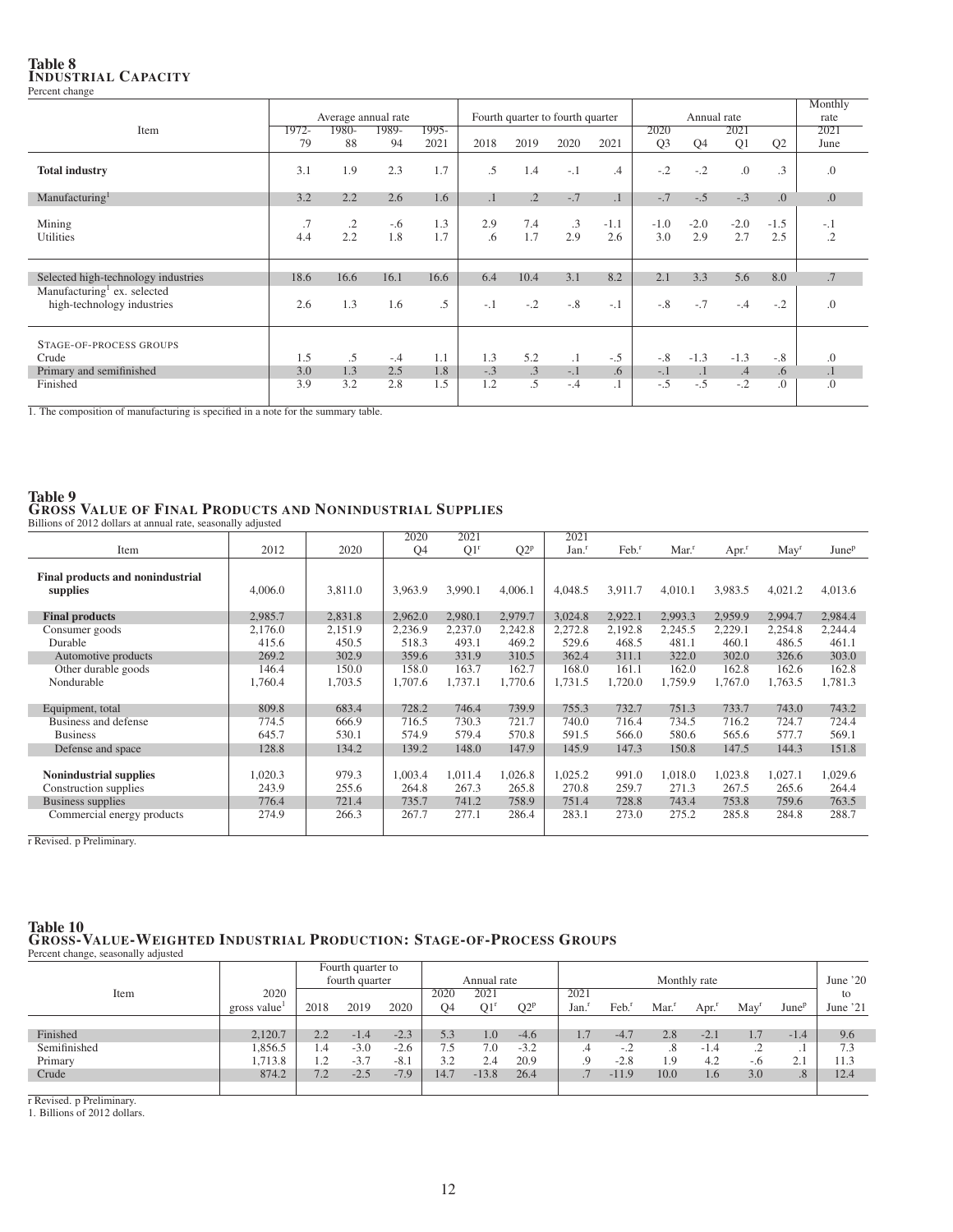| Seasonally adjusted<br>Year                                       | Jan.                 | Feb.                     | Mar.                 | Apr.                    | May                      | June                   | July                     | Aug.           | Sept.                    | Oct.             | Nov.           | Dec.                 | Q1                   | Q <sub>2</sub>       | $\overline{Q3}$ | Q4             | Annual                 |
|-------------------------------------------------------------------|----------------------|--------------------------|----------------------|-------------------------|--------------------------|------------------------|--------------------------|----------------|--------------------------|------------------|----------------|----------------------|----------------------|----------------------|-----------------|----------------|------------------------|
| $IP$ (percent<br>$change)$ <sup>1</sup>                           |                      |                          |                      |                         |                          |                        |                          |                |                          |                  |                |                      |                      |                      |                 |                |                        |
| 1999<br>2000                                                      | .4<br>$-.1$          | .6<br>$\cdot$ 4          | $\cdot$<br>.4        | $\cdot$<br>.6           | .6<br>$\cdot$ 3          | $-.1$<br>$\cdot$ 1     | .6<br>$-.2$              | .4<br>$-.3$    | $-.4$<br>$.4\phantom{0}$ | 1.3<br>$-.4$     | .5<br>$\cdot$  | $.8\,$<br>$-.3$      | 4.6<br>4.1           | 3.8<br>5.0           | 3.6<br>$-.4$    | 7.3<br>$-1.1$  | 4.4<br>3.8             |
| 2001                                                              | $-.6$                | $-.7$                    | $-.2$                | $-.3$                   | $-.6$                    | $-.6$                  | $-.6$                    | $-.1$          | $-.5$                    | $-.3$            | $-.6$          | $\cdot$              | $-5.1$               | $-5.0$               | $-5.5$          | $-4.3$         | $-3.1$                 |
| 2002<br>2003                                                      | .7<br>.8             | 0.<br>$\cdot$            | .8<br>$-.3$          | .5<br>$-.6$             | .4<br>$\cdot$            | .8<br>$\cdot$ 1        | 0.0<br>.5                | $-.1$<br>$-.2$ | $\cdot$ 1<br>.7          | $-.3$<br>$\cdot$ | .6<br>.7       | $-.5$<br>$\cdot$     | 2.9<br>2.5           | 6.4<br>$-3.0$        | 2.5<br>2.8      | $-.2$<br>3.9   | $.3\phantom{0}$<br>1.3 |
| 2004                                                              | $\cdot$ .2           | .6                       | -.4                  | .4                      | .7                       | $-.8$                  | .7                       | $\cdot$ 1      | $\cdot$ 1                | .9               | $\cdot$ .2     | .7                   | 2.8                  | 2.3                  | 2.3             | 5.8            | 2.7                    |
| 2005<br>2006                                                      | .4<br>$\cdot$ 1      | .7<br>.0                 | $-.2$<br>.3          | $\cdot$ .2<br>$\cdot$ 3 | $\cdot$ 1<br>.0          | .4<br>.3               | $-.3$<br>$-.1$           | .4<br>.4       | $-1.9$<br>$-.2$          | 1.2<br>$-.1$     | 1.1<br>$-.1$   | $.5\,$<br>1.0        | 5.8<br>3.8           | 2.2<br>2.4           | $-1.7$<br>1.5   | 3.6<br>.9      | 3.4<br>2.2             |
| 2007                                                              | $-.4$                | 1.0                      | $\cdot$ .2           | .7                      | $\cdot$ 1                | .0                     | $-.1$                    | $\cdot$ .2     | $\cdot$ .2               | $-.3$            | .6             | $\Omega$ .           | 4.0                  | 5.0                  | .6              | 1.2            | 2.6                    |
| 2008<br>2009                                                      | $-.1$<br>$-2.5$      | $-.4$<br>$-.7$           | $-.3$<br>$-1.6$      | $-.7$<br>$-.8$          | $-.6$<br>$-1.0$          | $-.2$<br>$-.3$         | $-.5$<br>1.1             | $-1.6$<br>1.1  | $-4.3$<br>.8             | .9<br>$\cdot$ 3  | $-1.3$<br>.4   | $-2.8$<br>.3         | $-1.3$<br>$-20.8$    | $-5.8$<br>$-10.8$    | $-12.4$<br>6.5  | $-16.1$<br>6.4 | $-3.5$<br>$-11.5$      |
| 2010                                                              | 1.1                  | .3                       | .7                   | $\cdot$ 4               | 1.4                      | $\cdot$ .2             | .4                       | .3             | $\cdot$ .2               | $-.2$            | 0.             | 1.0                  | 8.0                  | 8.2                  | 5.4             | 1.6            | 5.5                    |
| 2011<br>2012                                                      | $-.2$<br>.6          | $-.4$<br>$\cdot$ 3       | 1.0<br>$-.5$         | $-.3$<br>.8             | $\cdot$ .2<br>$\cdot$ .2 | .3<br>$\boldsymbol{0}$ | $.5\,$<br>$\cdot$ .2     | .6<br>$-.4$    | $-.1$<br>$-.1$           | .6<br>.3         | 0.<br>.5       | .5<br>$\cdot$ .2     | 2.1<br>3.9           | 1.5<br>2.6           | 4.6<br>$-.1$    | 4.0<br>2.1     | 3.1<br>3.0             |
| 2013                                                              | 0.                   | .5                       | .4                   | $-.1$                   | $\cdot$ 1                | $\cdot$ 1              | $-.3$                    | .6             | .6                       | $-.1$            | .3             | $\cdot$              | 2.9                  | 1.9                  | 1.6             | 2.7            | 2.0                    |
| 2014<br>2015                                                      | $-.3$<br>$-.7$       | .8<br>$-.6$              | 1.0<br>$-.3$         | $\cdot$ 1<br>$-.6$      | .4<br>$-.4$              | $\cdot$ 3<br>$-.3$     | .3<br>.7                 | $-.2$<br>$-.3$ | .3<br>$-.3$              | 0.<br>$-.4$      | .7<br>$-.7$    | $-.1$<br>-.6         | 2.9<br>$-4.2$        | 5.4<br>$-5.5$        | 2.4<br>.0       | 2.3<br>$-5.5$  | 3.0<br>$-1.4$          |
| 2016                                                              | .7                   | $-.5$                    | $-.8$                | $\cdot$ 3               | $-.2$                    | .4                     | $\cdot$ .2               | $-.2$          | $-.1$                    | $\cdot$          | $-.4$          | .7                   | $-2.3$               | $-1.6$               | 1.0             | -.6            | $-2.2$                 |
| 2017<br>2018                                                      | $-.2$<br>0.          | $-.4$<br>$\overline{.3}$ | .8<br>.6             | .9<br>1.1               | $\cdot$ 1<br>$-.8$       | $\cdot$ .2<br>.7       | $-.1$<br>$\overline{.2}$ | $-.5$<br>.6    | $\Omega$ .<br>$\Omega$ . | 1.2<br>$-.1$     | .3<br>$-.1$    | $\cdot$ 1<br>$\cdot$ | .6<br>2.2            | 5.9<br>5.3           | $-1.1$<br>3.4   | 5.4<br>$-.1$   | 1.3<br>3.2             |
| 2019                                                              | $-.5$                | $-.6$                    | $\cdot$ 1            | $-.6$                   | $\cdot$ .2               | $-.1$                  | $-.3$                    | .6             | $-.4$                    | $-.8$            | $.5\,$         | $-.4$                | $-3.6$               | $-2.3$               | .0              | $-2.6$         | $-.8$                  |
| 2020                                                              | $-.5$                | $\cdot$ .2               | $-3.8$               | $-13.6$                 | 1.9                      | 6.2                    | 4.1                      | 1.1            | $-.3$                    | 1.1              | .5             | 1.2                  | $-6.7$               | $-42.4$              | 44.5            | 8.2            | $-7.2$                 |
| 2021                                                              | 1.1                  | $-3.1$                   | 2.7                  | 0.0                     | .7                       | .4                     |                          |                |                          |                  |                |                      | 3.6                  | 5.5                  |                 |                |                        |
| IP $(2017=100)$<br>2019                                           | 103.3                | 102.7                    | 102.9                | 102.3                   | 102.5                    | 102.4                  | 102.1                    | 102.7          | 102.3                    | 101.5            | 102.0          | 101.6                | 103.0                | 102.4                | 102.4           | 101.7          | 102.3                  |
| 2020<br>2021                                                      | 101.1<br>99.4        | 101.3<br>96.4            | 97.4<br>98.9         | 84.2<br>99.0            | 85.8<br>99.7             | 91.2<br>100.1          | 94.9                     | 95.9           | 95.6                     | 96.6             | 97.2           | 98.3                 | 100.0<br>98.2        | 87.1<br>99.6         | 95.5            | 97.4           | 95.0                   |
| Capacity<br>( <i>percent of</i><br>$2017$ output)<br>2019<br>2020 | 131.3<br>132.8       | 131.5<br>132.8           | 131.7<br>132.8       | 131.9<br>132.8          | 132.1<br>132.8           | 132.2<br>132.7         | 132.4<br>132.7           | 132.5<br>132.7 | 132.6<br>132.7           | 132.7<br>132.6   | 132.7<br>132.6 | 132.8<br>132.6       | 131.5<br>132.8       | 132.1<br>132.8       | 132.5<br>132.7  | 132.7<br>132.6 | 132.2<br>132.7         |
| 2021                                                              | 132.6                | 132.6                    | 132.7                | 132.7                   | 132.7                    | 132.8                  |                          |                |                          |                  |                |                      | 132.6                | 132.7                |                 |                |                        |
| <b>Utilization</b><br>(percent)                                   |                      |                          |                      |                         |                          |                        |                          |                |                          |                  |                |                      |                      |                      |                 |                |                        |
| 1999                                                              | 82.0                 | 82.1                     | 81.9                 | 81.8                    | 82.0                     | 81.6                   | 81.8                     | 81.9           | 81.2                     | 82.0             | 82.1           | 82.5                 | 82.0                 | 81.8                 | 81.6            | 82.2           | 81.9                   |
| 2000<br>2001                                                      | 82.2<br>79.3         | 82.2<br>78.5             | 82.2<br>78.1         | 82.4<br>77.6            | 82.4<br>76.9             | 82.2<br>76.3           | 81.7<br>75.6             | 81.3<br>75.3   | 81.3<br>74.8             | 80.8<br>74.4     | 80.5<br>73.8   | 80.0<br>73.7         | 82.2<br>78.6         | 82.3<br>76.9         | 81.4<br>75.3    | 80.4<br>74.0   | 81.6<br>76.2           |
| 2002                                                              | 74.0                 | 73.9                     | 74.4                 | 74.7                    | 75.0                     | 75.5                   | 75.5                     | 75.4           | 75.5                     | 75.3             | 75.7           | 75.3                 | 74.1                 | 75.1                 | 75.5            | 75.4           | 75.0                   |
| 2003                                                              | 75.9                 | 76.1                     | 75.9                 | 75.4                    | 75.4                     | 75.5                   | 75.9                     | 75.8           | 76.3                     | 76.4             | 76.9           | 77.0                 | 76.0                 | 75.4                 | 76.0            | 76.8           | 76.0                   |
| 2004<br>2005                                                      | 77.1<br>80.0         | 77.6<br>80.5             | 77.3<br>80.3         | 77.7<br>80.4            | 78.2<br>80.4             | 77.6<br>80.6           | 78.2<br>80.2             | 78.3<br>80.4   | 78.4<br>78.7             | 79.1<br>79.6     | 79.2<br>80.3   | 79.8<br>80.6         | 77.4<br>80.3         | 77.8<br>80.5         | 78.3<br>79.8    | 79.4<br>80.2   | 78.2<br>80.2           |
| 2006                                                              | 80.6                 | 80.5                     | 80.6                 | 80.8                    | 80.6                     | 80.7                   | 80.5                     | 80.7           | 80.4                     | 80.1             | 79.9           | 80.5                 | 80.6                 | 80.7                 | 80.6            | 80.2           | 80.5                   |
| 2007<br>2008                                                      | 80.0<br>80.9         | 80.6<br>80.6             | 80.5<br>80.4         | 80.9<br>79.9            | 80.8<br>79.5             | 80.7<br>79.3           | 80.5<br>79.0             | 80.6<br>77.7   | 80.7<br>74.3             | 80.5<br>74.9     | 80.9<br>73.9   | 80.9<br>71.7         | 80.4<br>80.6         | 80.8<br>79.6         | 80.6<br>77.0    | 80.8<br>73.5   | 80.6<br>77.7           |
| 2009                                                              | 69.8                 | 69.3                     | 68.1                 | 67.5                    | 66.8                     | 66.6                   | 67.3                     | 68.1           | 68.7                     | 69.0             | 69.4           | 69.7                 | 69.1                 | 67.0                 | 68.1            | 69.4           | 68.4                   |
| 2010                                                              | 70.6                 | 71.0                     | 71.7                 | 72.1                    | 73.3                     | 73.6                   | 74.1                     | 74.5           | 74.7                     | 74.7             | 74.8           | 75.6                 | 71.1                 | 73.0                 | 74.4            | 75.0           | 73.4                   |
| 2011<br>2012                                                      | 75.5<br>77.2         | 75.1<br>77.3             | 75.9<br>76.8         | 75.6<br>77.2            | 75.7<br>77.2             | 75.8<br>77.0           | 76.2<br>77.1             | 76.5<br>76.6   | 76.4<br>76.5             | 76.7<br>76.6     | 76.6<br>76.8   | 76.9<br>76.9         | 75.5<br>77.1         | 75.7<br>77.1         | 76.4<br>76.7    | 76.7<br>76.8   | 76.1<br>76.9           |
| 2013                                                              | 76.7                 | 77.0                     | 77.2                 | 77.1                    | 77.0                     | 77.1                   | 76.8                     | 77.2           | 77.5                     | 77.3             | 77.5           | 77.6                 | 77.0                 | 77.1                 | 77.1            | 77.5           | 77.2                   |
| 2014                                                              | 77.3                 | 77.8                     | 78.5                 | 78.5                    | 78.7                     | 78.9                   | 79.0                     | 78.8           | 78.9                     | 78.9             | 79.3           | 79.2                 | 77.8                 | 78.7                 | 78.9            | 79.1           | 78.6                   |
| 2015<br>2016                                                      | 78.6<br>75.9         | 78.0<br>75.5             | 77.8<br>74.9         | 77.3<br>75.1            | 76.9<br>74.9             | 76.6<br>75.2           | 77.2<br>75.4             | 77.0<br>75.2   | 76.7<br>75.1             | 76.4<br>75.1     | 75.8<br>74.8   | 75.4<br>75.3         | 78.1<br>75.4         | 76.9<br>75.1         | 76.9<br>75.2    | 75.9<br>75.1   | 77.0<br>75.2           |
| 2017                                                              | 75.2                 | 74.9                     | 75.5                 | 76.3                    | 76.5                     | 76.6                   | 76.6                     | 76.3           | 76.5                     | 77.5             | 77.8           | 77.9                 | 75.2                 | 76.5                 | 76.5            | 77.7           | 76.5                   |
| 2018                                                              | 77.9                 | 78.2                     | 78.7                 | 79.5                    | 78.8                     | 79.4                   | 79.5                     | 79.9           | 79.8                     | 79.5             | 79.4           | 79.2                 | 78.3                 | 79.3                 | 79.7            | 79.4           | 79.2                   |
| 2019<br>2020<br>2021                                              | 78.7<br>76.1<br>75.0 | 78.1<br>76.3<br>72.7     | 78.1<br>73.4<br>74.6 | 77.5<br>63.4<br>74.6    | 77.6<br>64.7<br>75.1     | 77.4<br>68.7<br>75.4   | 77.1<br>71.5             | 77.5<br>72.3   | 77.2<br>72.1             | 76.5<br>72.9     | 76.8<br>73.3   | 76.5<br>74.1         | 78.3<br>75.3<br>74.1 | 77.5<br>65.6<br>75.0 | 77.2<br>71.9    | 76.6<br>73.4   | 77.4<br>71.6           |

## Table 11 HISTORICAL STATISTICS FOR INDUSTRIAL PRODUCTION, CAPACITY, AND UTILIZATION: Total Industry Seasonally adjusted

1. Quarterly percentage changes are at annual rates. Annual percentage changes are calculated from annual averages.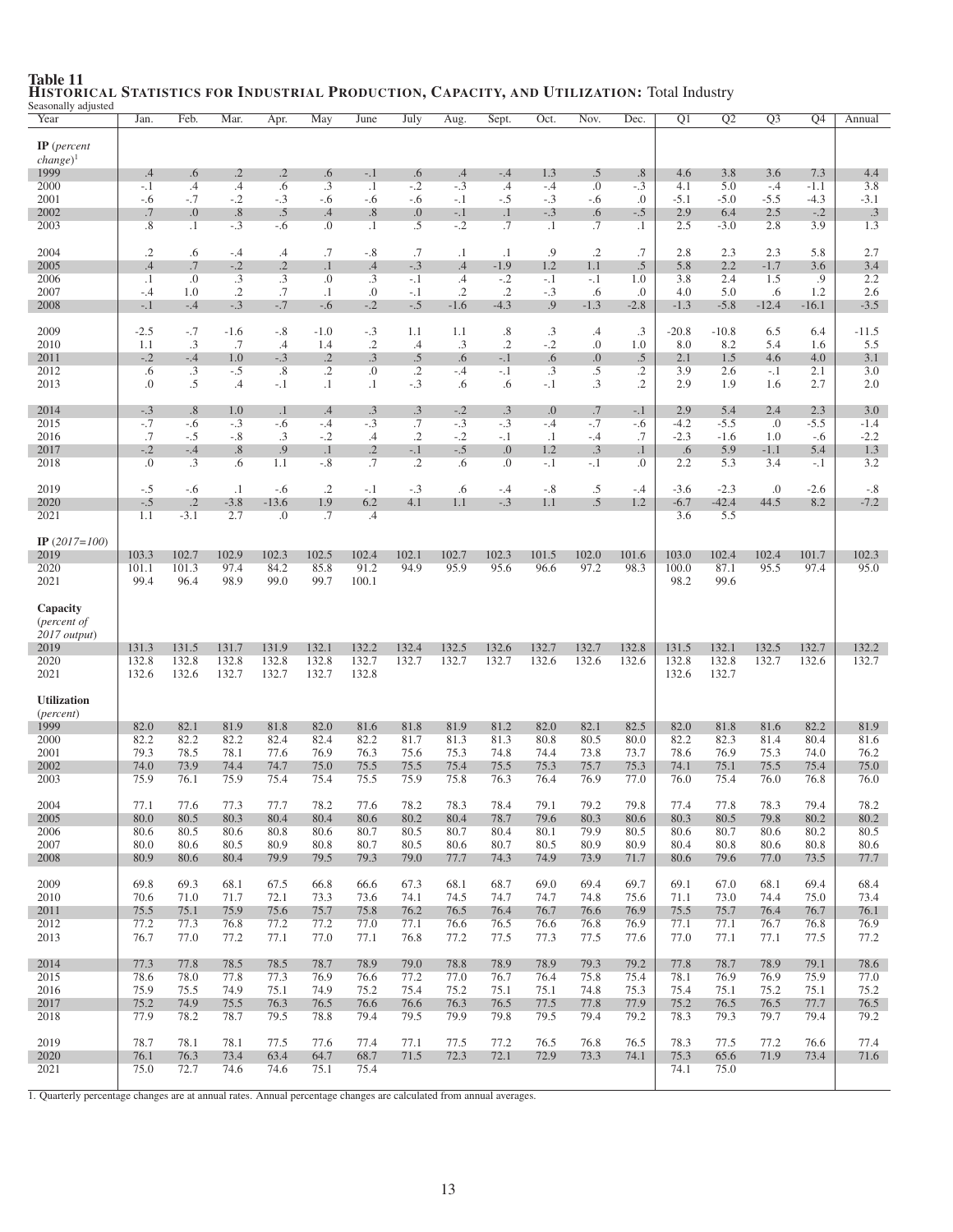| Seasonally adjusted<br>Year | Jan.             | Feb.                | Mar.               | Apr.         | May            | June               | July                | Aug.                | Sept.            | Oct.           | Nov.               | Dec.                | Q1            | Q2            | Q <sub>3</sub> | O4             | Annual        |
|-----------------------------|------------------|---------------------|--------------------|--------------|----------------|--------------------|---------------------|---------------------|------------------|----------------|--------------------|---------------------|---------------|---------------|----------------|----------------|---------------|
|                             |                  |                     |                    |              |                |                    |                     |                     |                  |                |                    |                     |               |               |                |                |               |
| $IP$ (percent               |                  |                     |                    |              |                |                    |                     |                     |                  |                |                    |                     |               |               |                |                |               |
| $change)^2$<br>1999         | .3               | .9                  | 0.                 | $\cdot$ 3    | .8             | $-.2$              | .4                  | .6                  | $-.4$            | 1.5            | .7                 | .7                  | 5.2           | 4.3           | 3.2            | 8.7            | 5.1           |
| 2000                        | $\cdot$          | .3                  | .6                 | .6           | .0             | $\cdot$ .2         | $\cdot$ 1           | $-.6$               | .5               | $-.4$          | $-.3$              | -.6                 | 4.5           | 4.9           | $-.4$          | $-2.7$         | 4.1           |
| 2001                        | $-.5$            | $-.7$               | $-.2$              | $-.4$        | $-.6$          | $-.6$              | $-.5$               | $-.4$               | $-.4$            | $-.5$          | $-.4$              | .2                  | $-5.9$        | $-5.3$        | $-5.9$         | $-4.0$         | $-3.7$        |
| 2002                        | .6               | .0                  | .7                 | .3           | .5             | 1.0                | $-.1$               | $\cdot$ 1           | $\cdot$ 1        | $-.4$          | .5                 | $-.6$               | 3.5           | 5.9           | 3.3            | $-.5$          | .4            |
| 2003                        | $\cdot$ 8        | $-.1$               | $\cdot$            | $-8$         | $\cdot$        | .5                 | $\cdot$ 3           | $-.4$               | .9               | $\cdot$        | .8                 | .0                  | 2.0           | $-2.4$        | 2.5            | 4.4            | 1.3           |
| 2004                        | $-.1$            | .7                  | .0                 | .3           | .7             | $-.7$              | .9                  | .5                  | .0               | 1.0            | .0                 | .7                  | 2.6           | 3.3           | 4.0            | 5.5            | 3.1           |
| 2005                        | .7               | .9                  | $-.5$              | .4           | .3             | $\cdot$            | $-.3$               | .6                  | $-1.1$           | 1.4            | .9                 | $\cdot$ 1           | 6.4           | 2.5           | $-.6$          | 6.1            | 4.1           |
| 2006                        | .8               | $-.3$               | .0                 | .4           | $-.3$          | $\cdot$ 3          | $-.3$               | .7                  | $\cdot$ 1        | $-.5$          | $\cdot$ 1          | 1.5                 | 3.9           | .8            | 1.0            | 1.5            | 2.6           |
| 2007<br>2008                | $-.4$<br>$-.2$   | .3<br>$-.7$         | .9<br>$-.4$        | .7<br>$-1.0$ | $-.1$<br>$-.6$ | $\cdot$ 3<br>$-.7$ | .0<br>$-1.1$        | $-.3$<br>$-1.2$     | .3<br>$-3.4$     | $-.2$<br>$-.7$ | .5<br>$-2.5$       | $\cdot$<br>$-3.3$   | 4.4<br>$-2.5$ | 5.8<br>$-8.2$ | .4<br>$-13.7$  | 1.2<br>$-21.9$ | 2.8<br>$-4.8$ |
|                             |                  |                     |                    |              |                |                    |                     |                     |                  |                |                    |                     |               |               |                |                |               |
| 2009                        | $-3.2$           | $-.1$               | $-1.9$             | $-.7$        | $-1.1$         | $-.2$              | 1.6                 | 1.1                 | 1.0              | $\cdot$        | 1.0                | $-.2$               | $-24.7$       | $-10.5$       | 8.6            | 7.1            | $-13.8$       |
| 2010<br>2011                | 1.1<br>$\cdot$ 1 | $-.1$<br>$\cdot$ .2 | 1.3<br>.6          | .8<br>$-.5$  | 1.3<br>0.      | .0<br>$\cdot$ 1    | .6<br>.6            | $\cdot$ 1<br>.5     | .0<br>.3         | $\cdot$<br>.5  | $\cdot$ 1<br>$-.2$ | .5<br>.7            | 6.7<br>2.9    | 10.5<br>$-.2$ | 4.3<br>4.4     | 1.5<br>3.8     | 5.9<br>2.9    |
| 2012                        | .8               | .3                  | $-.5$              | .5           | $-.4$          | .3                 | $-.2$               | $-.1$               | $-.2$            | $-.2$          | .6                 | .7                  | 5.3           | .6            | $-1.3$         | 1.1            | 2.6           |
| 2013                        | $-.3$            | .4                  | $-.1$              | $-.3$        | .3             | $\cdot$ 1          | $-.8$               | .9                  | $\cdot$ 1        | $\cdot$ 1      | $\cdot$            | $-.2$               | 2.6           | $\cdot$       | $\cdot$ 1      | 1.6            | .9            |
| 2014                        | $-1.0$           | .9                  | .8                 | 0.           | .3             | $\cdot$ 3          | .5                  | $-.6$               | .0               | $-.1$          | .7                 | $-.2$               | $-1.0$        | 4.6           | 1.6            | $\cdot$ .2     | 1.1           |
| 2015                        | $-.5$            | $-.7$               | $\cdot$ 3          | 0.           | $\cdot$        | $-.4$              | .8                  | $-.5$               | $-.3$            | $-.1$          | $-.3$              | $-.3$               | $-3.2$        | $-.7$         | .6             | $-2.9$         | $-.6$         |
| 2016                        | .5               | $-.3$               | $-.1$              | $-.2$        | .0             | .2                 | $\cdot$ .2          | $-.5$               | $\cdot$ .2       | $\cdot$ 1      | $-.1$              | 0.                  | $-.3$         | $-1.3$        | $\cdot$ 1      | $\cdot$        | $-.8$         |
| 2017                        | .3               | $-.1$<br>.9         | $-.3$<br>$\cdot$ 1 | 1.1<br>.6    | $-.1$<br>$-.8$ | 0.<br>.5           | $-.2$<br>$\cdot$ .2 | $-.3$<br>$\cdot$ .2 | 0.<br>$\Omega$ . | 1.0            | 0.<br>$-.4$        | $-.2$<br>$\cdot$ .2 | .3            | 3.2<br>2.7    | $-1.8$         | 3.6            | .6            |
| 2018                        | $-.4$            |                     |                    |              |                |                    |                     |                     |                  | $-.5$          |                    |                     | $.5\,$        |               | 1.9            | $-2.4$         | 1.3           |
| 2019                        | $-.7$            | $-.5$               | $-.1$              | $-.8$        | $\cdot$ 1      | $\cdot$            | $-.4$               | .5                  | $-.6$            | $-.7$          | .7                 | $\cdot$             | $-4.3$        | $-3.5$        | $-.5$          | $-1.9$         | $-2.0$        |
| 2020                        | $-.2$            | .0                  | $-4.4$             | $-15.8$      | 4.6            | 7.3                | 4.0                 | 1.6                 | $\cdot$ 1        | 1.5            | .6                 | .6                  | $-5.7$        | $-44.7$       | 55.8           | 11.1           | $-6.6$        |
| 2021                        | 1.5              | $-3.7$              | 3.1                | $-.4$        | .9             | $-.1$              |                     |                     |                  |                |                    |                     | 2.3           | 3.7           |                |                |               |
| IP $(2017=100)$             |                  |                     |                    |              |                |                    |                     |                     |                  |                |                    |                     |               |               |                |                |               |
| 2019                        | 100.6            | 100.0               | 99.9               | 99.2         | 99.2           | 99.4               | 99.0                | 99.5                | 98.9             | 98.2           | 98.9               | 98.9                | 100.2         | 99.3          | 99.2           | 98.7           | 99.3          |
| 2020<br>2021                | 98.7<br>98.2     | 98.7<br>94.5        | 94.3<br>97.5       | 79.4<br>97.1 | 83.1<br>97.9   | 89.1<br>97.9       | 92.7                | 94.1                | 94.2             | 95.6           | 96.2               | 96.8                | 97.2<br>96.7  | 83.8<br>97.6  | 93.7           | 96.2           | 92.7          |
|                             |                  |                     |                    |              |                |                    |                     |                     |                  |                |                    |                     |               |               |                |                |               |
| Capacity                    |                  |                     |                    |              |                |                    |                     |                     |                  |                |                    |                     |               |               |                |                |               |
| ( <i>percent of</i>         |                  |                     |                    |              |                |                    |                     |                     |                  |                |                    |                     |               |               |                |                |               |
| $2017$ output)<br>2019      | 130.9            | 130.9               | 131.0              | 131.0        | 131.0          | 131.0              | 131.0               | 131.0               | 131.0            | 131.0          | 130.9              | 130.8               | 130.9         | 131.0         | 131.0          | 130.9          | 131.0         |
| 2020                        | 130.8            | 130.7               | 130.6              | 130.5        | 130.4          | 130.4              | 130.3               | 130.2               | 130.1            | 130.1          | 130.0              | 130.0               | 130.7         | 130.4         | 130.2          | 130.0          | 130.3         |
| 2021                        | 130.0            | 129.9               | 129.9              | 129.9        | 129.9          | 130.0              |                     |                     |                  |                |                    |                     | 129.9         | 129.9         |                |                |               |
| <b>Utilization</b>          |                  |                     |                    |              |                |                    |                     |                     |                  |                |                    |                     |               |               |                |                |               |
| ( <i>percent</i> )          |                  |                     |                    |              |                |                    |                     |                     |                  |                |                    |                     |               |               |                |                |               |
| 1999                        | 80.8             | 81.1                | 80.7               | 80.6         | 80.9           | 80.3               | 80.3                | 80.5                | 79.8             | 80.7           | 80.9               | 81.1                | 80.9          | 80.6          | 80.2           | 80.9           | 80.6          |
| 2000<br>2001                | 80.8<br>76.9     | 80.7<br>76.1        | 80.9<br>75.7       | 81.0<br>75.2 | 80.7<br>74.5   | 80.5<br>73.9       | 80.3<br>73.3        | 79.4<br>72.9        | 79.5<br>72.5     | 78.9<br>72.0   | 78.4<br>71.6       | 77.6<br>71.7        | 80.8<br>76.3  | 80.8<br>74.5  | 79.7<br>72.9   | 78.3<br>71.8   | 79.9<br>73.9  |
| 2002                        | 72.1             | 72.0                | 72.4               | 72.6         | 73.0           | 73.7               | 73.6                | 73.6                | 73.7             | 73.4           | 73.8               | 73.4                | 72.2          | 73.1          | 73.6           | 73.5           | 73.1          |
| 2003                        | 74.0             | 73.9                | 73.9               | 73.4         | 73.4           | 73.7               | 74.0                | 73.7                | 74.3             | 74.4           | 75.1               | 75.1                | 73.9          | 73.5          | 74.0           | 74.9           | 74.1          |
| 2004                        | 75.0             | 75.6                | 75.6               | 75.9         | 76.5           | 76.0               | 76.6                | 77.0                | 76.9             | 77.6           | 77.5               | $78.0\,$            | 75.4          | 76.1          | 76.9           | 77.7           | 76.5          |
| 2005                        | 78.4             | 79.0                | 78.5               | 78.7         | 78.7           | 78.7               | 78.3                | 78.5                | 77.5             | 78.5           | 79.0               | 78.9                | 78.6          | 78.7          | 78.1           | 78.8           | 78.6          |
| 2006                        | 79.4             | 79.1                | 79.0               | 79.1         | 78.8           | 78.9               | 78.5                | 78.9                | 78.8             | 78.2           | 78.1               | 79.1                | 79.2          | 78.9          | 78.7           | 78.5           | 78.8          |
| 2007                        | 78.5             | 78.6                | 79.0               | 79.4         | 79.1           | 79.1               | 78.9                | 78.5                | 78.6             | 78.4           | 78.7               | 78.7                | 78.7          | 79.2          | 78.7           | 78.6           | 78.8          |
| 2008                        | 78.4             | 77.9                | 77.6               | 76.9         | 76.5           | 76.0               | 75.3                | 74.5                | 72.1             | 71.7           | 70.0               | 67.7                | 78.0          | 76.5          | 73.9           | 69.8           | 74.5          |
| 2009                        | 65.7             | 65.7                | 64.5               | 64.2         | 63.6           | 63.5               | 64.6                | 65.4                | 66.1             | 66.2           | 67.0               | 67.0                | 65.3          | 63.8          | 65.4           | 66.7           | 65.3          |
| 2010                        | 67.8             | 67.8                | 68.8               | 69.5         | 70.5           | 70.6               | 71.2                | 71.4                | 71.5             | 71.7           | 71.9               | 72.3                | 68.1          | 70.2          | 71.3           | 71.9           | 70.4          |
| 2011<br>2012                | 72.4<br>74.9     | 72.6<br>75.1        | 73.1<br>74.6       | 72.8<br>74.9 | 72.8<br>74.6   | 72.9<br>74.7       | 73.3<br>74.4        | 73.6<br>74.2        | 73.8<br>74.0     | 74.1<br>73.8   | 73.9<br>74.2       | 74.4<br>74.6        | 72.7<br>74.9  | 72.8<br>74.7  | 73.6<br>74.2   | 74.1<br>74.2   | 73.3<br>74.5  |
| 2013                        | 74.4             | 74.6                | 74.5               | 74.3         | 74.5           | 74.6               | 74.0                | 74.6                | 74.7             | 74.8           | 74.8               | 74.7                | 74.5          | 74.5          | 74.5           | 74.8           | 74.6          |
|                             |                  |                     |                    |              |                |                    |                     |                     |                  |                |                    |                     |               |               |                |                |               |
| 2014                        | 74.0             | 74.7                | 75.4               | 75.4         | 75.6           | 75.9               | 76.4                | 76.0                | 76.0             | 76.0           | 76.6               | 76.5                | 74.7          | 75.6          | 76.1           | 76.4           | 75.7          |
| 2015<br>2016                | 76.2<br>75.8     | 75.7<br>75.5        | 76.0<br>75.4       | 76.1<br>75.2 | 76.2<br>75.1   | 75.9<br>75.2       | 76.6<br>75.3        | 76.2<br>74.9        | 76.0<br>75.0     | 75.9<br>75.1   | 75.7<br>75.1       | 75.4<br>75.2        | 76.0<br>75.5  | 76.1<br>75.2  | 76.3<br>75.1   | 75.7<br>75.1   | 76.0<br>75.2  |
| 2017                        | 75.4             | 75.4                | 75.3               | 76.2         | 76.2           | 76.3               | 76.2                | 76.1                | 76.2             | 77.1           | 77.2               | 77.0                | 75.4          | 76.2          | 76.2           | 77.1           | 76.2          |
| 2018                        | 76.8             | 77.5                | 77.6               | 78.1         | 77.5           | 77.9               | 78.0                | 78.2                | 78.1             | 77.7           | 77.3               | 77.5                | 77.3          | 77.8          | 78.1           | 77.5           | 77.7          |
| 2019                        | 76.8             | 76.4                | 76.3               | 75.7         | 75.7           | 75.9               | 75.6                | 76.0                | 75.5             | 75.0           | 75.6               | 75.6                | 76.5          | 75.8          | 75.7           | 75.4           | 75.8          |
| 2020                        | 75.5             | 75.5                | 72.2               | 60.8         | 63.7           | 68.3               | 71.2                | 72.3                | 72.4             | 73.5           | 74.0               | 74.4                | 74.4          | 64.3          | 71.9           | 74.0           | 71.1          |
| 2021                        | 75.6             | 72.7                | 75.0               | 74.7         | 75.4           | 75.3               |                     |                     |                  |                |                    |                     | 74.4          | 75.1          |                |                |               |
|                             |                  |                     |                    |              |                |                    |                     |                     |                  |                |                    |                     |               |               |                |                |               |

## Table 12 HISTORICAL STATISTICS FOR INDUSTRIAL PRODUCTION, CAPACITY, AND UTILIZATION: Manufacturing<sup>1</sup> Seasonally adjusted

1. The composition of manufacturing is specified in a note for the summary table. 2. Quarterly percentage changes are at annual rates. Annual percentage changes are calculated from annual averages.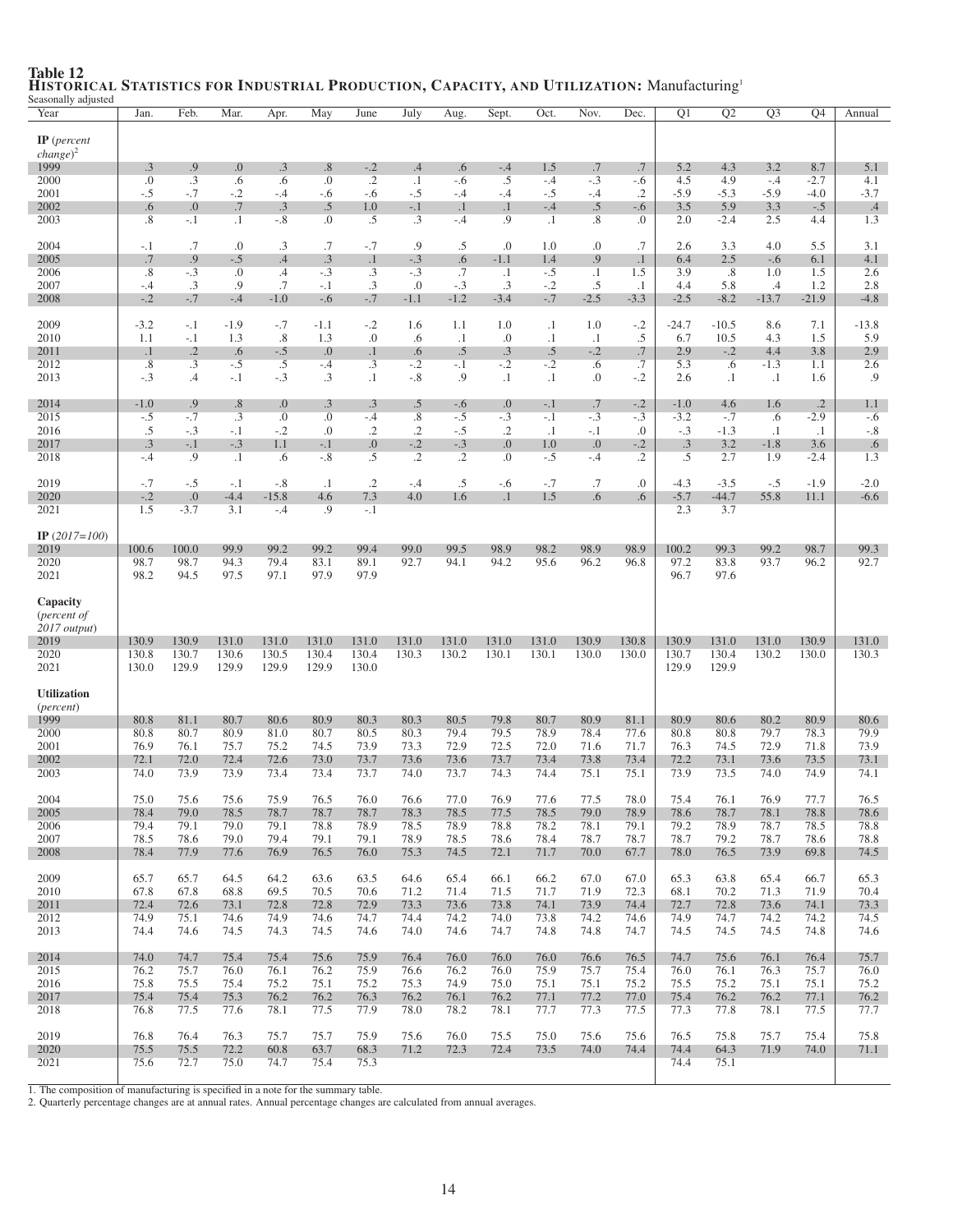| ocasonany aujusteu<br>Year                                        | Jan.            | Feb.                 | Mar.                | Apr.            | May                      | June                 | July                | Aug.                   | Sept.            | Oct.                | Nov.             | Dec.                  | $\overline{Q1}$ | $\overline{Q2}$ | $\overline{Q3}$  | $\overline{Q4}$  | Annual                         |
|-------------------------------------------------------------------|-----------------|----------------------|---------------------|-----------------|--------------------------|----------------------|---------------------|------------------------|------------------|---------------------|------------------|-----------------------|-----------------|-----------------|------------------|------------------|--------------------------------|
| $IP$ (percent<br>$change)^2$<br>1999                              | $\cdot$ 1       | $\cdot$ .2           | -.1                 | $-.1$           | .4                       | $-.4$                | $\cdot$ .2          | .4                     | $-.5$            | 1.2                 | $.3\phantom{0}$  | .6                    | .8              | $\cdot$ 1       | .9               | 5.6              | 1.2                            |
| 2000                                                              | $-.4$           | $\cdot$ 1            | $\cdot$ 1           | $.4\,$          | .0                       | $-.1$                | $-.5$               | $-.4$                  | $.3\phantom{0}$  | $-.5$               | $-.2$            | $-.5$                 | $.5\,$          | 1.5             | $-3.2$           | $-2.8$           | 1.0                            |
| 2001<br>2002                                                      | $-.6$<br>.7     | $-.6$<br>$-.1$       | $-.3$<br>.8         | $-.2$<br>.5     | $-.5$<br>$.4\phantom{0}$ | $-.4$<br>.8          | $-.4$<br>$-.1$      | $-.1$<br>$-.2$         | -.5<br>$\cdot$ 1 | $-.4$<br>$-.3$      | -.6<br>.5        | $-.1$<br>$-.6$        | $-5.7$<br>2.6   | $-4.2$<br>6.1   | $-4.4$<br>2.0    | $-4.5$<br>$-.7$  | $-3.9$<br>$\cdot$ <sup>2</sup> |
| 2003                                                              | .8              | $-.1$                | $-.4$               | $-.8$           | $-.2$                    | $\cdot$              | .3                  | $-.3$                  | .6               | $\Omega$            | .6               | $\cdot$               | 1.5             | $-4.7$          | $.8\,$           | 2.6              | $\cdot$ .2                     |
| 2004                                                              | $\cdot$ 1       | .5                   | $-.5$               | .4              | .7                       | $-.8$                | .8                  | .0                     | 0.               | .9                  | $\cdot$ .2       | .7                    | 1.9             | 2.1             | 2.0              | 5.4              | 1.7                            |
| 2005<br>2006                                                      | .3<br>$\cdot$ 1 | .6<br>$-.1$          | $-.2$<br>$\cdot$ .2 | $\cdot$ 1<br>.3 | 0.<br>$-.1$              | .4<br>$\cdot$ .2     | $-.4$<br>$-.1$      | $\cdot$ 2<br>$\cdot$ 3 | $-2.2$<br>$-.3$  | 1.1<br>$-.2$        | 1.1<br>$-.1$     | $.5\,$<br>1.0         | 4.7<br>3.2      | 1.3<br>1.8      | $-2.9$<br>.7     | 2.4<br>$\cdot$ 1 | 2.6<br>1.4                     |
| 2007                                                              | $-.5$           | .9                   | 0.                  | .6              | $\cdot$ 1                | $\cdot$ 1            | $-.1$               | $\cdot$ 2              | $\cdot$ 1        | $-.5$               | .4               | $-.1$                 | 3.2             | 4.0             | .6               | $-.5$            | 1.8                            |
| 2008                                                              | $-.2$           | $-.5$                | $-.5$               | $-.8$           | $-.7$                    | $-.2$                | $-.4$               | $-1.6$                 | $-4.4$           | 1.2                 | $-1.1$           | $-2.7$                | $-2.5$          | $-6.8$          | $-12.5$          | $-15.0$          | $-4.3$                         |
| 2009<br>2010                                                      | $-2.5$<br>1.0   | $-.7$<br>$\cdot$ .2  | $-1.7$<br>.6        | $-.8$<br>.3     | $-1.1$<br>1.4            | $-.4$<br>$\cdot$ .2  | 1.1<br>.4           | 1.2<br>$\cdot$ 3       | .8<br>$\cdot$ .2 | $\cdot$ .2<br>$-.3$ | .3<br>0.         | $.3\phantom{0}$<br>.9 | $-20.6$<br>6.9  | $-11.6$<br>7.4  | 6.4<br>5.1       | 6.0<br>1.0       | $-11.4$<br>4.9                 |
| 2011                                                              | $-.2$           | $-.5$                | 1.1                 | $-.3$           | $\cdot$ 1                | $\cdot$ .2           | .6                  | .6                     | $-.1$            | .7                  | $\overline{0}$ . | .5                    | 1.6             | 1.6             | 4.5              | 3.9              | 2.8                            |
| 2012<br>2013                                                      | .6<br>$-.1$     | $\cdot$ .2<br>.5     | $-.5$<br>$\cdot$    | .7<br>$-.1$     | $\cdot$<br>.0            | $-.1$<br>$\cdot$ 1   | .2<br>$-.3$         | $-.4$<br>.6            | $-.1$<br>.6      | $\cdot$ 3<br>$-.2$  | .5<br>$\cdot$    | .2<br>$\cdot$         | 3.6<br>2.9      | 2.1<br>1.6      | $-.2$<br>1.3     | 1.8<br>2.5       | 2.8<br>1.8                     |
| 2014                                                              | $-.3$           | .7                   | 1.0                 | 0.              | .4                       | .3                   | .3                  | $-.2$                  | .3               | 0.                  | .7               | 0.                    | 2.8             | 5.1             | 2.3              | 2.3              | 2.8                            |
| 2015                                                              | $-.8$           | $-.6$                | $-.3$               | $-.6$           | $-.4$                    | $-.3$                | .7                  | $-.3$                  | $-.4$            | $-.4$               | $-.7$            | $-.6$                 | $-4.3$          | $-5.8$          | $\cdot$ 1        | $-5.7$           | $-1.5$                         |
| 2016<br>2017                                                      | .6<br>$-.1$     | $-.5$<br>$-.4$       | $-.8$<br>.8         | .3<br>.9        | $-.2$<br>$\cdot$ 1       | $.4\,$<br>$\cdot$ .2 | $\cdot$ .2<br>$-.1$ | $-.2$<br>$-.5$         | $-.2$<br>0.      | .0<br>1.2           | $-.5$<br>.3      | .7<br>$\cdot$ 1       | $-2.6$<br>.6    | $-1.7$<br>5.7   | $.8\,$<br>$-1.2$ | $-1.0$<br>5.1    | $-2.4$<br>1.1                  |
| 2018                                                              | .0              | $\cdot$ 3            | .6                  | 1.1             | $-.9$                    | .7                   | $\cdot$ .2          | .6                     | 0.               | $-.1$               | 0.               | $\cdot$               | 2.2             | 5.1             | 3.2              | $\cdot$ 1        | 3.0                            |
| 2019                                                              | $-.6$           | $-.6$                | $\cdot$             | $-.6$           | $\cdot$ .2               | $-.1$                | $-.3$               | .6                     | $-.4$            | $-.8$               | .5               | $-.4$                 | $-3.8$          | $-2.5$          | $-.3$            | $-2.8$           | $-0.9$                         |
| 2020<br>2021                                                      | $-.5$<br>1.1    | $\cdot$ .2<br>$-3.2$ | $-3.9$<br>2.7       | $-13.9$<br>.0   | 2.0<br>.7                | 6.3<br>$\cdot$       | 4.1                 | 1.1                    | $-.4$            | 1.1                 | .5               | 1.2                   | $-7.0$<br>3.4   | $-43.2$<br>5.3  | 45.4             | 7.9              | $-7.5$                         |
| IP $(2017=100)$                                                   |                 |                      |                     |                 |                          |                      |                     |                        |                  |                     |                  |                       |                 |                 |                  |                  |                                |
| 2019                                                              | 103.1           | 102.5                | 102.7               | 102.0           | 102.2                    | 102.2                | 101.8               | 102.4                  | 102.0            | 101.2               | 101.7            | 101.3                 | 102.8           | 102.1           | 102.1            | 101.4            | 102.1                          |
| 2020<br>2021                                                      | 100.7<br>98.8   | 101.0<br>95.7        | 97.0<br>98.2        | 83.5<br>98.2    | 85.2<br>98.9             | 90.6<br>99.3         | 94.3                | 95.4                   | 95.0             | 96.0                | 96.5             | 97.7                  | 99.5<br>97.5    | 86.4<br>98.8    | 94.9             | 96.7             | 94.4                           |
| Capacity<br>( <i>percent of</i><br>$2017$ output)<br>2019<br>2020 | 131.0<br>132.2  | 131.2<br>132.2       | 131.3<br>132.2      | 131.5<br>132.2  | 131.6<br>132.1           | 131.8<br>132.1       | 131.9<br>132.1      | 132.0<br>132.0         | 132.1<br>132.0   | 132.1<br>132.0      | 132.2<br>132.0   | 132.2<br>131.9        | 131.2<br>132.2  | 131.6<br>132.1  | 132.0<br>132.0   | 132.2<br>132.0   | 131.7<br>132.1                 |
| 2021                                                              | 131.9           | 131.9                | 132.0               | 132.0           | 132.0                    | 132.0                |                     |                        |                  |                     |                  |                       | 131.9           | 132.0           |                  |                  |                                |
| <b>Utilization</b><br>( <i>percent</i> )                          |                 |                      |                     |                 |                          |                      |                     |                        |                  |                     |                  |                       |                 |                 |                  |                  |                                |
| 1999<br>2000                                                      | 82.0<br>81.7    | 82.0<br>81.6         | 81.7<br>81.6        | 81.4<br>81.8    | 81.6<br>81.7             | 81.2<br>81.5         | 81.2<br>81.0        | 81.4<br>80.5           | 80.8<br>80.7     | 81.7<br>80.2        | 81.8<br>80.0     | 82.1<br>79.5          | 81.9<br>81.7    | 81.4<br>81.7    | 81.1<br>80.7     | 81.9<br>79.9     | 81.6<br>81.0                   |
| 2001                                                              | 79.0            | 78.4                 | 78.0                | 77.8            | 77.3                     | 76.9                 | 76.4                | 76.3                   | 75.8             | 75.5                | 75.0             | 74.8                  | 78.5            | 77.3            | 76.2             | 75.1             | 76.8                           |
| 2002<br>2003                                                      | 75.3<br>77.3    | 75.1<br>77.3         | 75.7<br>77.0        | 76.0<br>76.5    | 76.3<br>76.4             | 76.9<br>76.4         | 76.8<br>76.7        | 76.7<br>76.5           | 76.8<br>77.0     | 76.6<br>77.0        | 77.0<br>77.5     | 76.6<br>77.5          | 75.4<br>77.2    | 76.4<br>76.4    | 76.8<br>76.7     | 76.7<br>77.3     | 76.3<br>76.9                   |
|                                                                   |                 |                      |                     |                 |                          |                      |                     |                        |                  |                     |                  |                       |                 |                 |                  |                  |                                |
| 2004<br>2005                                                      | 77.6<br>80.5    | $78.0\,$<br>81.0     | 77.7<br>80.8        | 78.1<br>80.8    | 78.7<br>80.8             | 78.1<br>81.1         | 78.7<br>80.6        | 78.8<br>80.8           | $78.8\,$<br>78.9 | 79.6<br>79.7        | 79.7<br>80.5     | 80.3<br>80.8          | 77.8<br>80.8    | 78.3<br>80.9    | 78.8<br>80.1     | 79.9<br>80.3     | 78.7<br>80.5                   |
| 2006                                                              | 80.8            | 80.6                 | 80.6                | 80.8            | 80.6                     | 80.6                 | 80.4                | 80.6                   | 80.2             | 79.9                | 79.7             | 80.4                  | 80.7            | 80.7            | 80.4             | 80.0             | 80.4                           |
| 2007<br>2008                                                      | 79.9<br>81.0    | 80.5<br>80.7         | 80.5<br>80.4        | 80.8<br>79.8    | 80.9<br>79.3             | 80.9<br>79.1         | 80.8<br>78.7        | 81.0<br>77.4           | 81.1<br>73.9     | 80.7<br>74.7        | 81.1<br>73.7     | 81.1<br>71.6          | 80.3<br>80.7    | 80.9<br>79.4    | 81.0<br>76.7     | 81.0<br>73.3     | 80.8<br>77.5                   |
|                                                                   | 69.7            | 69.2                 | 67.9                |                 |                          |                      | 67.1                |                        | 68.5             | 68.8                | 69.2             | 69.6                  | 68.9            |                 |                  | 69.2             | 68.2                           |
| 2009<br>2010                                                      | 70.4            | 70.8                 | 71.4                | 67.3<br>71.8    | 66.5<br>73.0             | 66.3<br>73.4         | 73.8                | 67.9<br>74.2           | 74.5             | 74.4                | 74.5             | 75.3                  | 70.9            | 66.7<br>72.7    | 67.8<br>74.2     | 74.8             | 73.1                           |
| 2011                                                              | 75.2            | 74.9                 | 75.8                | 75.5            | 75.6                     | 75.8                 | 76.2                | 76.5                   | 76.4             | 76.8                | 76.7             | 77.0                  | 75.3            | 75.6            | 76.4             | 76.8             | 76.0                           |
| 2012<br>2013                                                      | 77.3<br>76.9    | 77.4<br>77.2         | 76.9<br>77.5        | 77.3<br>77.3    | 77.3<br>77.3             | 77.1<br>77.3         | 77.2<br>77.0        | 76.8<br>77.4           | 76.6<br>77.8     | 76.7<br>77.6        | 77.0<br>77.7     | 77.1<br>77.8          | 77.2<br>77.2    | 77.3<br>77.3    | 76.9<br>77.4     | 76.9<br>77.7     | 77.1<br>77.4                   |
| 2014                                                              | 77.5            | 78.0                 | 78.7                | 78.7            | 78.9                     | 79.1                 | 79.2                | 79.0                   | 79.1             | 79.0                | 79.5             | 79.4                  | 78.1            | 78.9            | 79.1             | 79.3             | 78.8                           |
| 2015                                                              | 78.7            | 78.2                 | 77.9                | 77.4            | 77.0                     | 76.7                 | 77.3                | 77.1                   | 76.8             | 76.5                | 76.0             | 75.5                  | 78.3            | 77.0            | 77.1             | 76.0             | 77.1                           |
| 2016<br>2017                                                      | 76.0<br>75.3    | 75.6<br>75.1         | 75.0<br>75.7        | 75.3<br>76.4    | 75.1<br>76.5             | 75.4<br>76.7         | 75.5<br>76.7        | 75.4<br>76.4           | 75.3<br>76.5     | 75.3<br>77.5        | 74.9<br>77.8     | 75.4<br>77.9          | 75.6<br>75.4    | 75.3<br>76.6    | 75.4<br>76.5     | 75.2<br>77.7     | 75.4<br>76.5                   |
| 2018                                                              | 77.9            | 78.2                 | 78.7                | 79.5            | 78.8                     | 79.4                 | 79.5                | 79.9                   | 79.8             | 79.6                | 79.4             | 79.3                  | 78.3            | 79.2            | 79.7             | 79.4             | 79.2                           |
| 2019                                                              | 78.7            | 78.2                 | 78.2                | 77.6            | 77.7                     | 77.5                 | 77.2                | 77.6                   | 77.3             | 76.6                | 76.9             | 76.6                  | 78.4            | 77.6            | 77.3             | 76.7             | 77.5                           |
| 2020                                                              | 76.2            | 76.4                 | 73.4                | 63.2            | 64.5<br>74.9             | 68.6                 | 71.4                | 72.2                   | 72.0             | 72.8                | 73.1             | 74.0                  | 75.3<br>73.9    | 65.4            | 71.9             | 73.3             | 71.5                           |
| 2021                                                              | 74.9            | 72.5                 | 74.4                | 74.4            |                          | 75.2                 |                     |                        |                  |                     |                  |                       |                 | 74.9            |                  |                  |                                |

### Table 13 HISTORICAL STATISTICS FOR INDUSTRIAL PRODUCTION, CAPACITY, AND UTILIZATION: Total Industry Excluding Selected High-Technology Industries<sup>1</sup> Seasonally adjusted

1. Selected high-technology industries are computers, communications equipment, and semiconductors and related electronic components.<br>2. Quarterly percentage changes are at annual rates. Annual percentage changes are calcu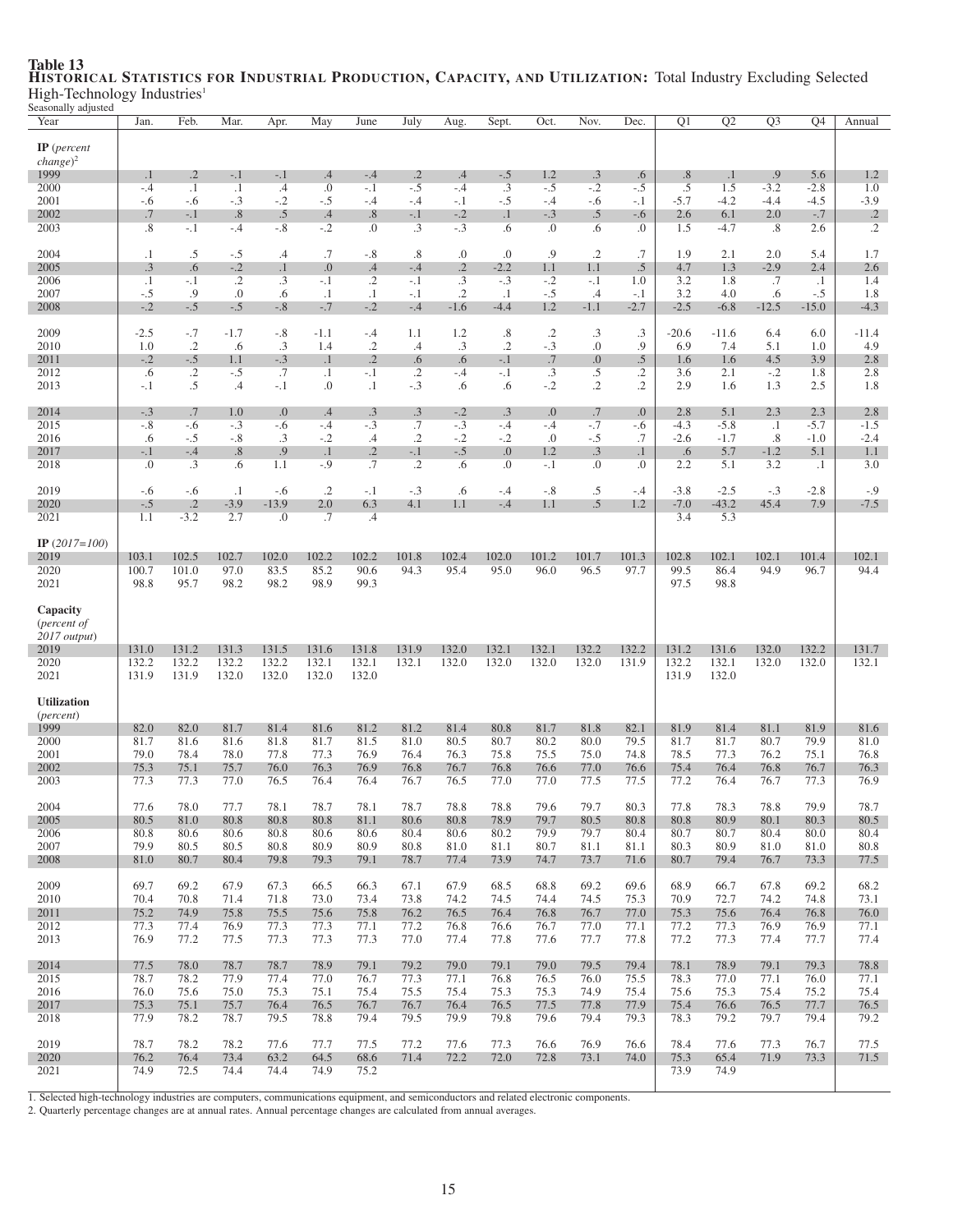| casonally aujusteu<br>Year               | Jan.           | Feb.                    | Mar.           | Apr.         | May              | June                  | July                | Aug.           | Sept.              | Oct.             | Nov.                         | Dec.             | $\overline{Q1}$           | $\overline{Q2}$ | $\overline{Q3}$  | Q4               | Annual                    |
|------------------------------------------|----------------|-------------------------|----------------|--------------|------------------|-----------------------|---------------------|----------------|--------------------|------------------|------------------------------|------------------|---------------------------|-----------------|------------------|------------------|---------------------------|
| $IP$ (percent                            |                |                         |                |              |                  |                       |                     |                |                    |                  |                              |                  |                           |                 |                  |                  |                           |
| $change)^3$                              |                |                         |                |              |                  |                       |                     |                |                    |                  |                              |                  |                           |                 |                  |                  |                           |
| 1999                                     | $-.1$          | .5                      | $-.4$          | $-.1$        | .6               | $-.6$                 | .0                  | .6             | $-.5$              | 1.4              | .4                           | $.4\phantom{0}$  | .8                        | $\cdot$ 1       | 0.               | 6.9              | 1.3                       |
| 2000<br>2001                             | $-.4$<br>$-.5$ | $-.1$<br>$-.7$          | .3<br>$-.2$    | .3<br>$-.2$  | $-.4$<br>$-.5$   | .0<br>$-.5$           | $-.3$<br>$-.3$      | $-.9$          | $.4\,$<br>$-.4$    | $-.6$<br>$-.5$   | $-.6$<br>$-.3$               | $-.8$<br>$\cdot$ | $.3\phantom{0}$<br>$-6.8$ | .8<br>-4.4      | $-3.8$<br>$-4.5$ | $-4.9$<br>$-4.2$ | .7<br>$-4.7$              |
| 2002                                     | .7             | $-.2$                   | $.7\,$         | .3           | $.5\,$           | 1.0                   | $-.2$               | -.4<br>0.0     | 0.                 | $-.4$            | .5                           | $-.7$            | 3.2                       | 5.6             | 2.7              | $-1.1$           | $.4\phantom{0}$           |
| 2003                                     | .7             | $-.3$                   | $\cdot$        | $-.9$        | $-.2$            | $\cdot$ 3             | $\cdot$ 1           | -.6            | .8                 | $-.1$            | .8                           | -.1              | .8                        | $-4.3$          | .2               | 2.8              | $\cdot$                   |
| 2004                                     | $-.2$          | .7                      | $-.1$          | $\cdot$ 4    | .7               | $-.7$                 | 1.0                 | .4             | $-.1$              | .9               | $-.1$                        | .7               | 1.5                       | 3.2             | 3.8              | 4.9              | 2.0                       |
| 2005                                     | .5             | .8                      | $-.6$          | .3           | $\cdot$ .2       | $\cdot$               | $-.5$               | .4             | $-1.3$             | 1.3              | .8                           | 0.               | 5.1                       | 1.4             | $-2.0$           | 4.7              | 3.1                       |
| 2006<br>2007                             | .8<br>$-.5$    | $-.4$<br>$\cdot$ .2     | 0.<br>.6       | .4<br>.5     | $-.4$<br>.0      | $\cdot$ .2<br>$.5\,$  | $-.4$<br>$-.1$      | .6<br>$-.4$    | 0.<br>$\cdot$ .2   | $-.6$<br>$-.5$   | $\cdot$ 1<br>$.3\phantom{0}$ | 1.5<br>$\cdot$   | 3.2<br>3.5                | $-.1$<br>4.5    | $-.1$<br>.3      | .6<br>$-1.1$     | 1.5<br>1.8                |
| 2008                                     | $-.3$          | $-.9$                   | $-.6$          | $-1.1$       | $-.7$            | $-.7$                 | $-1.0$              | $-1.3$         | $-3.5$             | $-.4$            | $-2.3$                       | $-3.2$           | $-4.1$                    | $-9.7$          | $-14.0$          | $-20.8$          | $-5.9$                    |
| 2009                                     | $-3.3$         | $-.2$                   | $-2.0$         | $-.8$        | $-1.2$           | $-.3$                 | 1.6                 | 1.1            | .9                 | .0               | 1.0                          | $-.2$            | $-24.7$                   | $-11.6$         | 8.5              | 6.5              | $-13.9$                   |
| 2010                                     | .9             | $-.3$                   | 1.2            | .8           | 1.3              | .0                    | .5                  | .0             | $\cdot$            | .0               | $\cdot$                      | .3               | 5.2                       | 9.6             | 3.7              | .7               | 5.1                       |
| 2011<br>2012                             | 0.<br>.9       | $\cdot$ .2<br>$\cdot$ 3 | .7<br>$-.6$    | $-.6$<br>.5  | 0.<br>$-.4$      | $\cdot$<br>$\cdot$ .2 | .6<br>$-.2$         | .4<br>$-.1$    | $\cdot$ 3<br>$-.3$ | .5<br>$-.3$      | $-.2$<br>.7                  | .6<br>.7         | 2.3<br>4.9                | $-.1$<br>$-.1$  | 4.2<br>$-1.5$    | 3.8<br>.6        | 2.5<br>2.3                |
| 2013                                     | $-.3$          | .4                      | $-.1$          | $-.4$        | $\cdot$ 3        | $\cdot$ 1             | $-.9$               | .9             | $\cdot$            | $\cdot$          | 0.                           | $-.2$            | 2.5                       | $-.4$           | $-.4$            | 1.3              | .5                        |
| 2014                                     | $-1.1$         | .9                      | .8             | $-.1$        | $\cdot$ .2       | .3                    | .5                  | $-.7$          | 0.                 | $-.1$            | .7                           | $-.2$            | $-1.4$                    | 4.2             | 1.4              | $\cdot$ 1        | .8                        |
| 2015<br>2016                             | $-.5$          | $-.8$                   | $\cdot$        | $-.1$        | $\cdot$<br>$-.1$ | $-.4$                 | .9                  | $-.5$          | $-.3$              | $-.1$            | $-.3$                        | -.4              | $-3.4$                    | $-.9$<br>$-1.5$ | .7               | $-3.0$           | $-.7$                     |
| 2017                                     | .5<br>.3       | $-.4$<br>$-.1$          | $-.1$<br>$-.3$ | $-.2$<br>1.1 | $-.1$            | $\cdot$ .2<br>0.      | $\cdot$ .2<br>$-.2$ | $-.5$<br>$-.3$ | $\cdot$ 1<br>0.    | $\cdot$ 1<br>1.0 | $-.1$<br>0.0                 | 0.<br>$-.3$      | $-.5$<br>$\cdot$ 3        | 2.8             | $-.2$<br>$-1.9$  | $-.4$<br>3.1     | $-1.0$<br>$.4\phantom{0}$ |
| 2018                                     | $-.4$          | .9                      | $\cdot$ 1      | .6           | $-.8$            | .5                    | $\overline{.2}$     | $\cdot$ .2     | .0                 | $-.5$            | $-.4$                        | $\cdot$ .2       | $\cdot$                   | 2.4             | 1.5              | $-2.2$           | 1.1                       |
| 2019                                     | $-.8$          | $-.6$                   | $-.1$          | $-.8$        | $\cdot$ 1        | $\cdot$ .2            | $-.5$               | .5             | $-.6$              | $-.7$            | .7                           | $\cdot$          | $-4.6$                    | $-3.7$          | $-.8$            | $-2.2$           | $-2.2$                    |
| 2020                                     | $-.2$          | 0.                      | $-4.6$         | $-16.3$      | 4.8              | 7.5                   | 4.1                 | 1.6            | $\Omega$ .         | 1.4              | .6                           | .6               | $-6.1$                    | $-45.7$         | 57.5             | 10.8             | $-7.0$                    |
| 2021                                     | 1.5            | $-3.9$                  | 3.2            | $-.5$        | .9               | $-.1$                 |                     |                |                    |                  |                              |                  | 2.0                       | 3.4             |                  |                  |                           |
| IP $(2017=100)$                          |                |                         |                |              |                  |                       |                     |                |                    |                  |                              |                  |                           |                 |                  |                  |                           |
| 2019<br>2020                             | 100.3<br>98.2  | 99.7<br>98.1            | 99.6<br>93.6   | 98.8<br>78.4 | 98.9<br>82.2     | 99.1<br>88.3          | 98.6<br>91.9        | 99.1<br>93.4   | 98.5<br>93.4       | 97.7<br>94.7     | 98.4<br>95.3                 | 98.4<br>95.9     | 99.9<br>96.6              | 98.9<br>82.9    | 98.7<br>92.9     | 98.2<br>95.3     | 98.9<br>91.9              |
| 2021                                     | 97.3           | 93.5                    | 96.5           | 96.0         | 96.9             | 96.8                  |                     |                |                    |                  |                              |                  | 95.8                      | 96.6            |                  |                  |                           |
| Capacity<br>( <i>percent of</i>          |                |                         |                |              |                  |                       |                     |                |                    |                  |                              |                  |                           |                 |                  |                  |                           |
| $2017$ output)<br>2019                   | 130.4          | 130.4                   | 130.4          | 130.4        | 130.4            | 130.4                 | 130.4               | 130.3          | 130.3              | 130.2            | 130.1                        | 130.0            | 130.4                     | 130.4           | 130.3            | 130.1            | 130.3                     |
| 2020                                     | 129.9          | 129.9                   | 129.8          | 129.7        | 129.6            | 129.5                 | 129.4               | 129.3          | 129.2              | 129.1            | 129.1                        | 129.0            | 129.9                     | 129.6           | 129.3            | 129.1            | 129.4                     |
| 2021                                     | 129.0          | 128.9                   | 128.9          | 128.9        | 128.9            | 128.9                 |                     |                |                    |                  |                              |                  | 129.0                     | 128.9           |                  |                  |                           |
| <b>Utilization</b><br>( <i>percent</i> ) |                |                         |                |              |                  |                       |                     |                |                    |                  |                              |                  |                           |                 |                  |                  |                           |
| 1999                                     | 80.7           | 80.9                    | 80.3           | 80.1         | 80.3             | 79.7                  | 79.5                | 79.8           | 79.2               | 80.2             | 80.4                         | 80.6             | 80.6                      | 80.0            | 79.5             | 80.4             | 80.1                      |
| 2000                                     | 80.1           | 79.9                    | 80.0           | 80.2         | 79.7             | 79.6                  | 79.2                | 78.4           | 78.6               | 78.1             | 77.5                         | 76.8             | 80.0                      | 79.8            | 78.7             | 77.5             | 79.0                      |
| 2001<br>2002                             | 76.3<br>73.4   | 75.8<br>73.2            | 75.5<br>73.7   | 75.3<br>74.0 | 74.8<br>74.3     | 74.4<br>75.1          | 74.1<br>75.0        | 73.8<br>75.0   | 73.4<br>75.1       | 73.0<br>74.8     | 72.8<br>75.2                 | 72.9<br>74.7     | 75.9<br>73.4              | 74.8<br>74.5    | 73.8<br>75.0     | 72.9<br>74.9     | 74.3<br>74.5              |
| 2003                                     | 75.3           | 75.1                    | 75.1           | 74.5         | 74.4             | 74.7                  | 74.8                |                |                    |                  |                              |                  |                           |                 |                  | 75.4             | 74.9                      |
| 2004                                     |                |                         |                |              |                  |                       |                     | 74.3           | 75.0               | 75.0             | 75.6                         | 75.5             | 75.2                      | 74.5            | 74.7             |                  |                           |
| 2005                                     | 75.4           | 76.0                    | 76.0           | 76.3         | 76.9             | 76.4                  | 77.1                | 77.5           | 77.4               | 78.1             | 78.1                         | 78.6             | 75.8                      | 76.5            | 77.3             | 78.3             | $77.0\,$                  |
|                                          | 78.9           | 79.5                    | 78.9           | 79.1         | 79.2             | 79.1                  | 78.6                | 78.9           | 77.7               | 78.6             | 79.1                         | 79.0             | 79.1                      | 79.1            | 78.4             | 78.9             | 78.9                      |
| 2006<br>2007                             | 79.5<br>78.4   | 79.0<br>78.4            | 78.9<br>78.8   | 79.0<br>79.1 | 78.6<br>79.0     | 78.6<br>79.3          | 78.2<br>79.2        | 78.6<br>78.9   | 78.4<br>79.0       | 77.9<br>78.6     | 77.8<br>78.8                 | 78.9<br>78.8     | 79.2<br>78.6              | 78.8<br>79.2    | 78.4<br>79.0     | 78.2<br>78.7     | 78.6<br>78.9              |
| 2008                                     | 78.5           | 77.8                    | 77.4           | 76.5         | 76.0             | 75.5                  | 74.8                | 73.9           | 71.4               | 71.2             | 69.6                         | 67.5             | 77.9                      | 76.0            | 73.4             | 69.4             | 74.2                      |
| 2009                                     | 65.4           | 65.3                    | 64.1           | 63.7         | 63.1             | 63.0                  | 64.2                | 65.0           | 65.7               | 65.9             | 66.7                         | 66.7             | 64.9                      | 63.3            | 65.0             | 66.4             | 64.9                      |
| 2010                                     | 67.4           | 67.4                    | 68.3           | 69.0         | 70.1             | 70.2                  | 70.7                | 70.9           | 71.0               | 71.2             | 71.4                         | 71.8             | 67.7                      | 69.7            | 70.9             | 71.5             | 70.0                      |
| 2011<br>2012                             | 71.9<br>75.0   | 72.2<br>75.1            | 72.8<br>74.7   | 72.5<br>75.0 | 72.6<br>74.6     | 72.7<br>74.7          | 73.2<br>74.5        | 73.5<br>74.4   | 73.7<br>74.1       | 74.1<br>73.8     | 73.9<br>74.3                 | 74.4<br>74.8     | 72.3<br>74.9              | 72.6<br>74.8    | 73.5<br>74.3     | 74.1<br>74.3     | 73.1<br>74.6              |
| 2013                                     | 74.5           | 74.9                    | 74.8           | 74.5         | 74.7             | 74.8                  | 74.2                | 74.8           | 74.9               | 75.0             | 75.0                         | 75.0             | 74.7                      | 74.7            | 74.7             | 75.0             | 74.8                      |
| 2014                                     | 74.2           | 74.9                    | 75.6           | 75.6         | 75.8             | 76.1                  | 76.5                | 76.1           | 76.2               | 76.2             | 76.8                         | 76.7             | 74.9                      | 75.8            | 76.3             | 76.5             | 75.9                      |
| 2015                                     | 76.4           | 75.8                    | 76.2           | 76.2         | 76.3             | 76.0                  | 76.7                | 76.4           | 76.2               | 76.1             | 75.9                         | 75.6             | 76.1                      | 76.2            | 76.4             | 75.9             | 76.1                      |
| 2016<br>2017                             | 76.0<br>75.6   | 75.7<br>75.6            | 75.6<br>75.4   | 75.4<br>76.3 | 75.3<br>76.3     | 75.4<br>76.4          | 75.5<br>76.3        | 75.1<br>76.2   | 75.2<br>76.2       | 75.3<br>77.1     | 75.3                         | 75.3<br>77.0     | 75.7<br>75.5              | 75.4<br>76.3    | 75.3<br>76.2     | 75.3             | 75.4                      |
| 2018                                     | 76.7           | 77.5                    | 77.6           | 78.1         | 77.4             | 77.8                  | 78.0                | 78.1           | 78.1               | 77.7             | 77.1<br>77.4                 | 77.5             | 77.3                      | 77.8            | 78.0             | 77.1<br>77.5     | 76.3<br>77.7              |
| 2019                                     | 76.9           | 76.4                    | 76.4           | 75.8         | 75.8             | 76.0                  | 75.6                | 76.0           | 75.6               | 75.1             | 75.6                         | 75.6             | 76.6                      | 75.8            | 75.7             | 75.4             | 75.9                      |
| 2020<br>2021                             | 75.5<br>75.4   | 75.6<br>72.5            | 72.1<br>74.9   | 60.4<br>74.5 | 63.4<br>75.2     | 68.2<br>75.1          | 71.0                | 72.2           | 72.3               | 73.4             | 73.8                         | 74.3             | 74.4<br>74.3              | 64.0<br>74.9    | 71.9             | 73.8             | 71.0                      |

### Table 14<br>HISTORICAL STATISTICS FOR INDUSTRIAL PRODUCTION, CAPACITY, AND UTILIZATION: Manufacturing' Excluding Selected High-Technology Industries<sup>2</sup> Seasonally adjusted

1. The composition of manufacturing is specified in a note for the summary table. 2. Selected high-technology industries are computers, communications equipment, and semiconductors and related electronic components.

3. Quarterly percentage changes are at annual rates. Annual percentage changes are calculated from annual averages.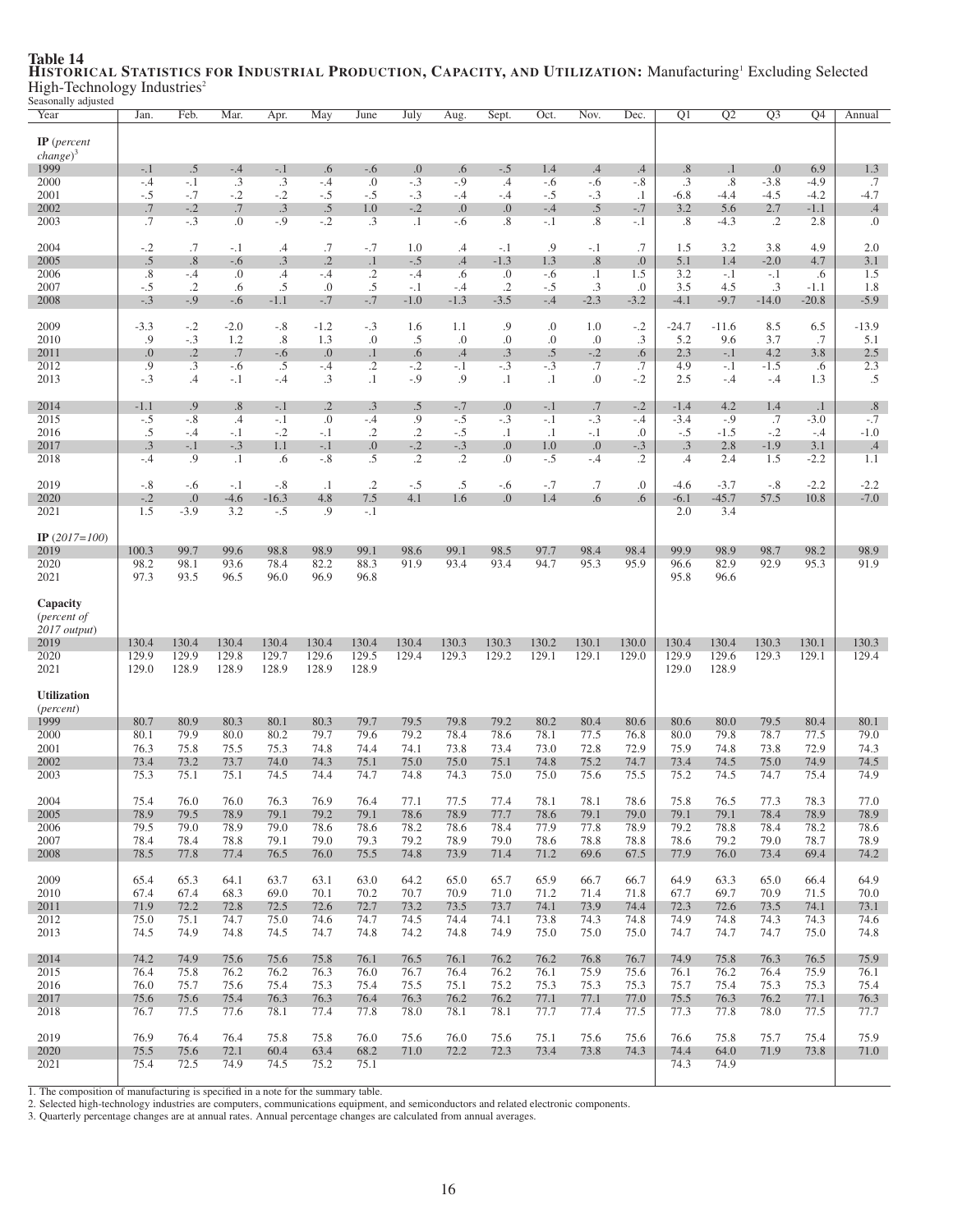### Table 15 INDUSTRIAL PRODUCTION: RELIABILITY ESTIMATES Seasonally adjusted

|                                   |                | Annualized     |              |        |        |        |        |        |         |                |         |        |         |        |  |  |
|-----------------------------------|----------------|----------------|--------------|--------|--------|--------|--------|--------|---------|----------------|---------|--------|---------|--------|--|--|
|                                   |                | change         | $2017 = 100$ |        |        |        |        |        |         | Percent change |         |        |         |        |  |  |
|                                   | 2021           |                | 2021         |        |        |        |        |        | 2021    |                |         |        |         |        |  |  |
| Item                              | Q <sub>1</sub> | Q <sub>2</sub> | Jan.         | Feb.   | Mar.   | Apr.   | May    | June   | Jan.    | Feb.           | Mar.    | Apr.   | May     | June   |  |  |
| <b>Total index</b>                |                |                |              |        |        |        |        |        |         |                |         |        |         |        |  |  |
| 85th percentile                   | 3.87           | 6.58           | 99.41        | 96.43  | 99.05  | 99.15  | 100.03 | 100.50 | 1.14    | $-3.00$        | 2.76    | .19    | 1.01    | .84    |  |  |
| Current estimate                  | 3.65           | 5.53           | 99.41        | 96.37  | 98.94  | 98.97  | 99.65  | 100.10 | 1.14    | $-3.05$        | 2.66    | .03    | .69     | .44    |  |  |
| 15th percentile                   | 3.45           | 4.75           | 99.41        | 96.33  | 98.85  | 98.81  | 99.40  | 99.71  | 1.14    | $-3.09$        | 2.59    | $-.08$ | .46     | .10    |  |  |
| <b>Manufacturing (SIC)</b>        |                |                |              |        |        |        |        |        |         |                |         |        |         |        |  |  |
| 85th percentile                   | 2.61           | 4.74           | 98.18        | 94.58  | 97.61  | 97.25  | 98.22  | 98.28  | 1.47    | $-3.67$        | 3.23    | $-.33$ | 1.09    | .22    |  |  |
| Current estimate                  | 2.34           | 3.71           | 98.18        | 94.52  | 97.48  | 97.05  | 97.93  | 97.86  | 1.47    | $-3.73$        | 3.14    | $-.44$ | .90     | $-.07$ |  |  |
| 15th percentile                   | 2.16           | 2.69           | 98.18        | 94.47  | 97.39  | 96.87  | 97.66  | 97.46  | 1.47    | $-3.79$        | 3.04    | $-.55$ | .75     | $-.36$ |  |  |
| <b>Mining</b>                     |                |                |              |        |        |        |        |        |         |                |         |        |         |        |  |  |
| 85th percentile                   | 8.11           | 29.04          | 103.32       | 94.36  | 105.76 | 106.36 | 107.88 | 109.55 | 2.89    | $-8.67$        | 12.17   | .81    | 1.71    | 2.33   |  |  |
| Current estimate                  | 7.54           | 25.61          | 103.32       | 94.25  | 105.48 | 105.86 | 106.74 | 108.23 | 2.89    | $-8.78$        | 11.92   | .36    | .83     | 1.39   |  |  |
| 15th percentile                   | 7.08           | 22.64          | 103.32       | 94.12  | 105.16 | 105.38 | 105.70 | 106.87 | 2.89    | $-8.91$        | 11.63   | .01    | .11     | .50    |  |  |
| <b>Electric and gas utilities</b> |                |                |              |        |        |        |        |        |         |                |         |        |         |        |  |  |
| 85th percentile                   | 8.78           | 2.72           | 100.79       | 108.27 | 99.04  | 102.33 | 102.85 | 105.41 | $-2.63$ | 7.42           | $-8.51$ | 3.41   | 1.09    | 4.48   |  |  |
| Current estimate                  | 8.66           | $-2.23$        | 100.79       | 108.25 | 98.99  | 101.74 | 100.94 | 103.61 | $-2.63$ | 7.41           | $-8.56$ | 2.78   | $-.79$  | 2.65   |  |  |
| 15th percentile                   | 8.50           | $-4.36$        | 100.79       | 108.24 | 98.90  | 101.48 | 99.78  | 102.50 | $-2.63$ | 7.39           | $-8.65$ | 2.57   | $-2.15$ | .88    |  |  |
|                                   |                |                |              |        |        |        |        |        |         |                |         |        |         |        |  |  |

Note. The reliability measures show the likely range of values for the IP indexes after their fifth and final monthly revision. The 15th (85th) percentile estimate is equal to the current estimate is equal to the current e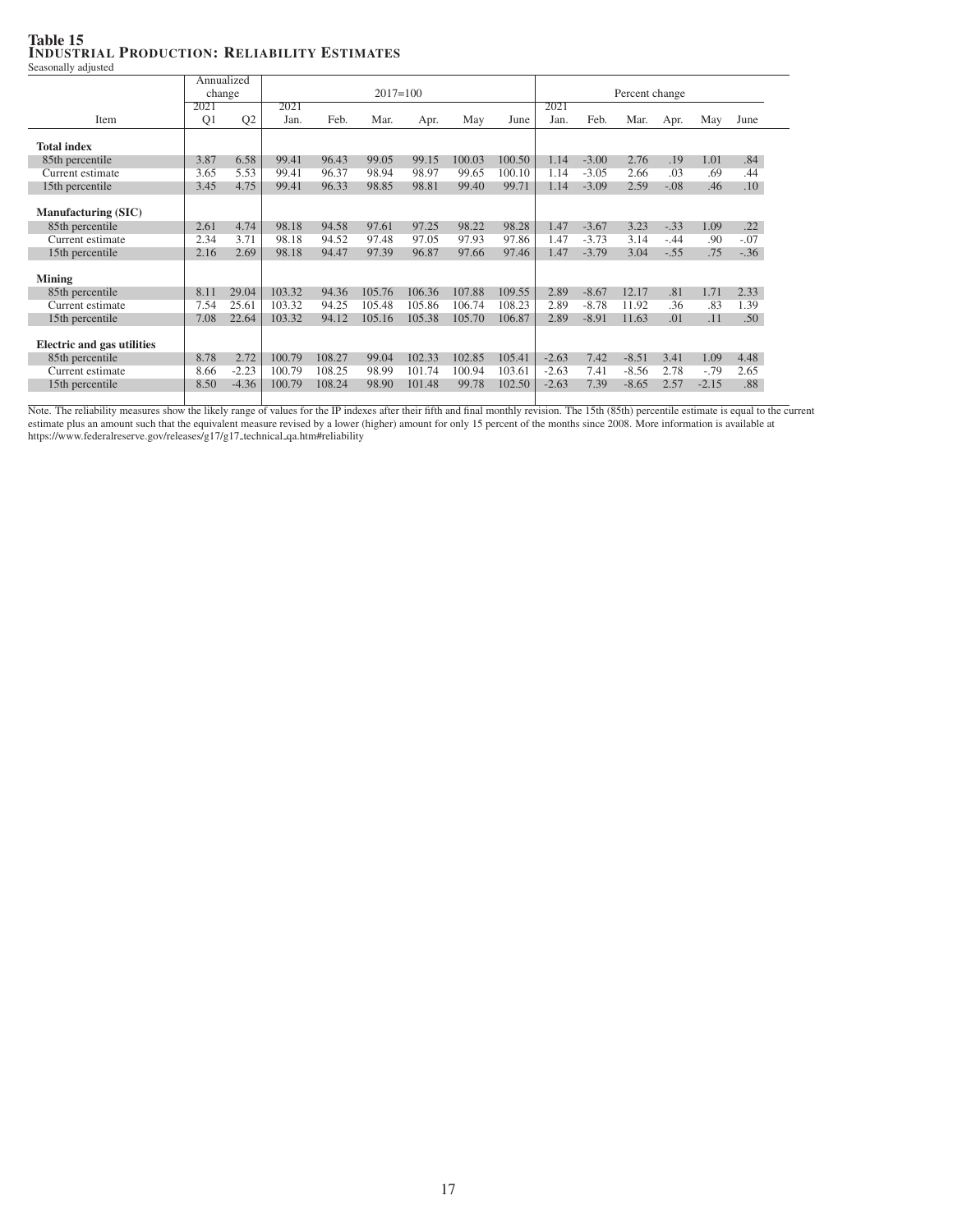#### EXPLANATORY NOTE

The Industrial Production and Capacity Utilization statistical release, which is published around the middle of the month, reports measures of output, capacity, and capacity utilization in manufacturing, mining, and the electric and gas utilities industries. More detailed descriptions of industrial production and capacity utilization are available on the Board's website at www.federalreserve.gov/releases/G17. In addition, files containing data shown in the release, more detailed series that were published in the G.17 prior to December 2000, and historical data are available from the Data Download Program on the Board's website. Instructions for searching for and downloading specific series are provided as well.

### INDUSTRIAL PRODUCTION

Coverage. The industrial production (IP) index measures the real output of the manufacturing, mining, and electric and gas utilities industries; the reference period for the index is 2017. Manufacturing consists of those industries included in the North American Industry Classification System, or NAICS, definition of manufacturing *plus* those industries— logging and newspaper, periodical, book, and directory publishing—that have traditionally been considered to be manufacturing and included in the industrial sector. For the period since 2012, the total IP index has been constructed from 296 individual series based on the 2017 NAICS codes. These individual series are classified in two ways: (1) market groups, and (2) industry groups. Market groups consist of products and materials. Total products are the aggregate of final products, such as consumer goods and equipment, and nonindustrial supplies (which are inputs to nonindustrial sectors). Materials are inputs in the manufacture of products. Major industry groups include three-digit NAICS industries and aggregates of these industries—for example, durable and nondurable manufacturing, mining, and utilities. A complete description of the market and industry structures, including details regarding series classification, relative importance weights, and data sources, is available on the Board's website at www.federalreserve.gov/releases/G17/About.htm.

Source Data. On a monthly basis, the individual indexes of industrial production are constructed from two main types of source data: (1) output measured in physical units and (2) data on inputs to the production process, from which output is inferred. Data on physical products, such as tons of steel or barrels of oil, are typically obtained from private trade associations and from government agencies; data of this type are used to estimate monthly IP wherever possible and appropriate. Production indexes for a few industries are derived by dividing estimated nominal output (calculated using unit production and unit values or sales) by a corresponding Fisher price index; the most notable of these fall within the high-technology grouping and include semiconductors. When suitable data on physical product are not available, estimates of output are based on production-worker hours by industry. Data on hours worked by production workers are collected in the monthly establishment survey conducted by the Bureau of Labor Statistics. The factors used to convert inputs into estimates of production are based on historical relationships between the inputs and the comprehensive annual data used to benchmark the IP indexes; these factors also may be influenced by technological or cyclical developments. The annual data used in benchmarking the individual IP indexes are constructed from a variety of source data, such as the quinquennial *Censuses of Manufactures and Mineral Industries* and the *Annual Survey of Manufactures*, prepared by the Bureau of the Census; the *Minerals Yearbook*, prepared by the U.S. Geological Survey of the Department of the Interior; and publications of the Department of Energy.

Aggregation Methodology and Weights. The aggregation method for the IP index is a version of the Fisher-ideal index formula. (For a detailed discussion of the aggregation method, see the *Federal Reserve Bulletin* February 1997 and March 2001.) In the IP index, series that measure the output of an individual industry are combined using weights derived from their proportion in the total value-added output of all industries. The IP index, which extends back to 1919, is built as a chain-type index since 1972. The current formula for the growth in monthly IP (or any of the sub-aggregates) since 1972 is the geometric mean of the change in output  $(I)$ , and, as can be seen below, is computed using the unit value added estimate for the current month  $(p_m)$  and the estimate for previous month:

$$
\frac{I_m^A}{I_{m-1}^A} = \sqrt{\frac{\sum I_m p_{m-1}}{\sum I_{m-1} p_{m-1}}} \times \frac{\sum I_m p_m}{\sum I_{m-1} p_m}
$$

The IP proportions (typically shown in the first column of the relevant tables in the monthly G.17 release) are estimates of the industries' relative contributions to overall growth in the following year. For example, the relative importance weight of the motor vehicles and parts industry is about 6 percent. If output in this industry increased 10 percent in a month, then this gain would boost growth in total IP by  $6/10$  percentage point (0.06 x  $10\% = 0.6\%$ ). To assist users with calculations, the Federal Reserve's website provides supplemental monthly statistics that represent the exact proportionate contribution of a monthly change in a component index to the monthly change in the total index (www.federalreserve.gov/ releases/G17/ipdisk/ipweightssa.txt).

Timing. The first estimate of output for a month is published around the 15th of the following month. The estimate is preliminary (denoted by the superscript "p" in tables) and subject to revision in each of the subsequent five months as new source data become available. (Revised estimates are denoted by the superscript "r" in tables.) For the first estimate of output for a given month, about 74 percent of the source data (in value-added terms) are available; the fraction of available source data increases to 83 percent for estimates in the second month that the estimate is published, 93 percent in the third month, 97 percent in the fourth month, 98 percent in the fifth month, and 98 percent in the sixth month. Data availability by data type in 2020 is summarized in the table below:

Availability of Monthly IP Data in Publication Window (Percent of value added in 2020; the numbers may not sum because of rounding.)

|                         |     | Month of estimate |     |     |      |     |
|-------------------------|-----|-------------------|-----|-----|------|-----|
| Type of data            | 1st | 2nd               | 3rd | 4th | .5th | 6th |
| Physical product        | 31  | 40                | 50  | 54  | 55   | 55  |
| Production-worker hours | 43  | 43                | 43  | 43  | 43   | 43  |
| IP data received        | 74  | 83                | 93  | 97  | 98   | 98  |
| IP data estimated       | 26  | 17                |     |     |      |     |

The physical product group includes series based on either monthly or quarterly data. As can be seen in the first row of the table, in the first month, a physical product indicator is available for more than one-half of the series (in terms of value added) that ultimately are based on physical product data (31 percent out of a total of 55 percent). Of the 31 percent, about three-quarters (26 percent of total IP) include series that are derived from weekly physical product data and for which actual monthly data may lag up to several months. On average, quarterly product data are received for the fourth estimate of industrial production. Specifically, quarterly data are available for the third estimate of the last month of a quarter, the fourth estimate of the second month of a quarter, and the fifth estimate of the first month of a quarter.

Seasonal Adjustment. Individual series are seasonally adjusted using Census X-13 ARIMA. For series based on production-worker hours, the current seasonal factors were estimated with data through January 2021; for other series, the factors were estimated with data through at least December 2020. Series are pre-adjusted for the effects of holidays or the business cycle when appropriate. For the data since 1972, all seasonally adjusted aggregate indexes are calculated by aggregating the seasonally adjusted indexes of the individual series. Additional documentation and X-13 specifications can be found on the Board's website at www.federalreserve.gov/releases/G17/About.htm.

Reliability. The average revision to the *level* of the total IP index, without regard to sign, between the first and the fourth estimates was